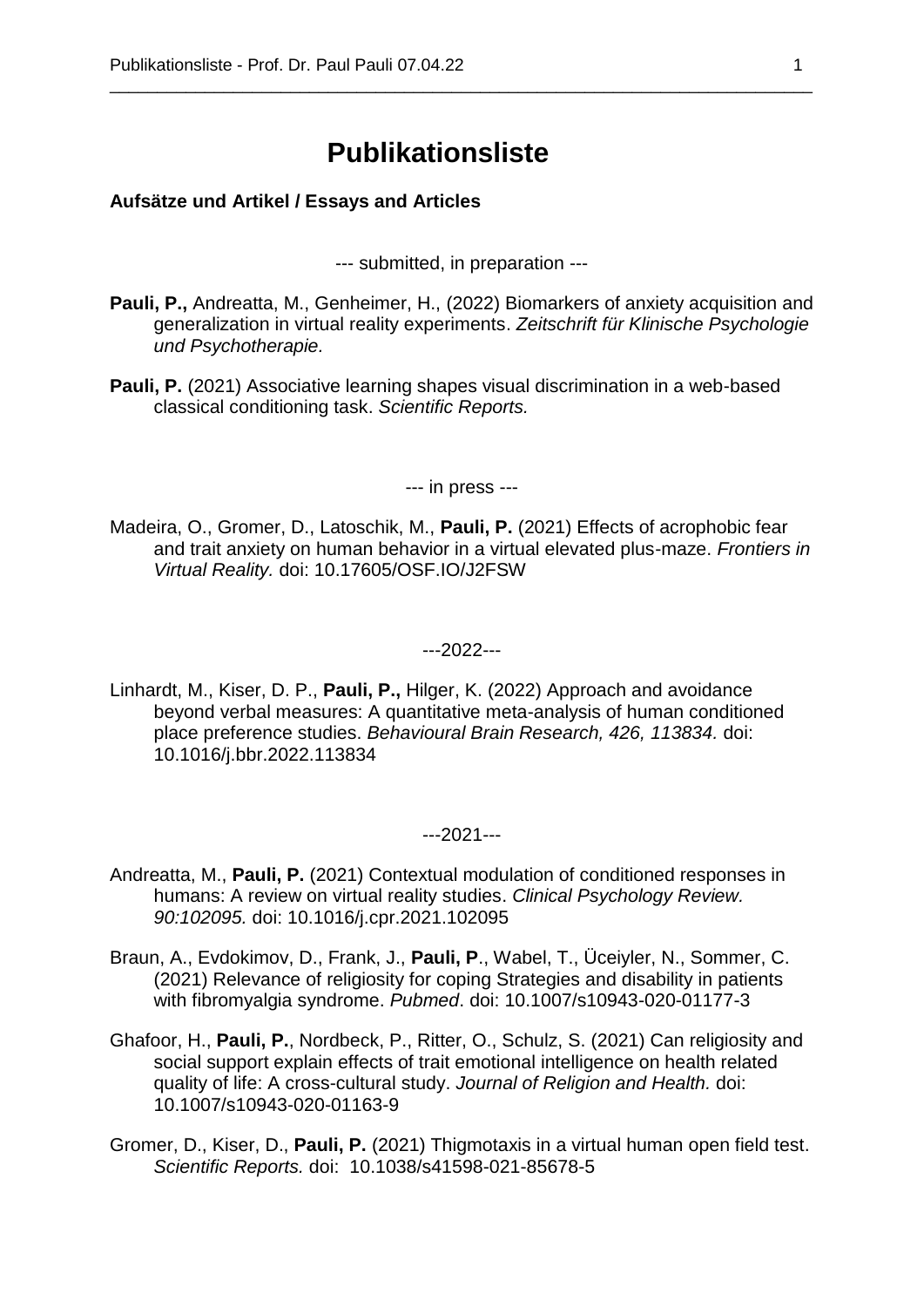Hein, G., Gamer, M., Gall, D., Gründahl, M., Domschke, K., Andreatta, M., Wieser, M. J., **Pauli, P.** (2021) Social cognitive factors outweigh negative emotionality in predicting COVID-19 related safety behaviors. *Preventive Medicine Reports, 24, 101559.* doi: 10.1016/j.pmedr.2021.101559

- Herzog, K., Andreatta, M., Schneider, K., Schiele, M. A., Domschke, K., Romanos, M., Deckert, J., **Pauli, P.** (2021) Reducing generalization of conditioned fear: Beneficial impact of fear relevance and feedback in discrimination training. *Frontiers in Psychology*, 12. doi: 10.3389/fpsyg.2021.665711
- Käthner, I., Eidel, M., Häge, A-S., Gram, A**., Pauli, P.** (2021) Observing physicians acting with different levels of empathy modulates later assessed pain tolerance. *British Journal of Health Psychology*. doi: 10.1111/bjhp.12553
- Pittig, A., Heinig, I., Goerik, S., Thiel, F., Hummel, K., Scholl, L., Deckert, J., **Pauli, P.**, Domschke, K., Lueken, U., Fydrich, T., Fehm, L., Plag, J., Ströhle, A., Kircher, T., Straube, B., Rief, W., Koelkebeck, K., Arolt, V., Dannlowski, U., Margraf, J., Trotzeck, C., Schneider, S., Neudeck, P., Craske, M. G., Hollandt, M., Richter, J., Hamm, A., Wittchen, H. (2021) Efficacy of temporally intensified exposure for anxiety disorders: A multicenter randomized clinical trial. *Depression and Anxiety.* doi: 10.1002/da.23204
- Postema, M., Hoogmann, M., Ambrosino. S., … **Pauli, P.**, … Francks, C. (2021) Analysis of structural brain asymmetries in attention‐deficit/hyperactivity disorder in 39 datasets. *Journal of Child Psychology and Psychiatry.* doi: 10.1111/jcpp.13396
- Schiele, M., Reif, A., … **Pauli, P.,** … Lueken, U. (2021) Therapygenetic effects of 5-HTTLPR on cognitive-behavioral therapy in anxiety disorders: A metaanalysis. *European Neuropsychopharmacology, 144, 105-120*. doi: 10.1016/j.euroneuro.2021.01.004^
- Schmid, B., Schulz, S. M., Schuler, M., Göpfert, D., Hein, G., Heuschmann, P., Wurmb, T., **Pauli, P.**, Meybohm, P., Rittner, H. L (2021) Impaired psychological well-being of healthcare workers in a German department of anesthesiology is independent of immediate SARS-CoV-2 exposure – a longitudinal observational study. *German Medical Science: GMS e-journal, 19, Doc 11.* doi: 10.3205/000298
- Wiemer, J., Leimeister, F., **Pauli, P.** (2021) Subsequent memory effects on eventrelated potentials in associative fear learning. *Social Cognitive and Affective Neuroscience.* Doi: 10.1093/scan/nsab015
- Wurst, C., Schiele, M., Stonawski, S., Weiß, C., Nitschke, F., Hommers, L., Domschke, K., Herrmann, M., **Pauli, P.**, Deckert, J., Menke, A. (2021) Impaired fear learning and extinction, but not generalization, in anxious and non-anxious depression *Journal of Psychiatric Research.*  doi: 10.1016/j.jpsychires.2021.01.034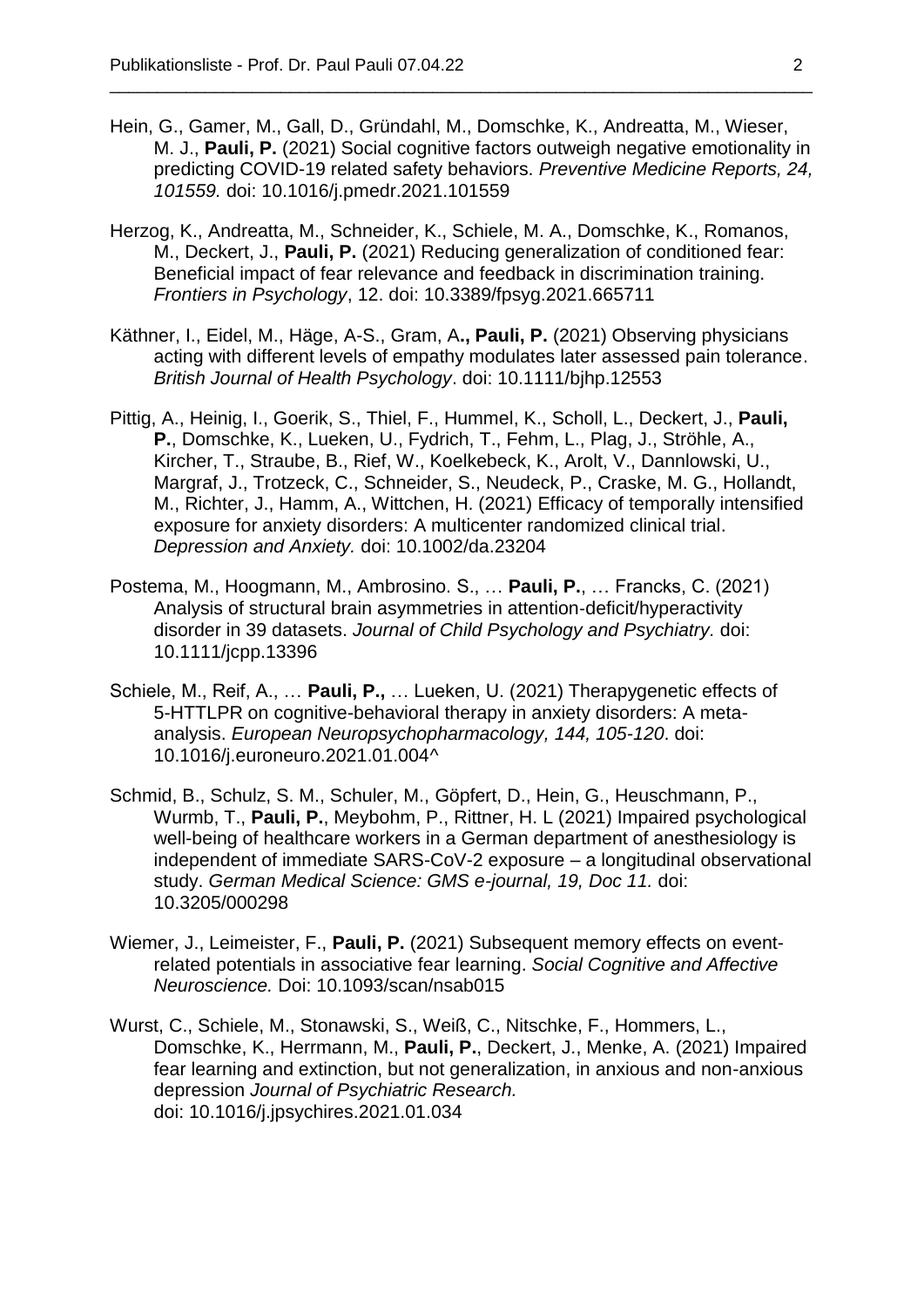Ziegler, G. C., Ehlis, A.-C., Weber, H., Vitale, M. R., Zöller, J. E. M., Ku, H.-P., Schiele, M. A., Kürbitz, L. I., Romaso, M., **Pauli, P.**, Kalisch, R., Zwanzger, P., Domschke, K., Fallgatter, A., J., Reif, A., Lesch, K.-P. (2021) A common CDH13 variant is associated with low agreeableness and neural responses to working memory tasks in ADHD. *Genes, 29, 12(9), 1356*. doi: 10.3390/genes12091356

\_\_\_\_\_\_\_\_\_\_\_\_\_\_\_\_\_\_\_\_\_\_\_\_\_\_\_\_\_\_\_\_\_\_\_\_\_\_\_\_\_\_\_\_\_\_\_\_\_\_\_\_\_\_\_\_\_\_\_\_\_\_\_\_\_\_\_\_\_\_\_\_\_\_

---2020---

- Andreatta, M., Neueder, D., Herzog, K., Genheimer, H., Schiele, M. A., Deckert, J., Domschke, K., Reif, A., Wieser, M. J., & **Pauli, P.** (2020). Generalization of Conditioned Contextual Anxiety and the Modulatory Effects of Anxiety Sensitivity. *Neurotherapeutics*. doi: 10.1007/s13311-020-00831-8
- Andreatta, M., Genheimer, H., Wieser, M. J., & **Pauli, P.** (2020). Context-dependent generalization of conditioned responses to threat and safety signals. *International Journal of Psychophysiology, 155,* 140-151. doi: 10.1016/j.ijpsycho.2020.06.006
- Berking, A-C., Thiel, C, Schiele, M., Baumann, C., Kalisch, R., Notzen, S., Zwanzger, P., Pané-Farré, C., Hamm, A., Alpers, G., Fydrich, T., Fehm, L., Gerlach, A., Straube, B., Kircher, T., Rief, W., Plag, J., Ströhle, A., Lang, T., Wittchen, H., Arolt, V., Romanos, M., **Pauli, P.**, Reif, A., Deckert, J., Domschke, K., Weber, H. (2020). An investigation of genetic variability of DNA methyltransferases DNMT3A and 3B does not provide evidence for a major role in the pathogenesis of panic disorder and dimensional anxiety phenotypes. *Journal of Neural Transmission, 127:1527–1537.* doi: 10.1007/s00702-020-02206-x
- Boedhoe, P., van Rooij, D., Hoogman, M., …, **Pauli, P.**, …, Buitelaar, J., Franke, B., & van den Heuvel, O. A. (2020). Subcortical brain volume, regional cortical thickness and cortical surface area across disorders: Findings from the ENIGMA ADHD, ASD, and OCD working groups. *The American Journal of Psychiatry*. doi: 10.1176/appi.ajp.2020.19030331
- Braun, A., Evdokimov, D., Frank, J., **Pauli, P.**, Üceyler, N., Sommer, C. (2020) Clustering fibromyalgia patients: A combination of psychosocial and somatic factors leads to resilient coping in a subgroup of fibromyalgia patients. *medRxiv.* doi: 10.1101/2020.07.08.20148130
- Dima, D., Papachristou, E., Modabbernia, A., … **Pauli, P.**, … Frangou, S. (2020) Subcortical Volume Trajectories across the Lifespan: Data from 18,605 healthy individuals aged 3-90 years. *bioRxiv*. doi: 10.1101/2020.05.05.079475
- Elvåshagen, T., Bahrami, S., van der Meer, D., …, **Pauli, P.**, … Andreassen, O. A., Westlye, L. T., Kaufmann, T. (2020). The genetic architecture of human brainstem structures and their involvement in common brain disorders. *Nature Communications, 11*:4016*.* doi: 10.1038/s41467-020-17376-1
- Frangou, S., Modabbernia, A., Doucet, G., …, **Pauli, P.**, … Dima, D. (2020) Cortical Thickness Trajectories across the Lifespan: Data from 17,075 healthy individuals aged 3-90 years. *bioRxiv*. doi: 10.1101/2020.05.05.077834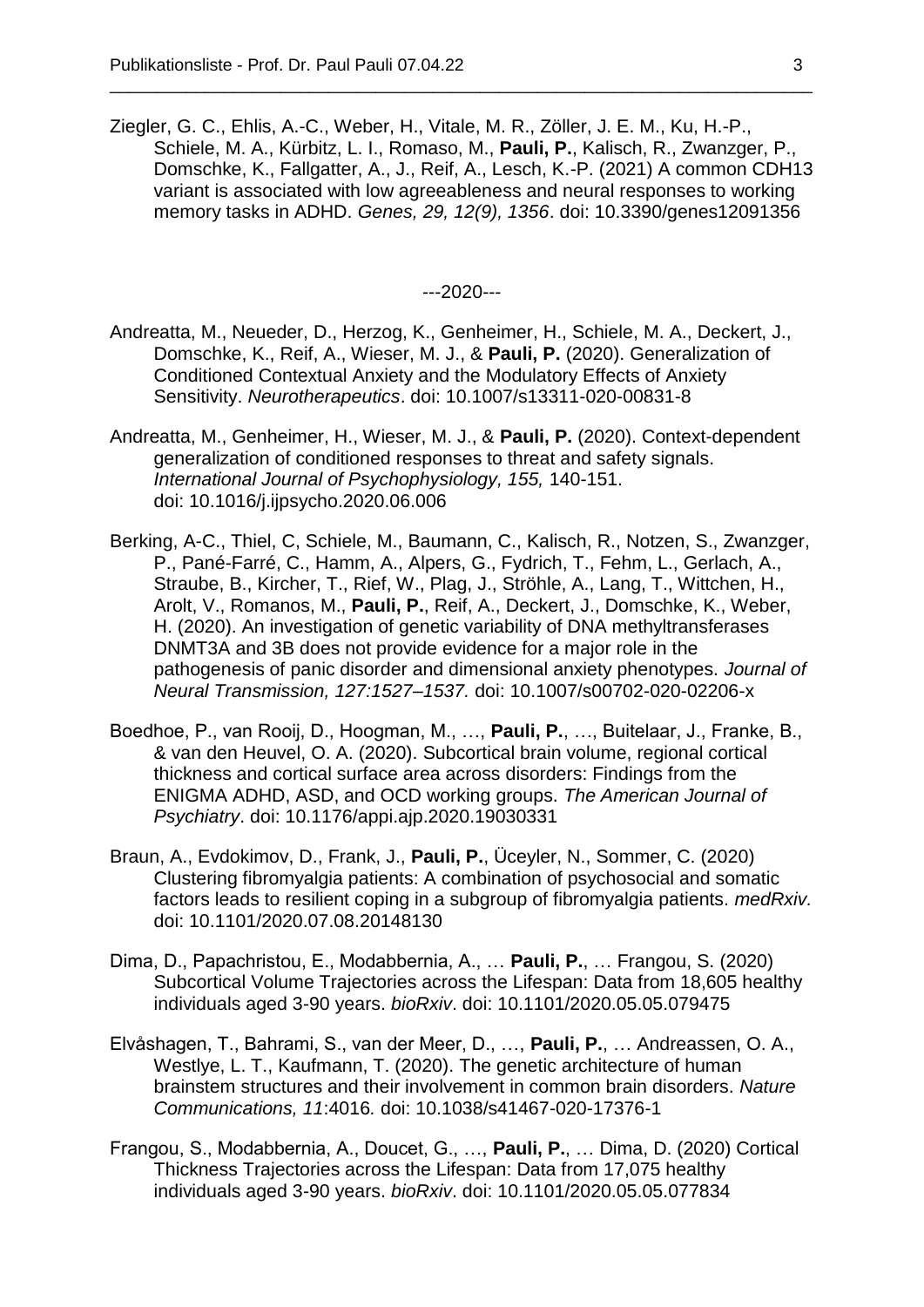Genheimer, H., Andreatta, M., & **Pauli, P.** (2020). Conjunctive and elemental representations of a context in humans. *Journal of Cognitive Neuroscience, 32*(7), 1394-1406. doi: 10.1162/jocn\_a\_01559

- Hartwigsen, G., Roder, B., Lischke, A., Kübler, A., **Pauli, P.** (2020) Department of Biological Psychology and Neuropsychology Neurobiological Foundations of Development and Learning about the Life Span. *Psychologische Rundschau, 71/1, P 26-29*. doi: 10.1026/0033-3042/a000466
- Haspert, V., Wieser, M. J., **Pauli, P.**, & Reicherts, P. (2020). Acceptance-Based Emotion Regulation Reduces Subjective and Physiological Pain Responses. *Frontiers in Psychology, 11*:1514. doi: 10.3389/fpsyg.2020.01514
- Hoogman, M., van Rooij, D., Klein, M., ..., **Pauli, P.**, …, Thompson, P. M., Buitelaar, J. K., & Franke, B. (2020). Consortium neuroscience of attention deficit/hyperactivity disorder and autism spectrum disorder: The ENIGMA adventure. *Human Brain Mapping, 2020,* 1-19. doi: 10.1002/hbm.25029
- Kaufmann, T., van der Meer, D., ….. **Pauli, P.**, …. Andreassen, O. A., & Westlye, L. T. (2020). Publisher Correction: Common brain disorders are associated with heritable patterns of apparent aging of the brain. *Nature Neuroscience*, 23, 295*.*  doi: 10.1038/s41593-019-0553-6
- Kaussner, Y., Kuraszkiewicz, A. M., Schoch, S., Markel, P., Hoffmann, S., Baur-Streubel, R., Kenntner-Mabiala, R., & **Pauli, P.** (2020). Treating patients with driving phobia by virtual reality exposure therapy – a pilot study. *Plos One, 15*(1), e0226937. doi: 10.1371/journal.pone.0226937
- Kong, X.-Z., ENIGMA Laterality Working Group, Francks, C. (2020) Reproducibility in the absence of selective reporting: An illustration from large‐scale brain asymmetry research. *Human Brain Mapping, 1-11*. doi: 10.1002/hbm.25154
- Liu, W., Chen, X., Wen, Y., Winkler, M. H., **Pauli, P.,** He, Y., Wang, L., Chen, H., & Li, Y. (2020). Memory Retrieval-Extinction Combined With Virtual Reality Reducing Drug Craving for Methamphetamine: Study Protocol for a Randomized Controlled Trial. *Frontiers in Psychiatry, 11*, 322. doi: 10.3389/fpsyt.2020.00322
- Markfelder, T., & **Pauli, P.** (2020). Fear of Pain and Pain Intensity: Meta-analysis and Systematic Review. *Psychological Bulletin, 146*(5), 411-450. Doi: 10.1037/bul0000228
- Mühlberger, A., Jekel, K., Probst, T., Schecklmann, M., Conzelmann, A., Andreatta, M., Rizzo, A. A., **Pauli, P.**, & Romanos, M. (2020). The Influence of Methylphenidate on Hyperactivity and Attention Deficits in Children With ADHD: A Virtual Classroom Test. *Journal of Attention Disorders, 24*(2), 277-289. doi: 10.1177/1087054716647480
- Patel, Y., Parker, N., Shin, J., …, **Pauli, P.**, …, van Erp, T. G. M., Pausova, Z., & Thompson, P. M.. (2020) Virtual histology of cortical thickness reveals shared neurobiology underlying six psychiatric disorders. *JAMA Psychiatry* online. doi:10.1001/jamapsychiatry.2020.2694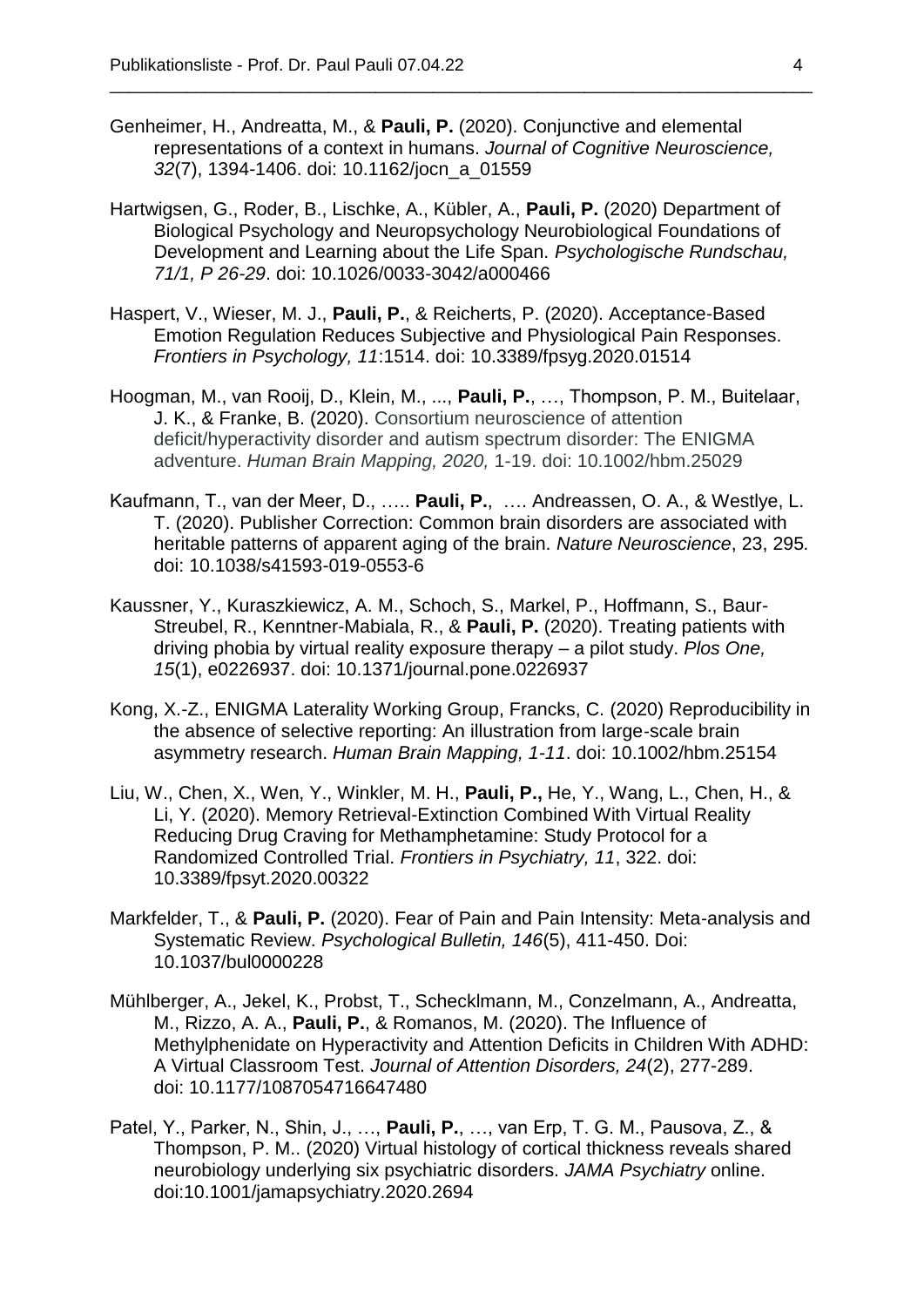Schiele, M. A., Herzog, K., Kollert, L., Böhnlein, J., Repple, J., Rosenkranz, K., Leehr, E. J., Ziegler, C., Lueken, U., Dannlowski, U., **Pauli, P.**, Arolt, V., Zwanzger, P., Deckert, J., Erfurth, A., & Domschke, K. (2020). Affective temperaments (TEMPS-A) in panic disorder and healthy probands – genetic modulation by *5-HTT* variation. *The World Journal of Biological Psychiatry,*  published online. doi: 10.1080/15622975.2019.1705999

- Schiele, M. A., Herzog, K., Kollert, L., Schartner, C., Leehr, E. J., Böhnlein, J., Repple, J., Rosenkranz, K., Lonsdorf, T. B., Dannlowski, U., Zwanzger, P., Reif, A., **Pauli, P.**, Deckert, J., & Domschke, K. (2020). Extending the vulnerabilitystress model of mental disorders: A three-dimensional NPSR1 gene environment coping interaction study in anxiety. *British Journal of Psychiatry, 217(5), 645-650*. doi: 10.1192/bjp.2020.73
- Schulz, S. M., Ritter, O., Zniva, R., Nordbeck, P., Wacker, C., Jack, M., Groschup, G., Deneke, T., Puppe, F., Ertl, G., Angermann, C., Störk, S., & **Pauli, P.** (2020). Efficacy of a web-based intervention for improving psychosocial wellbeing in patients with implantable cardioverter- defibrillators: the randomized controlled ICD-FORUM trial. *European Heart Journal, 41 (11),* 1203-1211. doi: 10.1093/eurheartj/ehz134
- Siminski, N., Böhme, S., JBM Zeller, MPI Becker, Bruchmann, M., Hofmann, D., Breuer, F., Mühlberger, A., MA Schiele, Weber, H., Schartner, C., Deckert, J., **Pauli, P.**, Reif, A., Domschke, K., Straube, T., MJ Herrmann (2020). BNST and amygdala activation to threat: Effects of temporal predictability and threat mode. *Behavioural Brain Research, 396, article 112883.* doi: 10.1016/j.bbr.2020.112883
- Stegmann, Y., Ahrens, L., **Pauli, P.**, Keil, A., & Wieser, M. J. (2020). Social aversive generalization learning sharpens the tuning of visuocortical neurons to facial identity cues. *eLife 2020, 9*:e55204. doi: 10.7554/eLife.55204
- Stegmann, Y., Schiele, M. A., Schümann, D., Lonsdorf, T. B., Zwanzger, P., Romanos, M., Reif, A., Domschke, K., Deckert, J., Gamer, M., & **Pauli, P.** (2020). Individual differences in human fear generalization – pattern identification and implications for anxiety disorders. Translational Psychiatry, 9, 307. doi: 10.1038/s41398-019-0646-8
- Weber, H., Wittchen, U., Lang, T., Heinig, I., Arolt, A., Gerlach, A., Kirchner, T., Rief, W., Fehm, L., Fydrich, T., Stroehle, A., Hamm, A., Pane Farre, C., Alpers, G., **Pauli, P.**, Reif, A., Deckert, J. (2020) Genetic variability of GLRB impact cognitive behavioral therapy response in panic disorder. *Pharmacopsychiatry, 53(02), 89.* doi: 10.1055/s-0039-3403018
- Wentura, D., Bermeitinger, C., Eder, A., Giesen, C., Michalkiewicz, M., Hartwigsen, G., Röder, B., Lischke, A., Kübler, A., **Pauli, P.**, … Kommentare zu Daum, MM, Greve, W., Pauen, S., Schuhrke, B. und Schwarzer, G.(2020). Positionspapier der Fachgruppe Entwicklungspsychologie: Ein Versuch einer Standortbestimmung. *Psychologische Rundschau, 71, pp. 24-46.* doi: 10.1026/0033-3042/a000466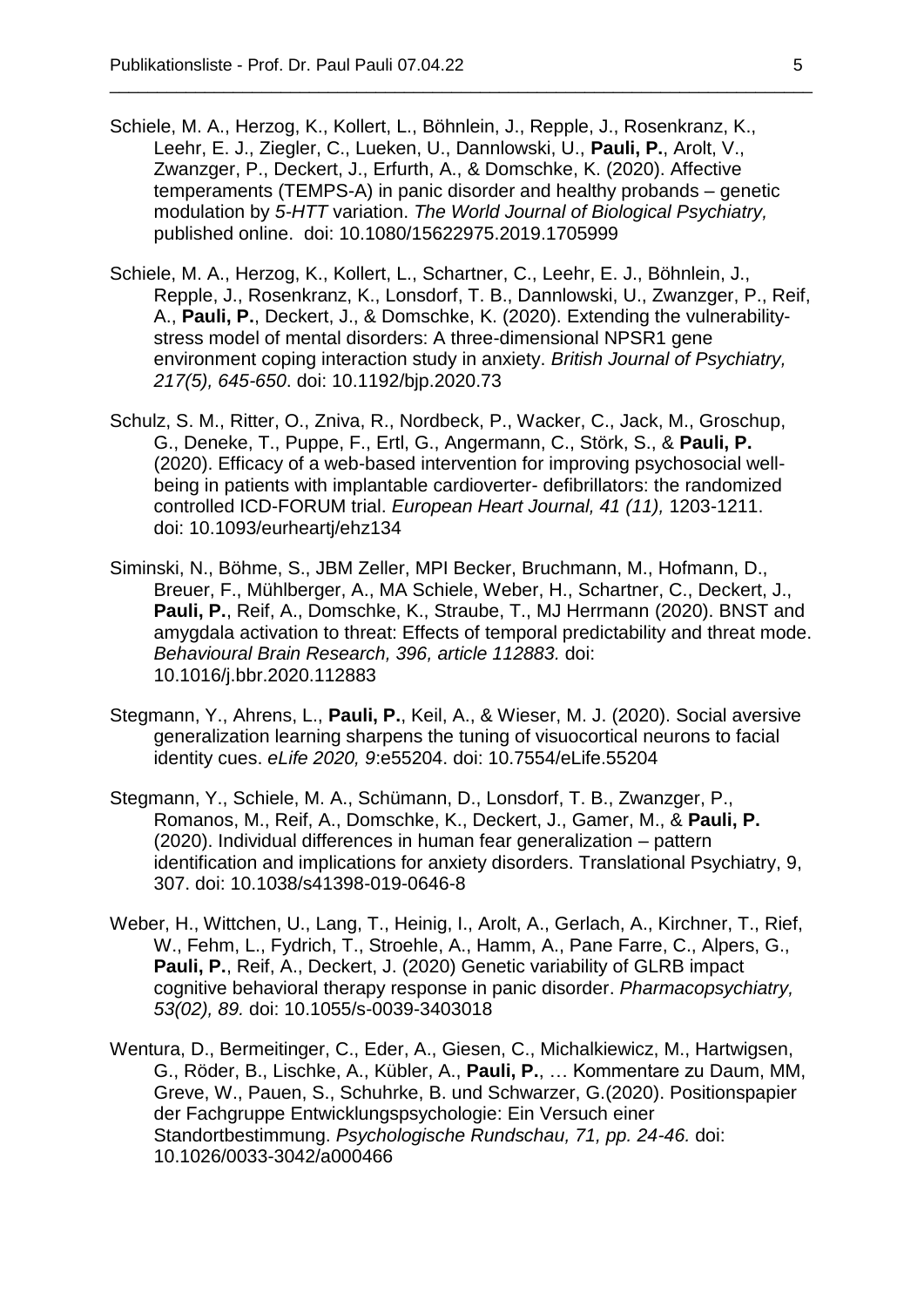Wierenga, L., Doucet, G., Dima, D., … **Pauli, P.**, … Tamnes, C. (2020) Greater male than female variability in regional brain structure across the lifespan. BioRxiv. doi: 10.1101/2020.02.17.952010

\_\_\_\_\_\_\_\_\_\_\_\_\_\_\_\_\_\_\_\_\_\_\_\_\_\_\_\_\_\_\_\_\_\_\_\_\_\_\_\_\_\_\_\_\_\_\_\_\_\_\_\_\_\_\_\_\_\_\_\_\_\_\_\_\_\_\_\_\_\_\_\_\_\_

---2019---

Andreatta, M., & **Pauli, P.** (2019). Generalization of appetitive conditioned responses. *Psychophysiology,* e13397. doi: 10.1111/psyp.13397

- Boecker, L., & **Pauli, P.** (2019) Affective startle modulation and psychopathology: Implications for appetitive and defensive brain systems. *Neuroscience & Biobehavioral Reviews, 103,* 230-266. doi: 10.1016/j.neubiorev.2019.05.019
- Fernández-Álvarez, J., Rozental, A., ... **Pauli, P.**, ….. Wyka, K., & Botella, C. (2019). Deterioration rates in Virtual Reality Therapy: An individual patient data level meta-analysis. *Journal of Anxiety Disorders, 61*, 3-17. doi: 10.1016/j.janxdis.2018.06.005
- Forstner, A. J., Awasthi, S., ... **Pauli, P.**, . Deckert, J., & Schumacher, J. (2019). Genome-wide association study of panic disorder reveals genetic overlap with neuroticism and depression. *Molecular Psychiatry, published online*. doi: 10.1038/s41380-019-0590-2
- Ghafoor, H., **Pauli, P.**, Schulz, S. M. (2019) Stress Reactivity in Individuals with High vs Low Interoceptive Accuracy. *Journal of Neural Transmission, 126/11, P 1526-1526*. doi: 10.1007/s00702-019-02095-9
- Ghafoor, H., Ahmad, R. A., Nordbeck, P., Ritter, O., **Pauli, P.,** & Schulz, S. M. (2019). A Cross-Cultural Comparison of the Roles of Emotional Intelligence, Metacognition and Negative Coping for Health Related Quality of Life in Germans vs. Pakistani Patients with Chronic Heart Failure. *British Journal of Health Psychology, 24*, 828-846*.* doi: 10.1111/bjhp.12381
- Gerber, B., König, C., Fendt, M., Andreatta, M., Romanos, M., **Pauli, P.,** & Yarali, A. (2019). Timing-dependent valence reversal: a princple of reinforcement processing and its possible implications. *Current Opinion in Behavioral Sciences, 26*, 114-120. doi: 10.1016/j.cobeha.2018.12.001
- Gottschalk, M. G., Richter, J., ... **Pauli, P.**, ... Höfler, M., & Domschke, K., (2019). Orexin in the anxiety spectrum: Association of a HCRTR1 polymorphism with panic disorder/agoraphobia, CBT treatment response and fear-related intermediate phenotypes. *Translational Psychiatry, 9:75*. doi: 10.1038/s41398- 019-0415-8
- Gromer, D., Reinke, M., Christner, I., & **Pauli, P.** (2019). Causal Interactive Links Between Presence and Fear in Virtual Reality Height Exposure. *Frontiers in Psychology, 10,* 141. doi: 10.3389/fpsyg.2019.00141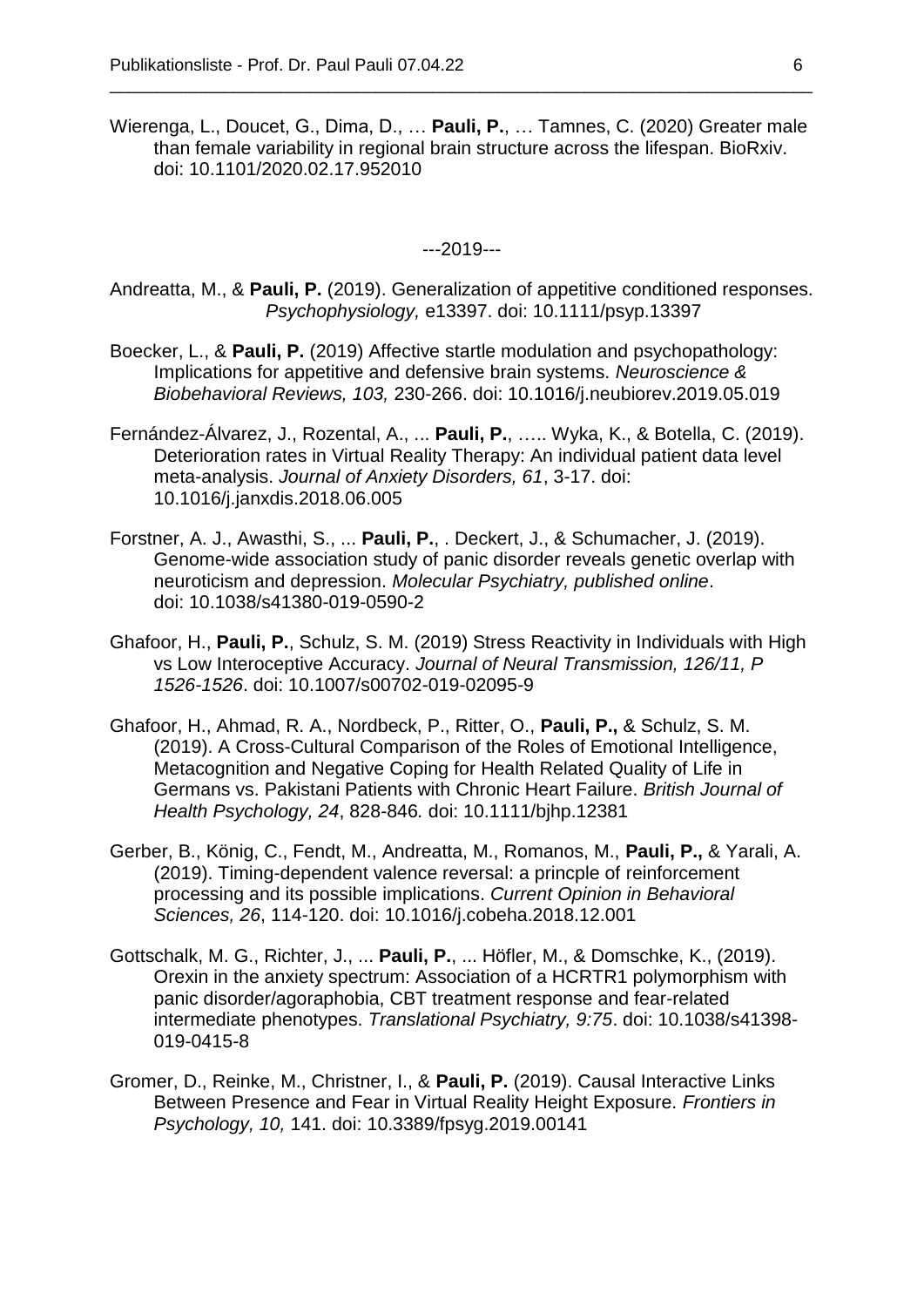Hoogman, M., Muetzel, R., …**Pauli, P.,** ... Bralten, J., & Franke, B. (2019). Brain imaging of the cortex in ADHD: A coordinated analysis of large-scale clinical and population-based samples. *American Journal of Psychiatry, 176*, 531-542. doi: 10.1176/appi.ajp.2019.18091033

- Käthner, I., Bader, T., & **Pauli, P.** (2019). Heat pain modulation with virtual water during a virtual hand illusion. *Scientific Reports, 9*(1), 1-12. doi: 10.1038/s41598-019-55407-0
- Kaufmann, T., van der Meer, D., ... **Pauli, P.**, ... Andreassen, O. A., & Westlye, L. T. (2019). Common brain disorders are associated with heritable patterns of apparent aging of the brain. *Nature Neuroscience, 22,* 1617-1623*.*  doi: 10.1038/s41593-019-0471-7
- Kern, F., Winter, C., Gall, D., Käthner, I., **Pauli, P.**, Latoschick, M. E. (2019) Immersive virtual reality and gamification within procedurally generated environments to increase motivation during gait rehabilitation. *2019 IEEE Conference on Virtual Reality and 3D User Interfaces (VR), P 500-509*. doi: 10.1109/VR.2019.8797828
- Kneer, K., Reinhard, J., Ziegler, C., Slyschak, A., Schiele, M., Vietz, M., Peters, K., Meisenzahl, E. M., **Pauli, P.**, Reif, A., Deckert, J., Domschke, K., & Neufang, S. (2019). Serotonergic influence on depressive symptoms and trait anxiety is mediated by negative life events and frontal activation in children and adolescents. *European Child & Adolescent Psychiatry, 1-16*. doi: 10.1007/s00787-019-01389-3
- Lange, B., & **Pauli, P.** (2019). Social anxiety changes the way we move a social approach-avoidance task in a virtual reality CAVE system. *Plos One, 14*(12), e0226805. doi: 10.1371/journal.pone.0226805
- Leimeister, F., Wiemer, J., **Pauli, P.** (2019) Subsequent memory effects in threat and safety learning. *Journal of Neural Transmission, 126/11, P 1552-1553*. doi: 10.1007/s00702-019-02095-9
- Neueder, D., Andreatta, M., & **Pauli, P.** (2019). Contextual fear conditioning and fear generalization in individuals with panic attacks. *Frontiers in Behavioral Neuroscience, 13*. doi: 10.3389/fnbeh.2019.00152
- Rayner, C., Coleman, J.R.I., … **Pauli, P.**, ... Breen, G., & Eley, T.C. (2019). A genome-wide association meta-analysis of prognostic outcomes following cognitive behavioural therapy in individuals with anxiety and depressive disorders. *Translational psychiatry, 9(1),* 150. doi: 10.1038/s41398-019-0481-y
- Reicherts, P., **Pauli, P.**, Mösler, C., & Wieser, M. J. (2019). Placebo Manipulations Reverse Pain Potentiation by Unpleasant Affective Stimuli. *Frontiers in Psychiatry, 10,* 663. doi: 10.3389/fpsyt.2019.00663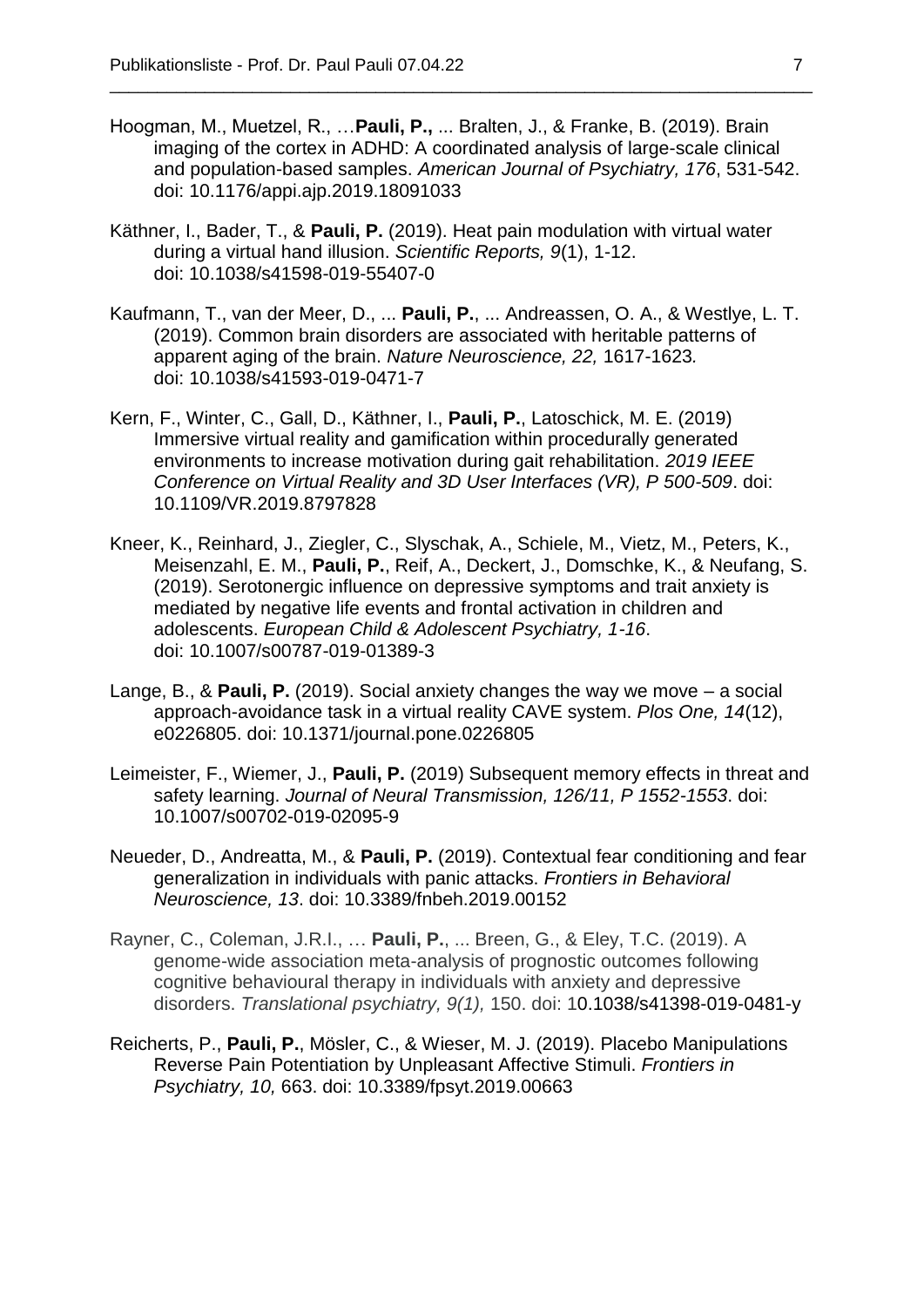Reinhard, J., Drepper, C., Weber, H., Schiele, M. A., Kneer, K., Mittermeier, A., Frey, L., Reif, A., **Pauli, P.**, Domschke, K., Deckert, J., & Romanos, M. (2019). Anxiety risk SNPs on chromosome 2 modulate arousal in children in a fear generalization paradigm. *European Child & Adolescent Psychiatry*, 1-10. doi: 10.1007/s00787-019-01458-7

- Ridderbusch, I. C., Richter, J., ... **Pauli, P.**, ... Lueken, U., & Straube, B. (2019). Association of rs7688285 allelic variation coding for GLRB with fear reactivity and exposure-based therapy in patients with panic disorder and agoraphobia. *European Neuropsychopharmacology, 29(10)*, 1138-1151. doi: 10.1016/j.euroneuro.2019.07.133
- Schneider, S., **Pauli, P.,** Reicherts, P. (2019) Modulation of pain by social stress: the role of positive and negative feedback. *Journal of Neural Transmission, 126/11, P 1545-1546.* doi: 10.1007/s00702-019-02095-9
- Schoch, S., Kaussner, Y., Kuraszkiewicz, A. M., Hoffmann, S., Markel, P., Baur-Streubel, R., **Pauli, P.** (2019) Driving simulation as virtual reality exposure therapy to rehabilitate patients with driving fear after traffic accidents. *University of Iowa.* 10.17077/drivingassessment.1717
- Slyschak, A., Reinhard, J., Deckert, J., **Pauli, P.,** Domschke, K., Romanos, M. (2019) Fear generalization in children and adolescents: a cross-sectional study across ages. *Journal of Neural Transmission, 126/11, P 1539-1539*. doi: 10.1007/s00702-019-02095-9
- Stegmann, Y., Reicherts, P., Andreatta, M., **Pauli, P.,** & Wieser, M. J. (2019). The effect of trait anxiety on attentional mechanisms in combined context and cue conditioning and extinction learning. *Scientific Reports, 9*(1), 8855*.* doi: 10.1038/s41598-019-45239-3
- Stegmann, Y., Reicherts, P., **Pauli, P.**, Wiesner, MJ. (2019) Investigating attentional mechanisms during the interaction of phasic fear and sustained anxiety. *Journal of Neural Transmission, 126/11, P 1543-1543*. doi: 10.1007/s00702-019- 02095-9.
- Stegmann, Y, Reicherts, P., **Pauli, P.**, Wieser, M. (2019) The effect of sustained anxiety on phasic fear responses in a new orthogonal cue and context conditioning paradigm. *PSYCHOPHYSIOLOGY, 56, P 57.*
- Stegmann, Y., Reicherts, P., Andreatta, M., **Pauli, P.**, Wiesner, J. (2019) The effect of trait anxiety on attentional mechanisms in combined context and cue conditioning and extinction learning. Scientific Reports, Volume ), Article Number 8855. doi: 10.1038/s41598-019-45239-3
- Stonawski, S., Wiemer, J., Wurst, C., Reitz, J., Hommers, L., Menke, A., Domschke, K., Schiele, M. A. & **Pauli, P.** (2019). Covariation bias in depression – a predictor of treatment response? *Journal of Neural Transmission, 126*(12), 1653-1665. doi: 10.1007/s00702-019-02091-z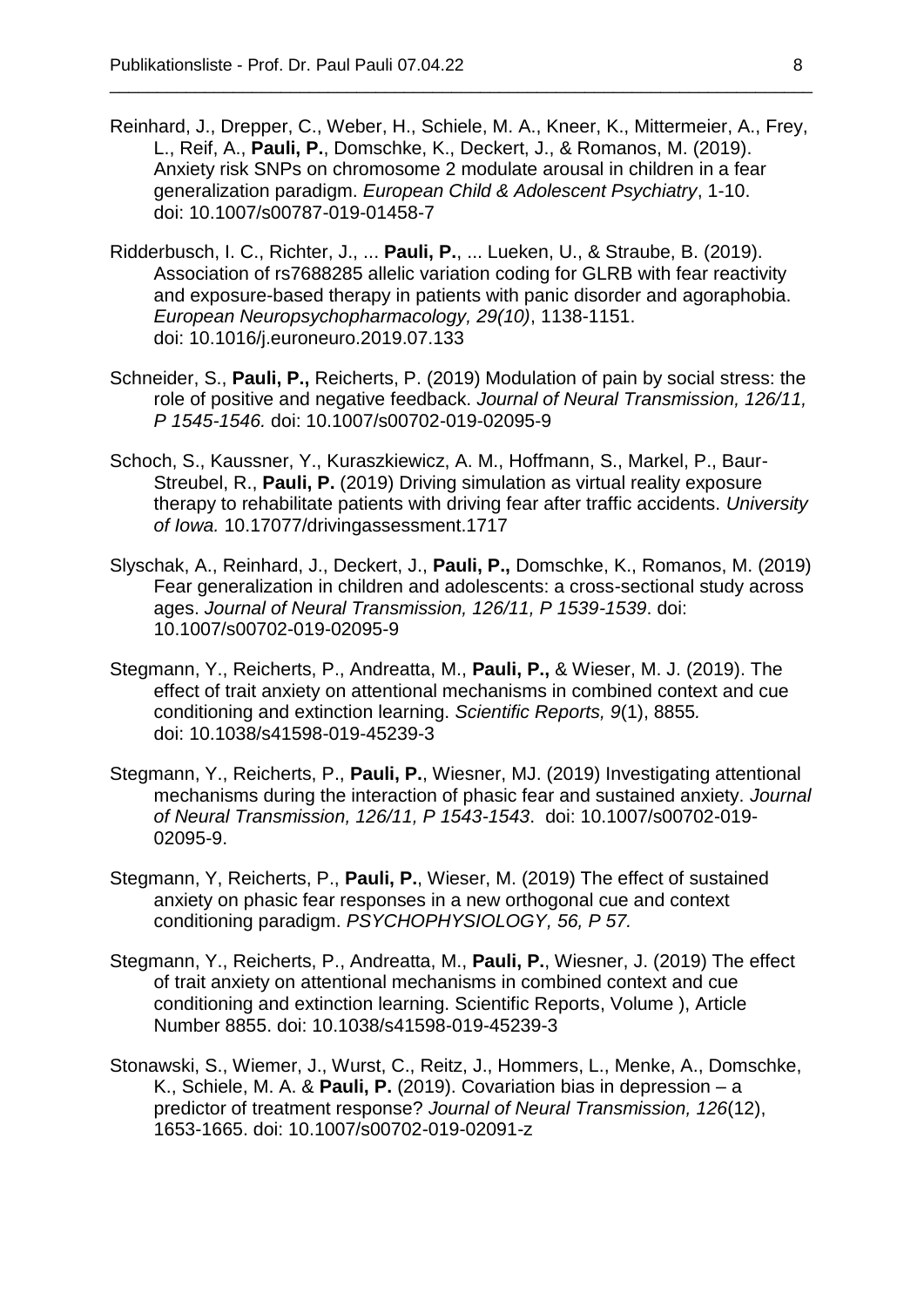- Vietz, M., Lonsdorf, T., Zwanzger, P., Reif, A., Deckert, J., **Pauli, P.**, Domschke, K., Schiele, M. A. (2019) Anxiety sensitivity as a modulator of fear generalization in healthy adults. *Journal of Neural Transmission, 126/11, P 1531-1532.* doi: 10.1007/s00702-019-02095-9.
- Weber, H., Deckert,J., Lueken, U., Kuhn, M., Villmann, C., Richter, J., Straube, B., Gajewska, A., Andreatta, M., Arias-Vasquez, A., Hommers, L., Kent, L., Lonsdorf, T., **Pauli, P.**, Reif, A. (2019) Allelic variation in GLRB predisposes to agoraphobia by increasing startle response and modulating defensive reactivity. *European Neuropsychopharmacology, 29, P 959-960.* doi: 10.1016/j.euroneuro.2017.08.317
- Weber, H., Wittchen, H.-U., Lang, T., Heinig, I., Arolt, V., Gerlach, A., Kirchner, T., Rief, W., Fehm, L., Fydrich, T., Stroehle, A., Hamm, A., Pane-Farre, C., Alpers, G.-W., **Pauli, P.**, Reif, A., Deckert, J. (2019) Genetic variability of GLRB impact cognitive behavioral therapy response in panic disorder. *Journal of Neural Transmission, 126/11, P 1522-1522.* doi: 10.1007/s00702-019-02095-9.
- Wiesner, M., Ahrens, L., Stegmann, Y., **Pauli, P.**, Keil, A. (2019) A dissociation between subjective and visuocortical indices of fear generalization. *PSYCHOPHYSIOLOGY, 56, P 33.*
- Winkler, M. H., Andreatta, M., Schneider, K., Zierhut, K., Pittig, A., Richter, J., Hamm, A., **Pauli, P.** (2019) Context conditioning and extinction in virtual reality: effects on self-report in anxiety patients. *Journal of Neural Transmission, 126/11, P 1536-1536.* doi: 10.1007/s00702-019-02095-9.
- Wolf, C., Domschke, K., Weber, H., Schartner, C., Romanos, M., **Pauli, P.**, Reif, A., Deckert, J. (2019) A Genome-Wide Association Study of Anxiety In A German Population Based Sample*. European Neuropsychopharmacology, 29, P 775.* doi: 10.1016/j.euroneuro.2017.06.142
- Ziegler, C., Schiele, M., Kollert, L., Katzorke, A., Gromer, D., **Pauli, P.**, Deckert, J., Herrmann, M., Domschke, K. (2019) SU16Monoamine Oxidase A (MAOA) gene DNA methylation in acrophobia: Epigenetic correlate of response to cognitive behavioral therapy (CBT)? *European Neuropsychopharmacology, 29, P 1276*. doi: 10.1016/j.euroneuro.2018.08.380
- Zillig, A.L., **Pauli, P.**, Reichers, P. (2019) The Influence of Learned Safety on Pain Perception. *Journal of Neural Transmission, 126/11, P 1554-1555*. doi: 10.1007/s00702-019-02095-9.

--- 2018 ---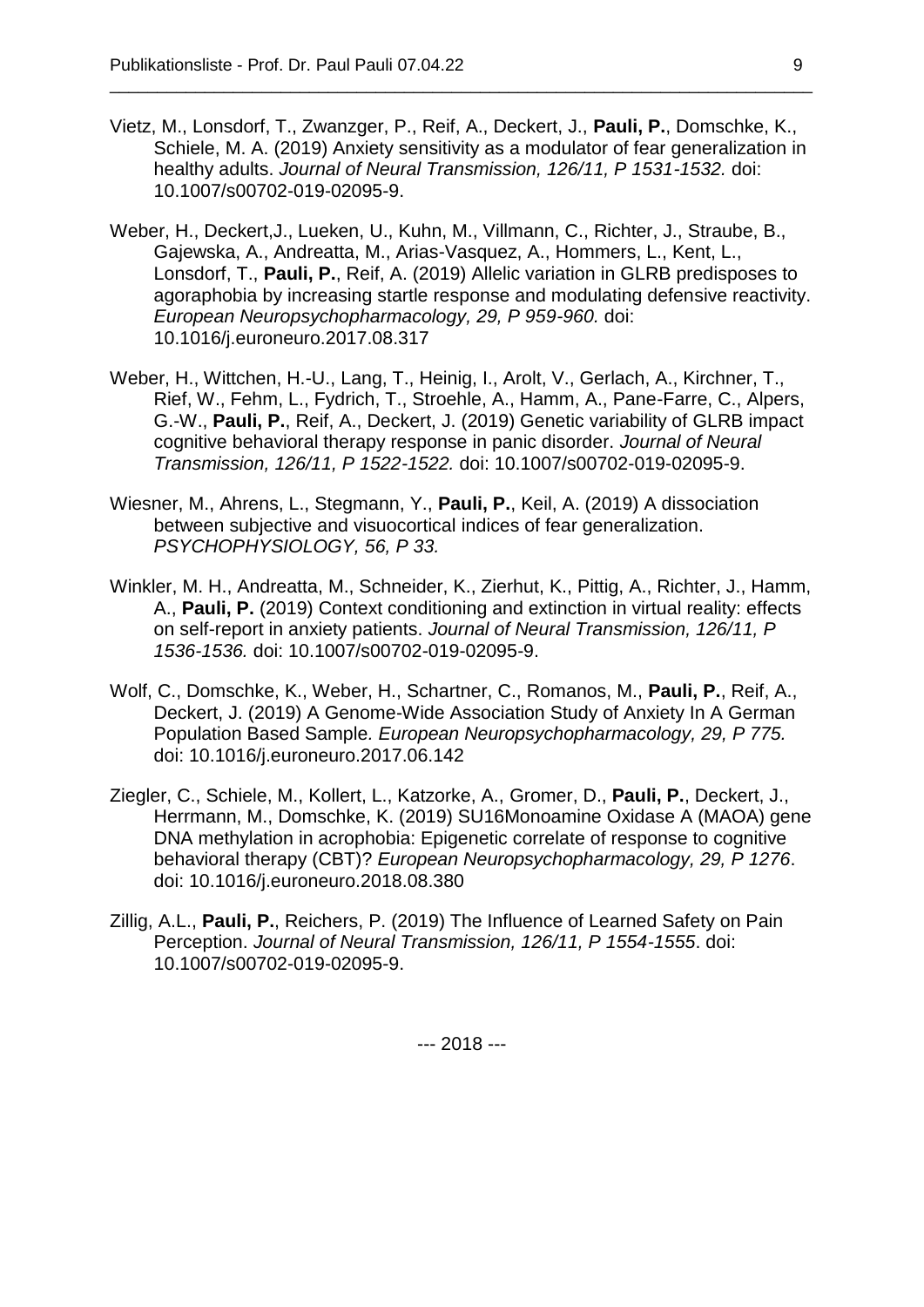Andreatta, M., Neueder, D., Genheimer, H., Schiele, M. A., Schartner, C., Deckert, J., Domschke, K., Reif, A., Wieser, M. J., & **Pauli, P.** (2018). Human BDNF rs6265 polymorphism as a mediator for the generalization of contextual anxiety. *Journal of Neuroscience Research, 97*, 300-312. doi: 10.1002/jnr.24345

\_\_\_\_\_\_\_\_\_\_\_\_\_\_\_\_\_\_\_\_\_\_\_\_\_\_\_\_\_\_\_\_\_\_\_\_\_\_\_\_\_\_\_\_\_\_\_\_\_\_\_\_\_\_\_\_\_\_\_\_\_\_\_\_\_\_\_\_\_\_\_\_\_\_

- Chen, X. J., Wang, D. M., Zhou, L. D., Winkler, M., **Pauli, P.**, Sui, N., & Li, Y. H. (2018). Mindfulness-based relapse prevention combined with virtual reality cue exposure for methamphetamine use disorder: Study protocol for a randomized controlled trial. *Contemporary Clinical Trials, 70,* 99-105. doi: 10.1016/j.cct.2018.04.006
- Gromer, D., Madeira, O., Gast, P., Nehfischer, M., Jost, M., Müller, M., Mühlberger, A., & **Pauli, P.** (2018). Height Simulation in a Virtual Reality CAVE System: Validity of Fear Responses and Effects of an Immersion Manipulation. *Frontiers in Human Neuroscience, 12*, 372. doi: 10.3389/fnhum.2018.00372
- Hommers, L. G., Richter, J., ... **Pauli, P.**, ... Lueken, U., & Deckert, J. (2018). A functional genetic variation of SLC6A2 repressor hsa-miR-579-3p upregulates sympathetic noradrenergic process of fear and anxiety. *Translational Psychiatry, 8*(1), 226. doi: 10.1038/s41398-018-0278-4
- Kastner-Dorn, A. K., Andreatta, M., **Pauli, P.**, & Wieser, M. J. (2018). Hypervigilance during anxiety and selective attention during fear: Using steady-state visual evoked potentials (ssVEPs) to disentangle attention mechanisms during predictable and unpredictable threat. *Cortex, 106*, 120-131. doi: 10.1016/j.cortex.2018.05.008
- Schiele, M. A., Ziegler, C., Kollert, L., Katzorke, A., Schartner, C., Busch, Y., Gromer, D., Reif, A., **Pauli, P.**, Deckert, J., Herrmann, M. J., & Domschke, K. (2018). Plasticity of Functional *MAOA* Gene Methylation in Acrophobia. *International Journal of Neuropsychopharmacology, 21(9),* 822-827. doi: 10.1093/ijnp/pyy050
- Wendt, J., Hamm, A. O., ... **Pauli, P.**, ... Wittchen, H.-U., & Richter, J. (2018). Pretreatment Cardiac Vagal Tone Predicts Dropout from and Residual Symptoms after Exposure Therapy in Patients with Panic Disorder and Agoraphobia. *Psychotherapy and Psychosomatics, 87*, 187-189. doi: 10.1159/000487599

--- 2017 ---

- Andreatta, M., & **Pauli, P.** (2017). Learning mechanisms underlying threat absence and threat relief: Influences of trait anxiety. *Neurobiology of Learning and Memory, 145,* 105-113*.* doi: 10.1016/j.nlm.2017.09.005
- Andreatta, M., Michelmann, S., **Pauli, P.**, & Hewig, J. (2017). Learning processes underlying avoidance of negative outcomes. *Psychophysiology, 54,* 578-590. doi: 10.1111/psyp.12822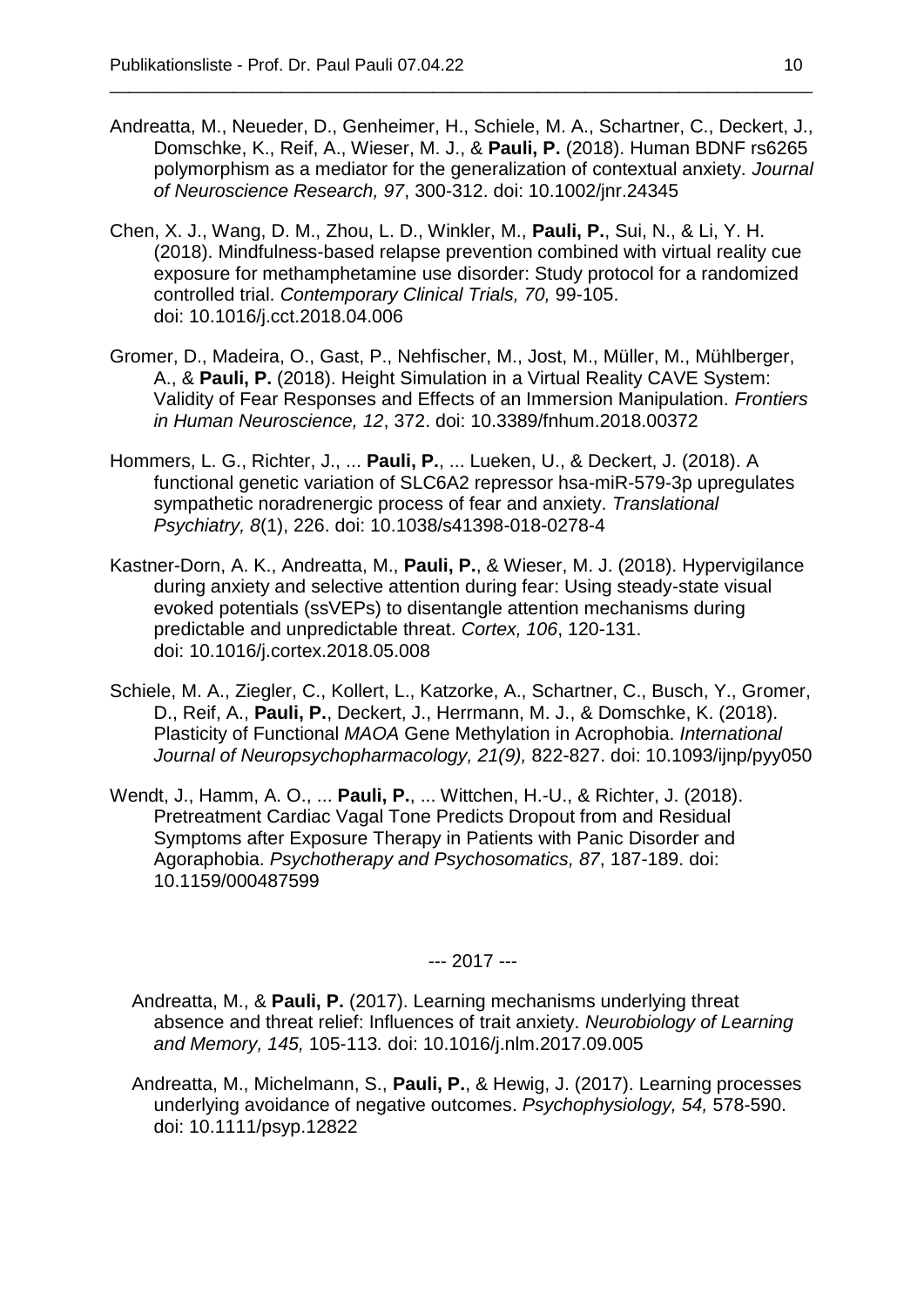Andreatta, M., Neueder, D., Glotzbach-Schoon, E., Mühlberger, A., & **Pauli, P.** (2017). Effects of context pre-exposure and delay until anxiety retrieval on generalization of contextual anxiety. *Learning & Memory, 24,* 43-54. doi: 10.1101/lm[.044073.116](tel:044073116)

- Baumann, C., Schiele, M. A., Herrmann, M. J., Londorf, T. B., Zwanzger, P., Domschke, K., Reif, A., Deckert, J., & **Pauli, P.** (2017). Effects of an Anxiety-Specific Psychometric Factor on Fear Conditioning and Fear Generalization. *Zeitschrift für Psychologie, 225*(3), 200-213. doi: 10.1027/2151-2604/a000304
- Deckert, J., Weber,H., ….. **Pauli, P.**, & Reif, A. (2017). GLRB allelic variation associated with agoraphobic cognitions, increased startle response and fear network activation: A potential neurogenetic pathway to panic disorder. *Molecular Psychiatry, 00,* 1-9. doi: 10.1038/mp.2017.2
- Genheimer, H., Andreatta, M., Asan, E., & **Pauli, P.** (2017). Reinstatement of contextual conditioned anxiety in virtual reality and the effects of transcutaneous vagus nerve stimulation in humans. *Scientific Reports,* 7:17886. doi: 10.1038/s41598-017-18183-3
- Guadalupe, T., Mathias, S. R., ….. **Pauli, P.**, ….. Fisher, S. E., & Francks, C. (2017). Human subcortical brain asymmetries in 15,847 people worldwide reveal effects of age and sex. *Brain Imaging and Behavior, 11,* 1497-1514. doi: 10.1007/s11682-016-9629-z
- Heinig, I., Pittig, A., ….. **Pauli, P.**, …. Ströhle, A., & Wittchen, H.-U. (2017). Optimizing exposure-based CBT for anxiety disorders via enhanced extinction: Design and methods of a multicentre randomized clinical trial. *International Journal of Methods in Psychiatric Research*, e1560. doi: 10.1002/mpr.1560
- Herrmann, M. J., Katzorke, A., Busch, Y., Gromer, D., Polak, T., **Pauli, P.**, & Deckert, J. (2017). Medial prefrontal cortex stimulation accelerates therapy response of exposure therapy in acrophobia. *Brain Stimulation, 10*, 291-297. doi: 10.2016/j.brs.2016.11.007
- Hoogman, M., Bralten, J., ….. **Pauli, P.**, ….. Thompson, P. M., & Franke, B. (2017). Subcortical brain volume differences in participants with attention deficit hyperactivity disorder in children and adults: a cross-sectional mega-analysis. *Lancet Psychiatry, 4,* 310-319. doi: 10.1016/S2215-0366(17)30049-4
- Merker, S., Reif, A., ….. **Pauli, P.**, ….. Franke, B., & Lesch, K.-P. (2017). SLC2A3 single-nucleotide polymorphism and duplication influence cognitive processing and population-specific risk for attention-deficit/ hyperactivity disorder. *Journal of Child Psychology and Psychiatry, 58, 798-809*. doi: 10.1111/jcpp.12702
- Notzon, S., Vennewald, N., Gajewska, A., Klahn, A. L., Diemer, J., Winter, B., Fohrbeck, I., Arolt, V., **Pauli, P.**, Domschke, K., & Zwanzger, P. (2017). Is prepulse modification altered by continuous theta burst stimulation? *DAT1* genotype and motor threshold interact on prepulse modification following brain stimulation. *European Archives of Psychiatry and Clinical Neuroscience*. doi: 10.1007/s00406-017-0786-x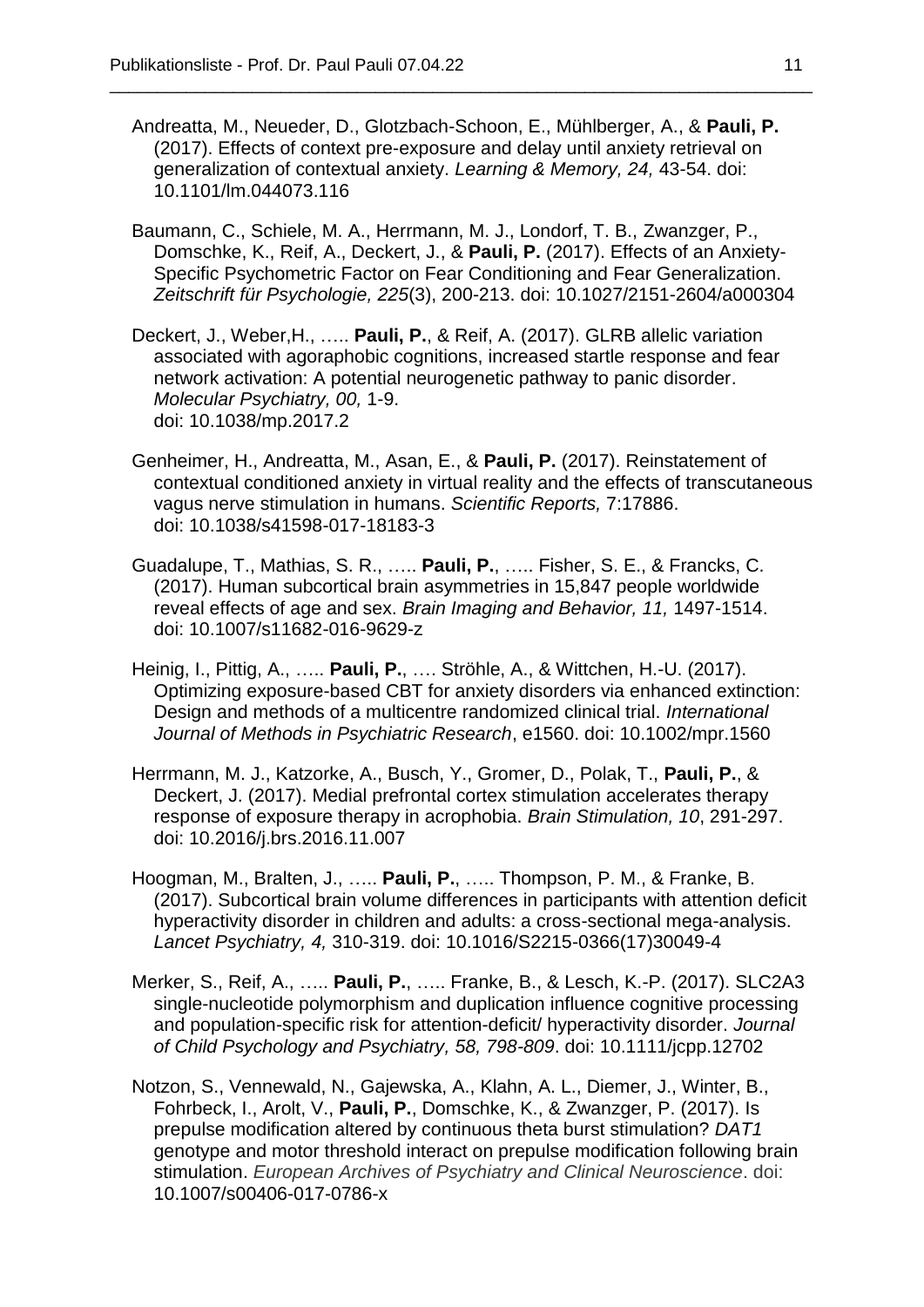Reicherts, P., Wiemer, J., Gerdes, A. B. M., Schulz, S. M., **Pauli, P.**, & Wieser, M. J. (2017). Anxious anticipation and pain: the influence of instructed vs conditioned threat on pain. *Social Cognitive and Affective Neuroscience, 2017,* 544-554. doi: 10.1093/scan/nsw181

\_\_\_\_\_\_\_\_\_\_\_\_\_\_\_\_\_\_\_\_\_\_\_\_\_\_\_\_\_\_\_\_\_\_\_\_\_\_\_\_\_\_\_\_\_\_\_\_\_\_\_\_\_\_\_\_\_\_\_\_\_\_\_\_\_\_\_\_\_\_\_\_\_\_

- Schartner, C., Ziegler, C., Schiele, M. A., Kollert, L., Weber, H., Zwanzger, P., Arolt, V., **Pauli, P.**, Deckert, J., Reif, A., & Domschke, K. (2017). CRHR1 promoter hypomethylation: An epigenetic readout of panic disorder? *European Neuropsychopharmacology, 27*, 360-371. doi: 10.1016/j.euroneuro.2017.01.005
- Shiban, Y., Diemer, J., Müller, J., Brütting-Schick, J., **Pauli, P.**, & Mühlberger, A. (2017). Diaphragmatic breathing during virtual reality exposure therapy for aviophobia: functional coping strategy or avoicance behavior? a pilot study. *BMC Psychiatry,* 17:29. doi: 10.1186/s12888-016-1181-2

--- 2016 ---

- Ahrens, L. M., **Pauli, P.**, Reif, A., Mühlberger, A., Langs, G., Aalderink, T., & Wieser, M. J. (2016). Fear conditioning and stimulus generalization in patiens with social anxiety disorder. *Journal of Anxiety Disorders, 44,* 36-46. doi: 10.1016/j.janxdis.2016.10.003
- Andreatta, M., Mühlberger, A., & **Pauli, P.** (2016). When does pleasure start after the end of pain*. The Journal of Comparative Neuroscience*, *524 (8),* 1653-1667. doi: 10.1002/cne.23872
- Conzelmann, A., Woidich, E., Mucha, R. F., Weyers, P., Müller, M., Lesch, K.-P., Jacob, C. P., & **Pauli, P.** (2016). Methylphenidate and emotional-motivational processing in attention-deficit/hyperactivity disorder. *Journal of Neural Transmission, 123,* 971-979. doi: 10.1007/s00702-016-1512-y
- Dobricki, M., & **Pauli, P.** (2016). Sensorimotor body-environment interaction serves to regulate emotional experience and exploratory behavior. *Heliyon, 2, e00173.* doi: 10.1016/j.heliyon.2016.e00173
- Geiger, M. J., Domschke, K., Homola, G. A., Schulz, S. M., Nowak, J., Akhrif, A., **Pauli, P.**, Deckert, J., & Neufang, S. (2016). ADORA2A genotype modulates interoceptive and exteroceptive processing in a fronto-insular network. *European Neuropsychopharmacology, 26,* 1274-1285. doi: 10.1016/j.euroneuro.2016.05.007
- Kastner, A. K., Flohr, E. L. R., **Pauli, P.**, & Wieser, M. J. (2016). A Scent of Anxiety: Olfactory Context Conditioning and its Influence on Social Cues. *Chemical Senses, 41,* 143-153. doi: 10.1093/chemse/bjv067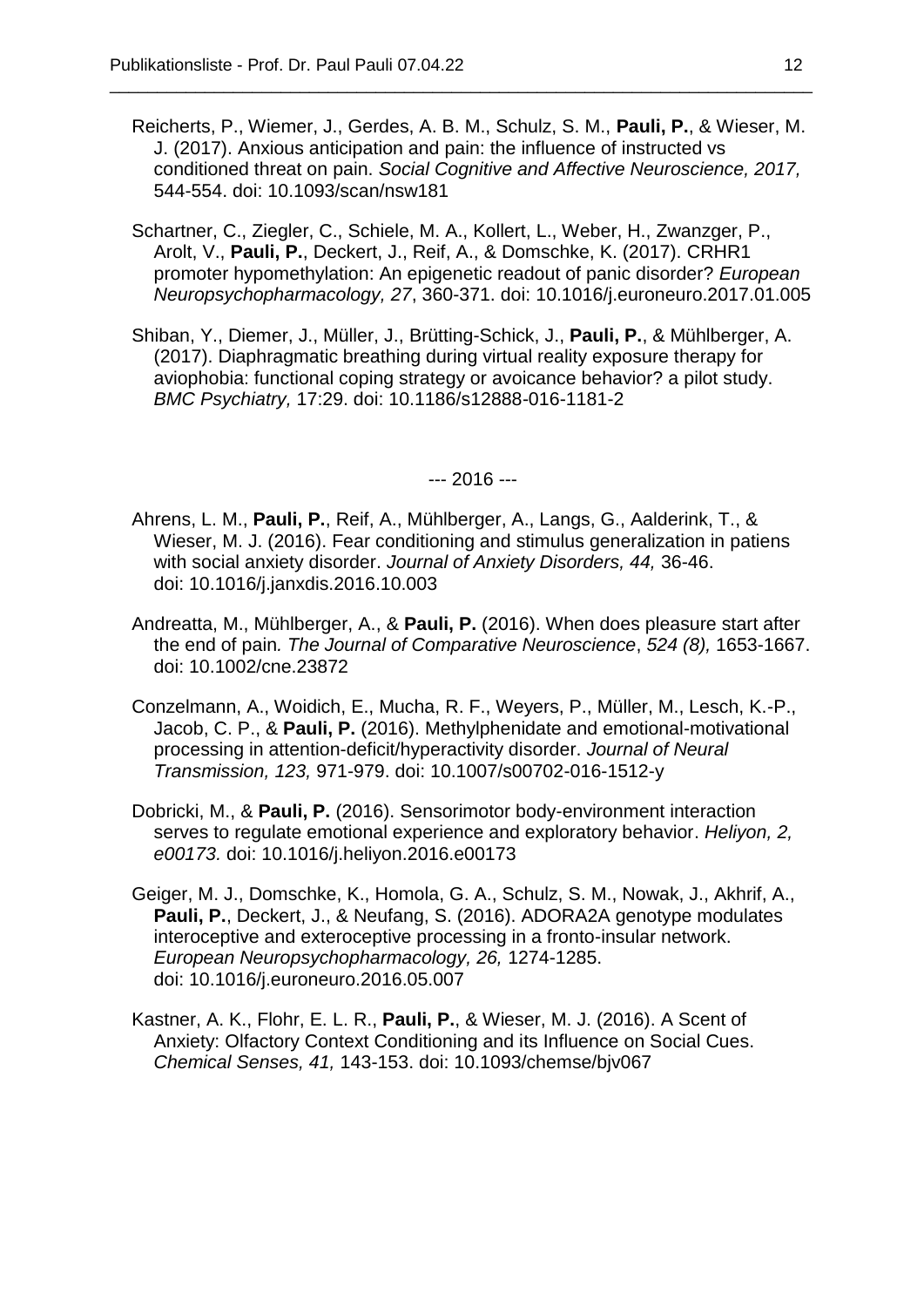Kuhn, M., Haaker, J., Glotzbach-Schoon, E., Schümann, D., Andreatta, M., Mechias, M.-L., Raczka, K., Gartmann, N., Büchel, C., Mühlberger, A., **Pauli, P.**, Reif, A., Kalisch, R., & Lonsdorf, T. B. (2016). Converging evidence for an impact of functional NOS gene variation on anxiety-related processes. *Social Cognitive and Affective Neuroscience, 2016,* 803-812. doi: 10.1093/scan/nsv151

- Mühlberger, A., Jekel K., Probst, T., Schecklmann, M., Conzelmann, A., Andreatta, M., Rizzo, A. A., **Pauli, P.**, & Romanos, M.(2016). The Influence of Methylphenidate on Hyperactivity and Attention Deficits in Children with ADHD: A Virtual Classroom Test. *Journal of Attention Disorders, 2016, 1*-13. doi: 10.1177/1087054716647480
- Reicherts, P., Gerdes, A. B. M., **Pauli, P.**, & Wieser, M. J. (2016). Psychological placebo and nocebo effects on pain rely on both expectation and prior experience. *The Journal of Pain, 17,* 203-214. doi: 10.1016/j.jpain.2015.10.010
- Schiele, M. A., Reinhard, J., Reif, A., Domschke, K., Romanos, M., Deckert, J., & **Pauli, P.** (2016). Developmental Aspects of Fear: Comparing the Acquisition and Generalization of Conditioned Fear in Children and Adults. *Developmental Psychobiology, 58,* 471-481. doi: 10.1002/dev.21393
- Schiele, M. A., Ziegler, C., Holitschke, K., Schartner, C., Schmidt, B., Weber, H., Reif, A., Romanos, M., **Pauli, P.**, Zwanzger, P., Deckert, J., & Domschke, K. (2016). Influence of 5-HTT variation, childhood trauma and self-efficacy, on anxiety traits: a gene-environment-coping interaction study. *Journal of Neural Transmission, 123,* 895-904. doi: 10.1007/s00702-016-1564-z
- Shiban, Y., Fruth, M. B., **Pauli, P.**, Kinateder, M., Reichenberger, J., & Mühlberger, A. (2016). Treatment effect on biases in size estimation in spider phobia. *Biological Psychology, 121,*146-152. doi:10.1016/j.biopsycho.2016.03.005
- Shiban, Y., Peperkorn, H., Alpers, G. W., **Pauli, P.**, & Mühlberger, A. (2016). Influence of perceptual cues and conceptual information on the activation and reduction of claustrophobic fear. *Journal of Behavior Therapy and Experimental Psychiatry, 51,* 19-26. doi:10.1016/j.jbtep.2015.11.002
- Vennewald, N., Winter, B., Limburg, K., Diemer, J., Notzon, S., Fohrbeck, I., Arolt, V., Domschke, K., **Pauli, P.**, & Zwanzger, P. (2016). Emotional processing and rTMS: does inhibitory theta burst stimulation affect the human startle reflex? *Journal of Neural Transmission, 123,* 1121-1131. doi: 10.1007/s00702-016- 1568-8
- Walz, N., Mühlberger, A., & **Pauli, P.** (2016). A Human Open Field Test Reveals Thigmotaxis Related to Agoraphobic Fear. *Biological Psychiatry, 80,* 390-397. doi: 10.1016/j.biopsych.2015.12.016
- Weber H., Richter J., ….. **Pauli P.**, ….. Deckert J., & Reif A. (2016). Allelic variation in CRHR1 predisposes to panic disorder: evidence for biased fear processing. *Molecular Psychiatry*, 21, 813-822. doi: 10.1038/mp.2015.125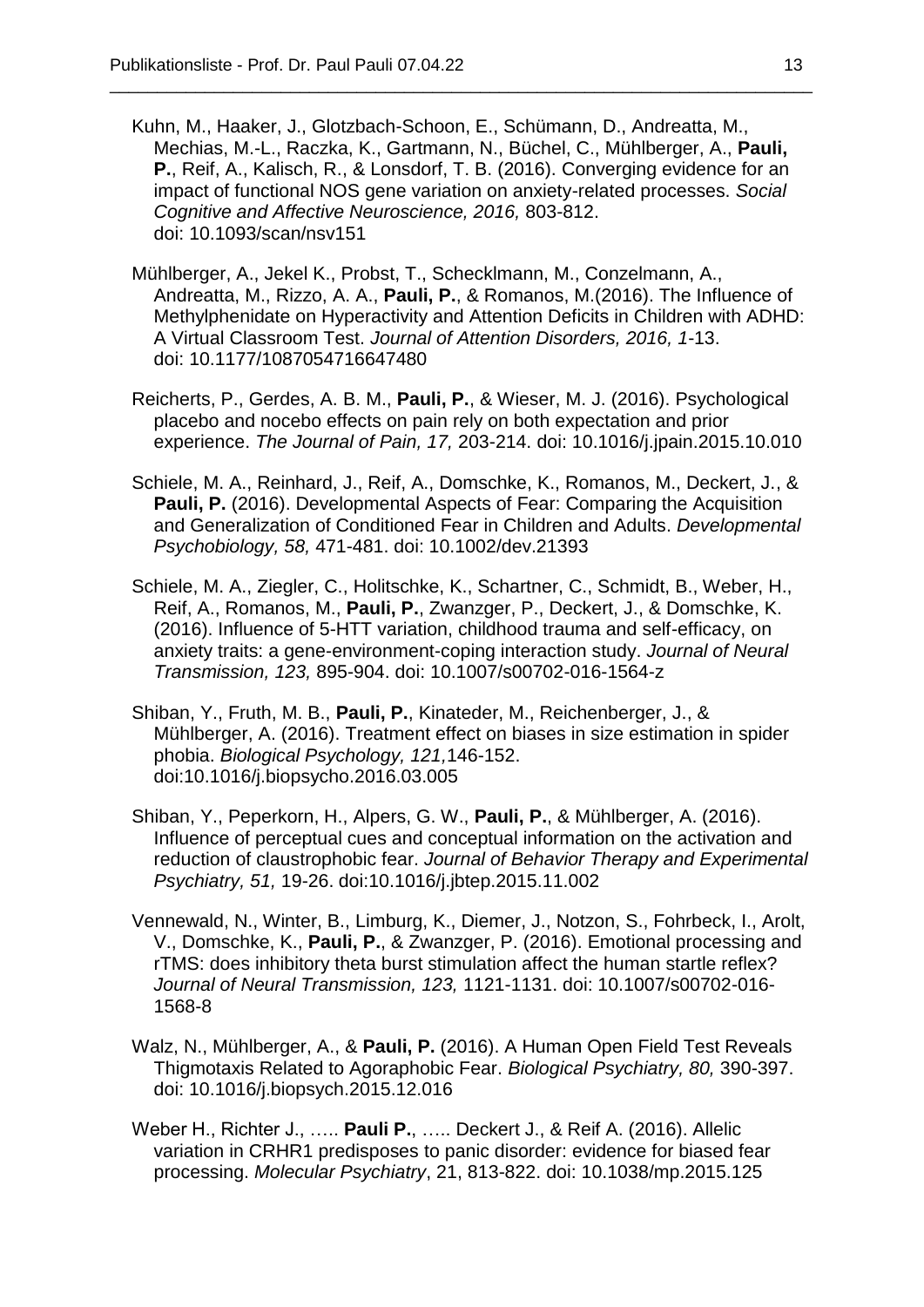Weck, F., Grikscheit, F., Höfling, V., Kordt, A., Hamm, A. O., Gerlach, A. L., Alpers, G. W., Arolt, V., Kircher, T., **Pauli, P.**, Rief, W., & Lang, T. (2016) The role of treatment delivery factors in exposure-based cognitive behavioral therapy for panic disorder with agoraphobia. *Journal of Anxiety Disorders, 42,* 10-18. doi: 10.1016/j.janxdis.2016.05.007

\_\_\_\_\_\_\_\_\_\_\_\_\_\_\_\_\_\_\_\_\_\_\_\_\_\_\_\_\_\_\_\_\_\_\_\_\_\_\_\_\_\_\_\_\_\_\_\_\_\_\_\_\_\_\_\_\_\_\_\_\_\_\_\_\_\_\_\_\_\_\_\_\_\_

- Wiemer, J., & **Pauli, P.** (2016). Enhanced functional connectivity between sensorimotor and visual cortex predicts covariation bias in spider phobia. *Biological Psychology, 121,* 128-137. doi: 10.1016/j.biopsycho.2016.01.007
- Wiemer, J., & **Pauli, P.** (2016). How fear-relevant illusory correlations might develop and persist in anxiety disorders: A model of contributing factors. *Journal of Anxiety Disorders, 44,* 55-62. doi: 10.1016/j.janxdis.2016.10.008
- Wiemer, J., & **Pauli, P.** (2016). Fear-relevant illusory correlations in different fears and anxiety disorders: A review of the literature. *Journal of Anxiety Disorders, 42,* 113–128. doi: 10.1016/j.janxdis.2016.07.003
- Ziegler, C., Richter, J., ….. **Pauli, P.**, ….. Deckert, J., & Domschke, K. (2016). MAOA gene hypomethylation in panic disorder – Reversibility of an epigenetic risk pattern by psychotherapy. *Translational Psychiatry, 6*, e773. doi:10.1038/tp.2016.41
- Zniva, R., **Pauli, P.**, & Schulz, S. M. (2016). Overprotective social support leads to increased cardiovascular and subjective stress reactivity. *Biological Psychology, 123*, 226-234. doi: 10.1016/j.biopsycho.2016.12.009

--- 2015 ---

- Andreatta, M., Leombruni, E., Glotzbach-Schoon, E., **Pauli, P.**, & Mühlberger, A. (2015). Generalization of contextual fear in humans. *Behavior Therapy, 46 (5),*  583-596*.* doi: 10.1016/j.beth.2014.12.008.
- Andreatta, M., & **Pauli, P.** (2015). Appetitive vs. Aversive conditioning in humans. *Frontiers in Behavioral Neuroscience, 9, 128.* doi:10.3389/fnbeh.2015.00128
- Andreatta, M., Glotzbach-Schoon, E., Mühlberger, A., Schulz, S. M., Wiemer, J., & Pauli, P. (2015). Initial and sustained brain responses to contextual conditioned anxiety in humans. *Cortex, 63,* 352-363. doi: 10.1016/j.cortex.2014.09.014. IF: 6.08
- Baur, R., Conzelmann, A., Wieser, M. J., & **Pauli, P.** (2015). Spontaneous emotion regulation: Differential effects on evoked brain potentials and facial muscle activity. *International Journal of Psychophysiology, 96,* 38-48. doi: 10.1016/j.ijpsycho.2015.02.022.
- Cheetham, M., Wu, L., **Pauli, P.**, & Jancke, L. (2015). Arousal, valence and the uncanny valley: psychophysiological and self-report findings. *Frontiers in Psychology, 6, 981.* doi: 10.3389/fpsyg.2015.00981.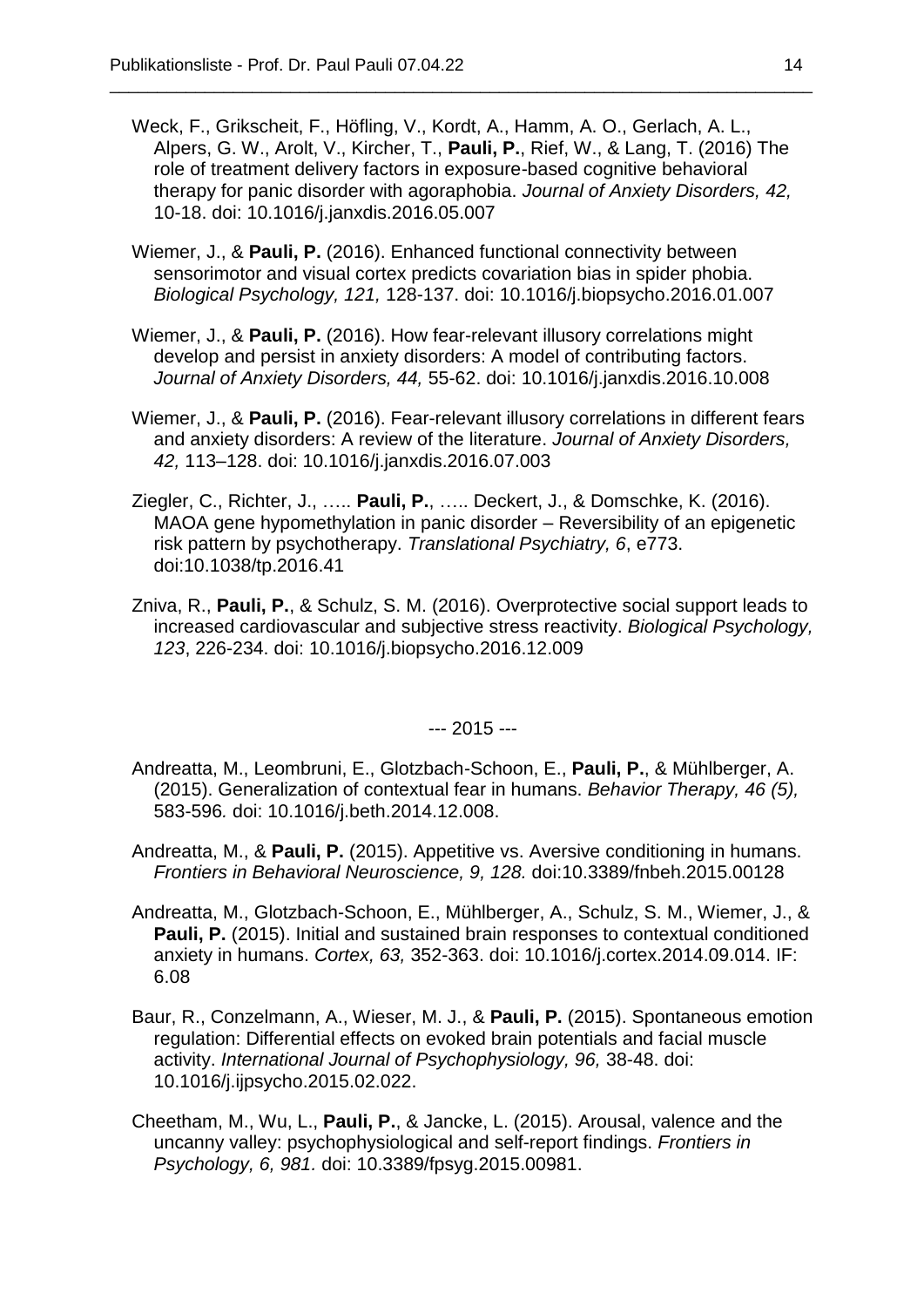Conzelmann, A., Mcgregor, V., & **Pauli, P.** (2015). Emotion regulation of the affect-modulated startle reflex during different picture categories. *Psychophysiology, 52 (9),* 1257-1262*.* doi: 10.1111/psyp.12450

- Glotzbach-Schoon, E., Andreatta, M., Mühlberger, A., & **Pauli, P.** (2015). Reinstatement of contextual anxiety in humans: effects of state anxiety. *International Journal of Psychophysiol*ogy*, 98 (3),* 557-566. doi: 10.1016/j.ijpsycho.2015.07.013
- Hohoff, C., Weber, H., ….. **Pauli, P.**, ….. Reif, A., & Deckert, J. (2015). RGS2 genetic variation: Association analysis with panic disorder and dimensional as well as intermediate phenotypes of anxiety. *American Journal of Medical Genetics Part B: Neuropsychiatric Genetics, 168B*(3), 211-222. doi:10.1002/ajmg.b.32299
- Kastner, A. K., **Pauli, P.**, & Wieser, M. J. (2015). Sustained attention in context conditioning: Evidence from steady-state VEPs. *International Journal of Psychophysiology*, *98*, 546–556.
- Kinateder, M., Gromer, D., Gast, P., Buld, S., Müller, M., Jost, M., Nehfischer, M., Mühlberger, A., & **Pauli, P.** (2015). The effect of dangerous goods transporters on hazard perception and evacuation behavior – A virtual reality experiment on tunnel emergencies. *Fire Safety Journal, 78,* 24-30. doi: 10.1016/j.firesaf.2015.07.002l.
- Kuhn, M., Scharfenort, R., Schümann, D., Schiele, M. A., Münsterkötter. A. L., Deckert, J., Domschke, K., Haaker, J., Kalisch, R., **Pauli, P.**, Reif, A., Romanos, M., Zwanzger, P., & Lonsdorf, T. B. (2015). Mismatch or allostatic load? Timing of life-adversity differentially shapes gray matter volume and anxious temperament. *Social Cognitive and Affective Neuroscience, 11 (4),* 537-547*.* doi: 10.1093/scan/nsv137
- Mühlberger, A**.**, Kinateder, M., Brütting, J., Eder, S., Müller, M., Gromer, D., & **Pauli, P.** (2015). Influence of Information and Instructions on Human Behavior in Tunnel Accidents: A Virtual Reality Study. *Journal of Virtual Reality and Broadcasting, 12 (3),* 1-13*,* URN: urn:nbn:de:0009-6-42521
- Notzon, S., Domschke, K., Holitschke, K., Ziegler, C., Arolt, V., **Pauli, P.**, Reif, A., Deckert, J., & Zwanzger, P. (2015). Attachment style and oxytocin receptor gene variation interact in influencing social anxiety. *The World Journal of Biological Psychiatry, 17 (1),* 76-83. doi: 10.3109/15622975.2015.1091502
- Ronchi, E., Kinateder, M., Müller, M., Jost, M., Nehfischer, M., **Pauli, P.**, & Mühlberger, A. (2015). Evacuation travel paths in virtual reality experiments for tunnel safety analysis. *Fire Safety Journal, 71,* 257-267. doi: 10.1016/j.firesaf.2014.11.005.
- Shiban, Y., Brütting, J., **Pauli, P.**, & Mühlberger, A. (2015). Fear reactivation prior to exposure therapy: Does it facilitate the effects of VR exposure in a randomized clinical sample? *Journal of Behavior Therapy and Experimental Psychiatry, 46,* 133-140. doi: 10.1016/j.jbtep.2014.09.009. IF: 2.52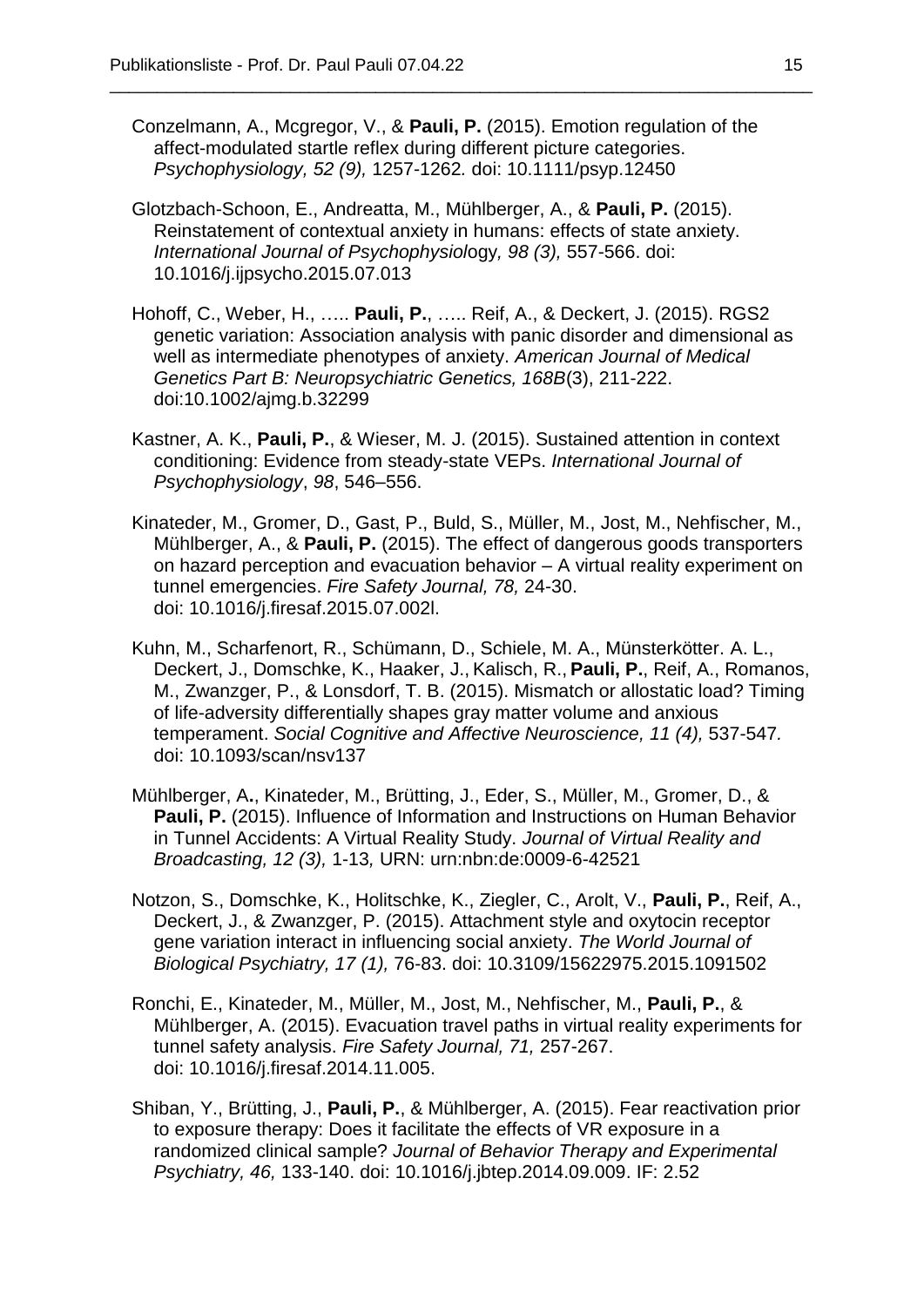Shiban, Y., Schelhorn, I., Jobst, V., Hörnlein, A., Puppe, F., **Pauli, P.**, & Mühlberger, A. (2015). The Appearance Effect: Influences of virtual agent features on performance and motivation. *Computers in Human Behavior, 49,* 5- 11. doi: 10.1016/j.ijpsycho.2015.02.022

\_\_\_\_\_\_\_\_\_\_\_\_\_\_\_\_\_\_\_\_\_\_\_\_\_\_\_\_\_\_\_\_\_\_\_\_\_\_\_\_\_\_\_\_\_\_\_\_\_\_\_\_\_\_\_\_\_\_\_\_\_\_\_\_\_\_\_\_\_\_\_\_\_\_

- Shiban, Y., Schelhorn, I., **Pauli, P.**, & Mühlberger, A. (2015). Effect of combined multiple contexts and multiple stimuli exposure in spider phobia: A randomized clinical trial in virtual reality. *Behaviour Research and Therapy, 71(0),* 45-53. doi: 10.1016/j.brat.2015.05.014
- Wu, L., Winkler, M. H., Wieser, M. J., Andreatta, M., Li, Y., & **Pauli, P.** (2015). Emotion regulation in heavy smokers: experiential, expressive and physiological consequences of cognitive reappraisal. *Frontiers in Psychology*, *6,* 1555. doi: [10.3389/fpsyg.2015.01555](http://dx.doi.org/10.3389/fpsyg.2015.01555)

--- 2014 ---

- Ahrens, L., Mühlberger, A., **Pauli, P.**, & Wieser, M. (2014). Impaired Visuocortical Discrimination Learning of Socially Conditioned Stimuli in Social Anxiety. *Social Cognitive and Affecitve Neuroscience, 10(7),* 929-937. doi: 10.1093/scan/nsu140. IF: 5.88
- Boecker, L., Likowski, K., **Pauli, P.**, & Weyers, P. (2014). The face of schadenfreude: Differentiation of joy and schadenfreude by electromyography. *Cognition and Emotion, 29(6),* 1117-1125. doi:10.1080/02699931.2014.966063. IF: 3.25
- Conzelmann, A., Gerdes, A. B. M., Mucha, R. F., Weyers, P., Lesch, K.-P., Bähne, C. G., Fallgatter, A. J., Renner, T. J., Warnke, A., Romanos, M., & **Pauli, P.** (2014). Autonomic Hypoarousal in Boys with Attention-Deficit/Hyperactivity Disorder and the influence of Methylphenidate. *World Journal of Biological Psychiatry*. *15,* 56-65. doi: 10.3109/15622975.2013.829584. IF 2.38
- Diemer, J., Mühlberger, A., **Pauli, P.**, & Zwanzger, P. (2014). Virtual reality exposure in anxiety disorders: Impact on psychophysiological reactivity. *World Journal of Biological Psychiatry, 15(6),* 427-442. doi: 10.3109/15622975.2014.892632. IF: 2.38
- Domschke, K., Winter, B., Gajewska, A., Unterecker, S., Warrings, B., Dlugos, A., Notzon, S., Nienhaus, K., Markulin, F., Gieselmann, A., Jacob, C., Hermann, M. J., Arolt, V., Mühlberger, A., Reif, A., **Pauli, P.**, Deckert, J., & Zwanzger, P. (2014). Multilevel impact of the dopamine system on the emotion-potentiated startle reflex. *Psychopharmacology (Berl), 232,* 1983-1993. *doi: 10.1007/s00213-014-3830-9*
- Ewald, H., Glotzbach-Schoon, E., Gerdes, A., Andreatta, M., Müller, M., Mühlberger, A., & **Pauli, P.** (2014). Delay and trace fear conditioning in a complex virtual learning environment – neural substrates of extinction. *Frontiers in Human Neuroscience*, *8.* doi: 10.3389/fnhum.2014.00323. IF: 2.52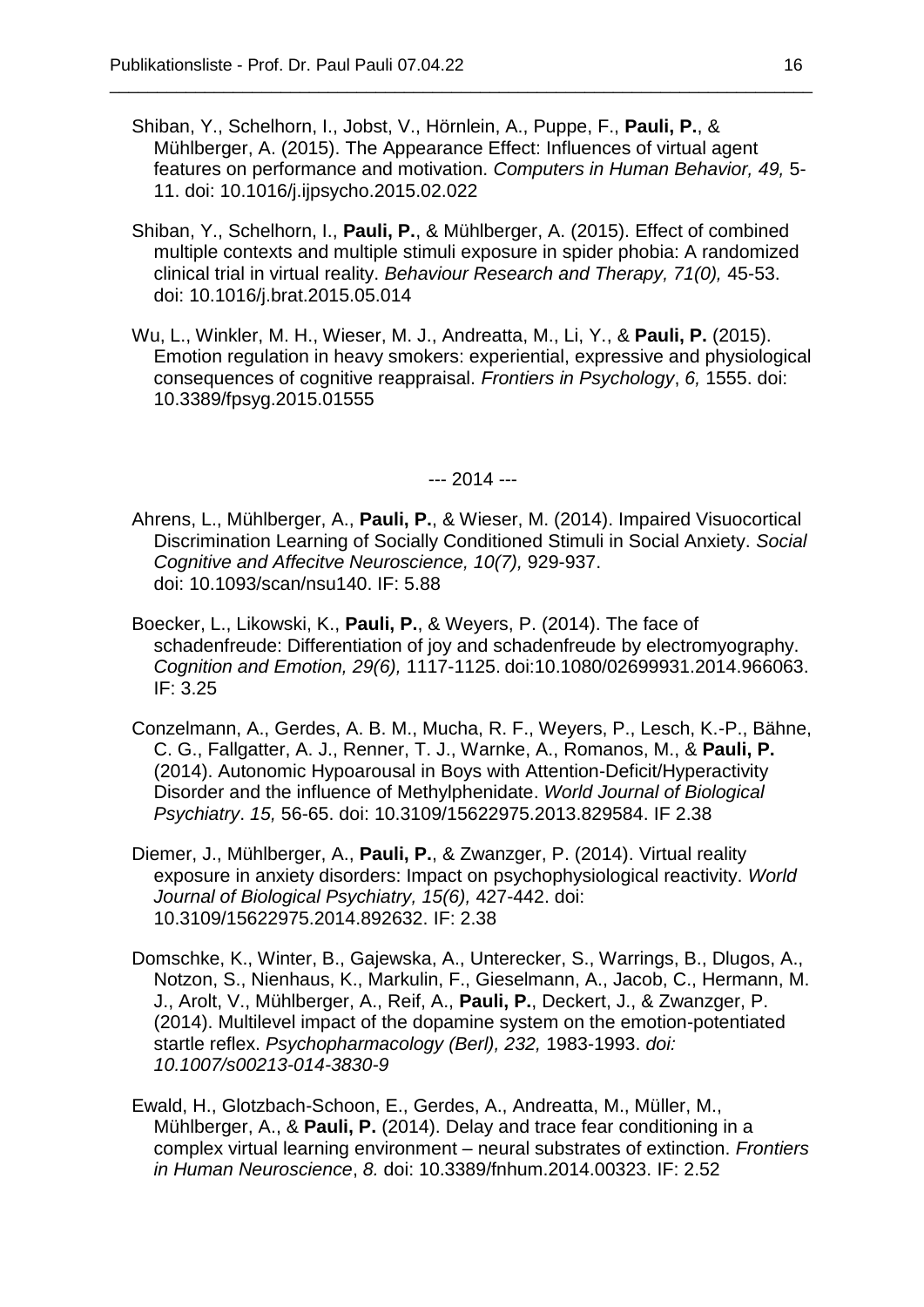Gerber, B., Yarali, A., Diegelmann, S., Wotjak C. T., **Pauli, P.**, & Fendt, M. (2014). Pain-relief learning in flies, rats, and man: Basic research and applied perspectives. *Learning and Memory, 21(4),* 232-252*.* doi: 10.1101/lm.032995.113. IF: 4.55

- Kinateder, M., Müller, M., Jost M., Mühlberger, A., & **Pauli, P.** (2014). Social influence in a virtual tunnel fire – Influence of conflicting information on evacuation behavior. *Applied Ergonomics, 45(6),* 1649-1659. doi: 10.1016/j.apergo.2014.05.014. IF: 1.73
- Kinateder, M., Ronchi, E., Gromer, D., Müller, M., Jost, M., Nehfischer, M., Mühlberger, A., & **Pauli, P.** (2014). Social influence on route choice in a virtual reality tunnel fire. *Transportation Research Part F: Traffic Psychology and Behavior, 26(A),* 116-125. doi: 10.1016/j.trf.2014.06.003. IF: 2.35
- Kinateder, M., Ronchi, E., Nilsson, D., Kobes, M., Müller, M., **Pauli, P.**, & Mühlberger, A. (2014). Virtual Reality for Fire Evacuation Research. *Federated Conference on Computer Science and Information Systems, 2,* 319-327. doi: 10.15439/2014F94.
- Mühlberger, A., Andreatta, M., Ewald, H., Glotzbach-Schoon, E., Tröger, C., Baumann, C., Reif, A., Deckert, J., & **Pauli, P.** (2014). The BDNF Val66Met polymorphism modulates the generalization of cued fear responses to a novel context. *Neuropsychopharmacology*, *39*, 1187-1195. doi: 10.1038/npp.2013.320. IF: 7.22
- Pohl, C., Kunde, W., Ganz, T., Conzelmann, A., **Pauli, P.**, & Kiesel, A. (2014). Gaming to see: action video gaming is associated with enhanced processing of masked stimuli. *Frontiers in Psychology, 5*. doi: 10.3389/fpsyg.2014.00070. IF 3.96
- Quast, C., Reif, A., ….. **Pauli, P.**, ….. Binder, E. B., & Erhardt, A. (2014). Genderspecific association of variants in the AKR1C1 gene with dimensional anxiety in patients with panic disorder: Additional evidence for the importance of neurosteroids in anxiety? *Depression and Anxiety, 10,* 843-50. doi: 10.1002/da.22229. IF: 3.93
- Reicherts, P., Gerdes, A. B., **Pauli, P.**, & Wieser, M. J. (2014). The mutual influence of pain and emotion processing. *Schmerz (Berlin, Germany), 28,* 631.
- Reif, A., Richter, J., ….. **Pauli, P.**, ….. Kircher, T., & Deckert, J. (2014). MAOA and mechanisms of panic disorder revisited: from bench to molecular psychotherapy. *Molecular Psychiatry*, *19*(1), 122-128. doi: 10.1038/mp.2012.172. IF 12.99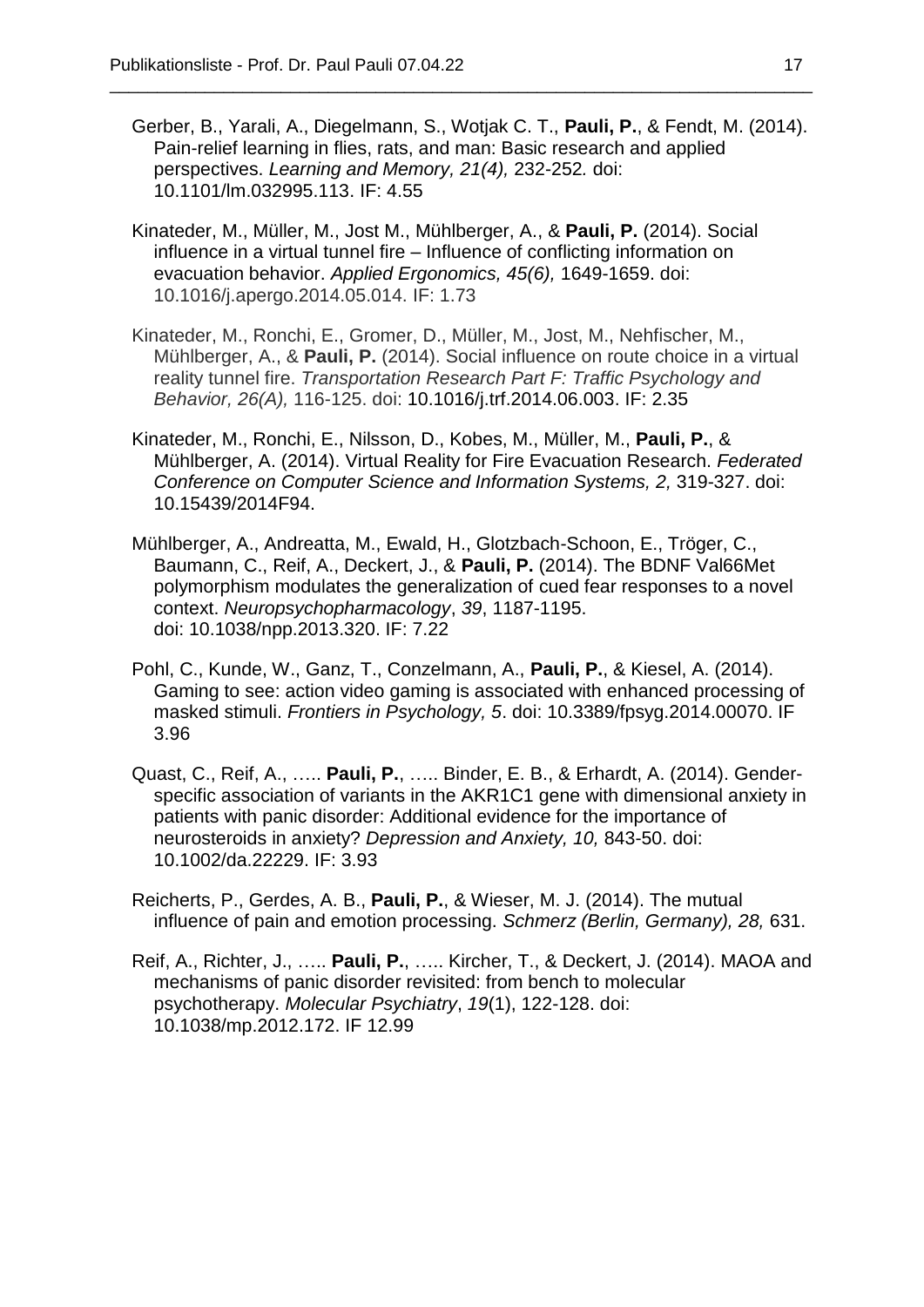Straube, B., Reif, A., ….. **Pauli, P.**, ….. Deckert, J., & Kircher, T. (2014). The functional – 1019C/G HTR1A polymorphism and mechanisms of fear. *Translational Psychiatry, 4,* e490.doi: 10.1038/tp.2014.130

\_\_\_\_\_\_\_\_\_\_\_\_\_\_\_\_\_\_\_\_\_\_\_\_\_\_\_\_\_\_\_\_\_\_\_\_\_\_\_\_\_\_\_\_\_\_\_\_\_\_\_\_\_\_\_\_\_\_\_\_\_\_\_\_\_\_\_\_\_\_\_\_\_\_

- Tupak, S. V., Dresler, T., Guhn, A., Ehlis, A.-C., Fallgatter, A. J., **Pauli, P.**, & Herrmann, M. J. (2014). Implicit emotion regulation in the presence of threat: Neural and autonomic correlates. *NeuroImage*, *85,* 372-379. doi: 10.1016/j.neuroimage.2013.09.066. IF 6.61
- Wiemer, J., Mühlberger, A., & **Pauli, P.** (2014). Illusory correlations between neutral and aversive stimuli can be induced by outcome aversiveness. *Cognition and Emotion, 28(2),* 193-207. doi: 10.1080/02699931.2013.809699. IF: 2.84
- Wiemer, J., Schulz, S., Reicherts, P., Glotzbach-Schoon, E., Andreatta, M., & **Pauli, P.** (2014). Brain activity associated with illusory correlations in animal phobia. *Social Cognitive and Affective Neuroscience, 10(7),* 969-77. doi: 10.1093/scan/nsu142. IF: 5.88
- Wieser, M. J., Flaisch, T., & **Pauli, P.** (2014). Raised middle-finger: electrocortical correlates of social conditioning with nonverbal affective gestures. *PLoS One*, *9*, e102937.
- Wieser, M. J., Gerdes, A. B. M., Büngel, I., Schwarz, K. A., Mühlberger, A., & **Pauli, P.** (2014). Not so harmless anymore: How context impacts the perception and electrocortical processing of neutral faces. *NeuroImage, 92,* 74-82. doi: 10.1016/j.neuroimage.2014.01.022. IF 6.61
- Wieser, M. J., Gerdes, A. B. M., Reicherts, P., & **Pauli, P.** (2014). Mutual influences of pain and emotional face processing. *Frontiers in Psychology, 5.*  doi: 10.3389/fpsyg.2014.01160. IF 3.96

--- 2013 ---

- Andreatta, M., Mühlberger, A., Glotzbach-Schoon, E., & **Pauli, P.** (2013). Pain predictability reverses valence ratings of a relief-associated stimulus. *Frontiers in Systems Neuroscience, 7*. doi: 10.3389/fnsys.2013.00053. IF 3.960
- Baumann, C., Klauke, B., Domschke, K., Fassbinder, F., Gartmann, N., Kalisch, R., Reif, A., Deckert, J., & **Pauli, P.** (2013). Die gemeinsamen und spezifischen Komponenten von Depression und Angst. *Zeitschrift für Klinische Psychologie und Psychotherapie*, *42*, 230-241. doi: 10.1026/1616-3443/a000225. IF: 0.6
- Baumann, C., Klauke, B., Weber, H., Domschke, K., Zwanzger, P., **Pauli, P.**, Deckert, J., & Reif, A. (2013). The interaction of early life experiences with *COMT* val158met affects anxiety sensitivity. *Genes, Brain and Behavior, 12*, 821-829. doi: 10.1111/gbb.12090 F 3.597.
- Biehl, C. S., Ehlis, A.-C., Müller, D. L., Niklaus, A., **Pauli, P.**, & Herrmann, M. J. (2013). The impact of task relevance and degree of distraction on stimulus processing. *BMC Neuroscience*, *14.* doi: 10.1186/1471-2202-14-107. IF 3.23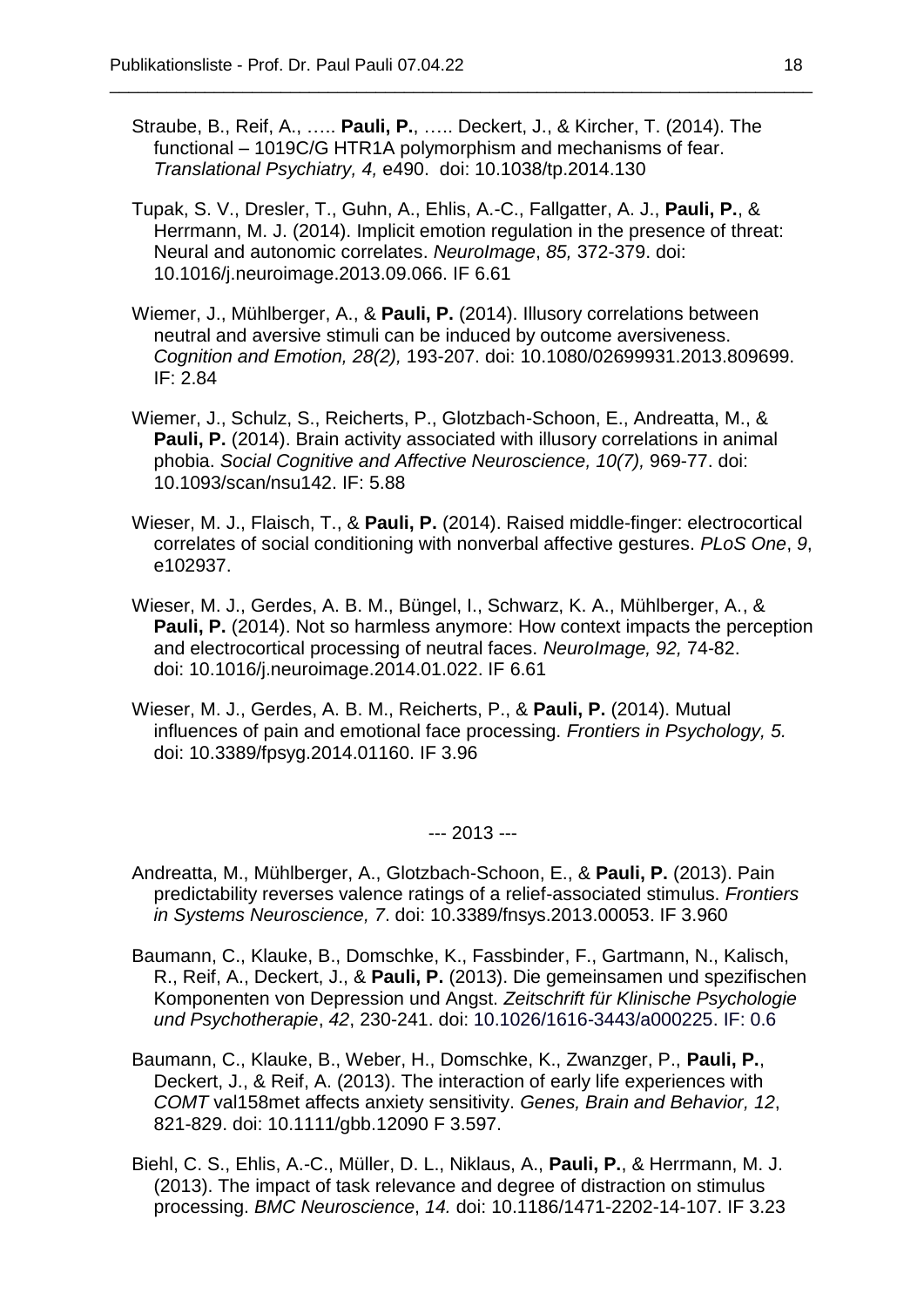Ehlis, A.-C., **Pauli, P.**, & Fallgatter, A. J. (2013). Working memory and response inhibition as one integral phenotype of adult ADHD? A behavioral and imaging correlational investigation. *Journal of Attention Disorders, 6,* 470-482. [doi:](http://dx.doi.org/10.1177/1087054711429702)  [10.1177/1087054711429702.](http://dx.doi.org/10.1177/1087054711429702) IF: 2.45

- Gajewska, A., Blumenthal, T. D., Winter, B., Herrmann, M. J., Conzelmann, A., Mühlberger, A., Warrings, B., Jacob, C., Arolt, V., Reif, A., Zwanzger, P., **Pauli, P.**, Deckert, J., & Domschke, K. (2013). Effects of *ADORA2A* gene variation and caffeine on prepulse inhibition: A multi-level risk model of anxiety. *Progress in Neuropsychopharmacology & Biological Psychiatry*, *40*, 115-121. doi: 10.1016/j.pnpbp.2012.08.008. IF 3.14
- Glotzbach-Schoon, E., Andreatta, M., Reif, A., Ewald, H., Tröger, C., Baumann, C., Deckert, J., Mühlberger, A., & **Pauli, P.** (2013). Contextual fear conditioning in virtual reality is affected by *5HTT*LPR and *NPSR1* polymorphisms: effects on fear-potentiated startle. *Frontiers in Behavioral Neuroscience, 7*, doi: 10.3389/fnbeh.2013.00031*.* IF 1.940
- Glotzbach-Schoon, E., Andreatta, M., Mühlberger, M., & **Pauli, P.** (2013). Kontextkonditionierung in virtueller Realität als Modell für pathologische Angst. *Neuroforum*, *4(3),* 63-70. doi: 10.1007/s13295-013-0047-z. IF: 0.04
- Glotzbach-Schoon, E., Tadda, R., Andreatta, M., Tröger, C., Ewald, H., Grillon, C., **Pauli, P.**, & Mühlberger, A. (2013). Enhanced discrimination between threatening and safe contexts in high-anxious individuals. *Biological Psychology*, *93*, 159-166. doi: 10.1016/j.biopsycho.2013.01.011. IF 4.09
- Kinateder, M., **Pauli, P.**, Müller, M., Krieger, J., Heimbecher, F., Rönnau, I., Bergerhausen, U., Vollmann, G., Vogt, P., & Mühlberger, A. (2013). Human behaviour in severe tunnel accidents: Effects of information and behavioural training. *Transportation Research Part F*, *17*, 20-32. doi: 10.1016/j.trf.2012.09.001. IF 2.197
- Platte, P., Herbert, C., **Pauli, P.**, & Breslin, P. A. S. (2013). Oral perceptions of fat and taste stimuli are modulated by affect and mood induction. *PLoS ONE*, *8*, e65006. doi: 10.1371/journal.pone.0065006. IF: 4.54
- Reicherts, P., Gerdes, A. B. M., **Pauli, P.**, & Wieser, M. J. (2013). On the mutual effects of pain and emotion: Facial pain expressions enhance pain perception and vice versa are perceived as more arousing when feeling pain. *Pain*, *154*, 793-800. doi: 10.1016/j.pain.2013.02.012. 6.43
- Schulz, S. M., Massa, C., Grzbiela, A., Dengler, W., Wiedemann, G., & **Pauli, P.**  (2013). Implantable cardioverter defibrillator shocks are prospective predictors of anxiety. *Heart & Lung, 42*, 105-111. doi: 10.1016/j.hrtlng.2012.08.006. IF 1.32
- Schwarz, K. A., Wieser, M. J., Gerdes, A. B. M., Mühlberger, A., & **Pauli, P.** (2013). Why are you looking like that? How the context influences evaluation and processing of human faces. *Social Cognitive and Affective Neuroscience, 8*, 438-445. doi:10.1093/scan/nss013. IF 6.68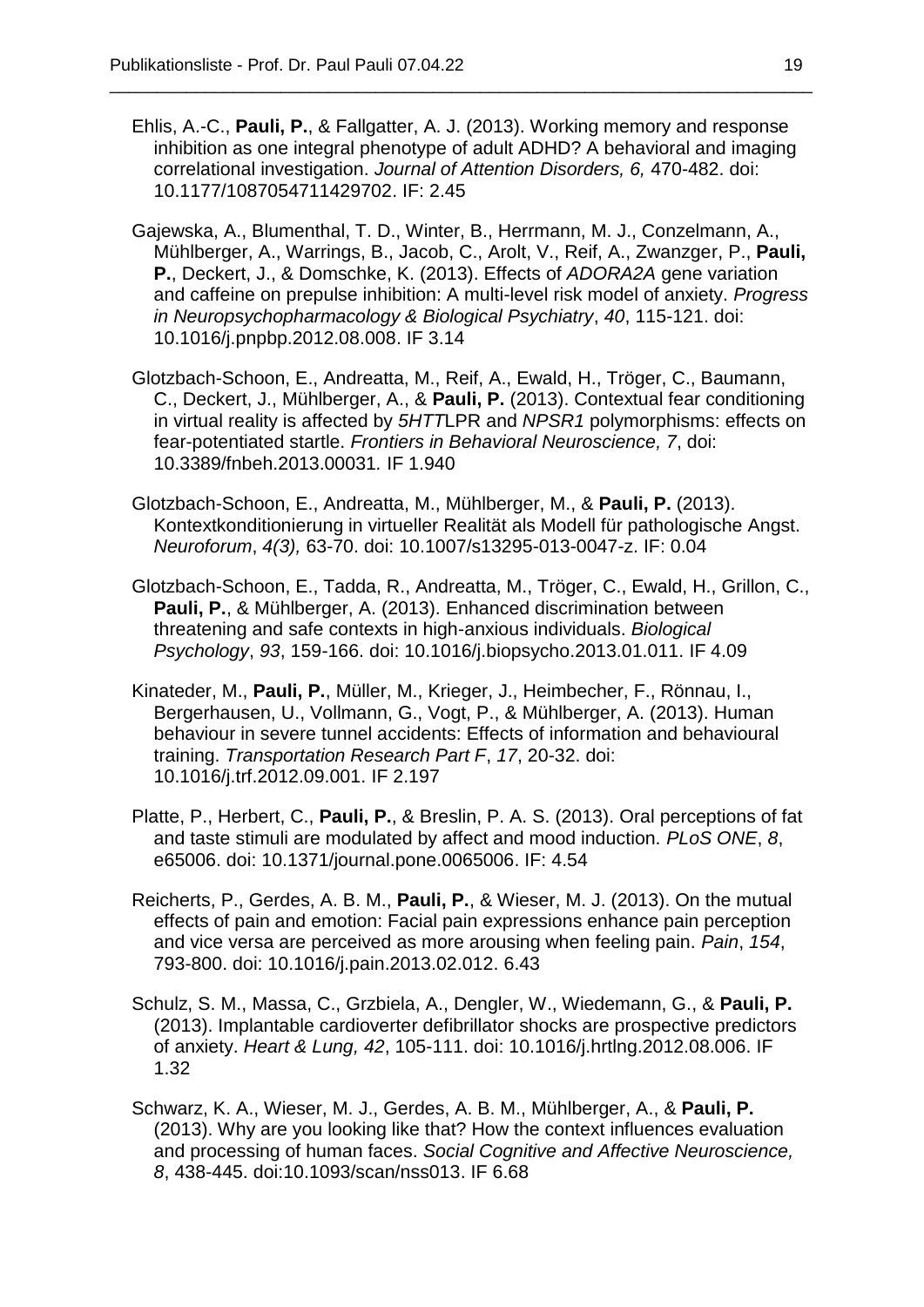Seibt, B., Weyers, P., Likowski, K. U., **Pauli, P.**, Mühlberger, A., & Hess, U. (2013). Non-conscious interdependence priming modulates congruent and incongruent facial reactions to emotional displays. *Social Cognition*, *31*, 613- 631. IF 1.64

\_\_\_\_\_\_\_\_\_\_\_\_\_\_\_\_\_\_\_\_\_\_\_\_\_\_\_\_\_\_\_\_\_\_\_\_\_\_\_\_\_\_\_\_\_\_\_\_\_\_\_\_\_\_\_\_\_\_\_\_\_\_\_\_\_\_\_\_\_\_\_\_\_\_

- Seibt, B., Weyers, P., Likowski, K. U., **Pauli, P.**, Mühlberger, A., & Hess, U., (2013). Subliminal interdependence priming modulates congruent and incongruent facial reactions to emotional displays. *Social Cognition, 31(5),* 613- 631. doi: 10.1521/soco.2013.31.5.613. IF: 6.68
- Shiban, Y., **Pauli, P.**, & Mühlberger, A. (2013). Effect of multiple context exposure on renewal in spider phobia. *Behaviour Research and Therapy*, *51*, 68-74. [doi: 10.1016/j.brat.2012.10.007. IF 4.133](http://dx.doi.org/10.1016/j.brat.2012.10.007.%20IF%204.133)
- Sütterlin, S., Schulz, S. M., Stumpf, T., **Pauli, P.**, & Vögele, C. (2013). Enhanced cardiac perception is associated with increased susceptibility to framing effects. *Cognitive Science*, *37*, 922–935. doi: 10.1111/cogs.12036. IF 2.385
- Tupak, S. V., Reif, A., **Pauli, P.**, Dresler, T., Herrmann, M. J., Domschke, K., Jochum, C., Haas, E., Baumann, C., Weber, H., Fallgatter, A. J., Deckert, J., & Ehlis, A.-C. (2013). Neuropeptide S receptor gene: Fear-specific modulations of prefrontal activation. *NeuroImage*, *66*, 353-360. doi: 10.1016/j.neuroimage.2012.10.033. IF 6.252
- Wiemer, J., Gerdes, A. B. M., & **Pauli, P.** (2013). The effects of an unexpected spider stimulus on skin conductance responses and eye movements: an inattentional blindness study. *Psychological Research*, *77*, 155-166. [doi: 10.1007/s00426-011-0407-7.](http://dx.doi.org/10.1007/s00426-011-0407-7.%20IF%202.472) IF 2.472

--- 2012 ---

- Andreatta, M., Fendt, M., Mühlberger, A., Wieser, J. M., Imobersteg, S., Yarali, A., Gerber, B., & **Pauli, P.** (2012). Onset and offset of aversive events establish distinct memories requiring fear and reward networks. *Learning & Memory*, *19 (11)*, 518-526. doi: 10.1101/lm.026864.112. IF 4.08
- Andreatta, M., Puschmann, A. K., Sommer, C., Weyers, P., **Pauli, P.**, & Mühlberger, A. (2012). Altered processing of emotional stimuli in migraine: An event-related potential study. *Cephalalgia*. *32(15)*, 1101-1108. doi: 10.1177/0333102412459573. IF 3.430
- Conzelmann, A., Reif, A., Jacob, C., Weyers, P., Lesch, K.-P., Lutz, B., & **Pauli, P.**  (2012). A polymorphism in the gene of the endocannabinoid-degrading enzyme FAAH (*FAAH C385A*) is associated with emotional-motivational reactivity. *Psychopharmacology*, *224*, 573-579. doi: 10.1007/s00213-012-2785-y. IF 4.415
- Domschke, K., Gajewska, A., …. **Pauli, P.**, Zwanzger, P., & Deckert, J. (2012). *ADORA2A* gene variation, caffeine and emotional processing – a multi-level interaction on startle reflex. *Neuropsychopharmacology*, *37*, 759–769. doi: 10.1038/npp.2011.253. IF 6.68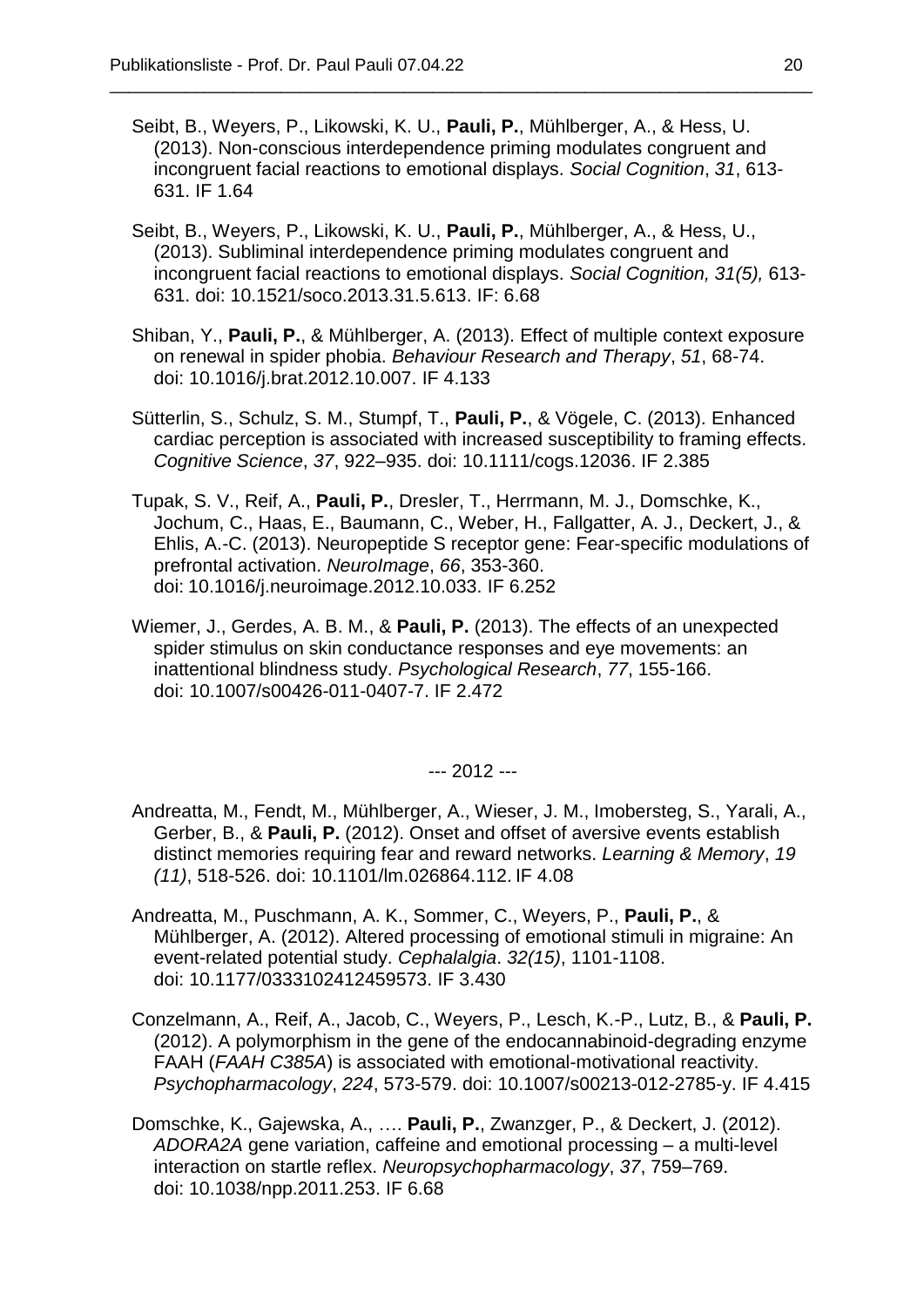Domschke, K., Klauke, B., ….. **Pauli, P.**, ….. Zwanzger, P., & Deckert, J. (2012). Modification of caffeine effects on the affect-modulated startle by neuropeptide S receptor gene variation. *Psychopharmacology*, *222*, 533-541. doi: 10.1038/npp.2011.253. IF 3.817

- Ehlis, A.-C., **Pauli, P.**, Herrmann, M. J., Plichta, M. M., Zielasek, J., Pfuhlmann, B., Stöber, G., Ringel, T., Jabs, B., & Fallgatter, A. J. (2012). Hypofrontality in schizophrenic patients and its relevance for the choice of antipsychotic medication – An event-related potential study. *The World Journal of Biological Psychiatry*, *13*, 188-199. doi: 10.3109/15622975.2011.566354. IF 5.564
- Frey, M. C. M., Weyers, P., **Pauli, P.**, & Mühlberger, A. (2012). Androstadienone in motor reactions of men and women toward angry faces. *Perceptual and Motor Skills*, *114*, 807-825. doi: 10.2466/07.16.22.28. IF 0.55
- Gerdes, A. B. M., Wieser, M. J., Alpers, G. W., Strack, F., & **Pauli, P.** (2012). Why do you smile at me while I'm in pain? - Pain selectively modulates voluntary facial muscle responses to happy faces. *International Journal of Psychophysiology*, *85*, 161-167. doi: 10.1016/j.ijpsycho.2012.06.002. IF 2.740
- Glotzbach, E., Ewald, H., Andreatta, M., **Pauli, P.**, & Mühlberger, A. (2012). Contextual fear conditioning predicts subsequent avoidance behavior in a virtual reality environment. *Cognition and Emotion, 26(7),* 1256-1272. doi: 10.1080/02699931.2012.656581. IF 2083
- Herbert, C., Deutsch, R., Platte, P., & **Pauli, P.** (2012). No fear, no panic: probing negation as a means for emotion regulation*. Social Cognitive and Affective Neuroscience, 8(6),* 654-661. doi: 10.1093/scan/nss043. IF 6.132
- Kinateder, M., Mühlberger, A., & **Pauli, P.** (2012). Sicher durch den Tunnel? Menschliches Verhalten bei Bränden in Straßentunneln (Safely through the Tunnel? – How people behave in Tunnel fires). *Tunnel*, *5*, 26-32.
- Kinateder, M., **Pauli, P.**, Müller, M., & Mühlberger, A. (2012). Stresserleben und verändertes Fahrverhalten nach einem virtuellen Autounfall. *Zeitschrift für Klinische Psychologie und Psychotherapie*, *41*, 190-200. doi: 10.1026/1616- 3443/a000152. IF 0.792
- Klauke, B., Deckert, J., Zwanzger, P., Baumann, C., Arolt, V., **Pauli, P.**, Reif, A., & Domschke, K. (2012). Neuropeptide S receptor gene *(NPSR)* and life events: G x E effects on anxiety sensitivity and its subdimensions. *The World Journal of Biological Psychiatry, 15,* 17-25. doi:10.3109/15622975.2011.646302. IF 5.564
- Klauke, B., Winter, B., Gajewska, A., Zwanzger, P., Reif, A., Herrmann, M. J., Dlugos, A., Warrings, B., Jacob, C., Mühlberger, A., Arolt, V., **Pauli, P.**, Deckert, J., & Domschke, K. (2012). Affect-modulated startle: Interactive influence of Catechol-O-methyltransferase Val158Met genotype and childhood trauma. *PLoS ONE 7(6)*: e39709. doi:10.1371/journal.pone.0039709. IF 4.411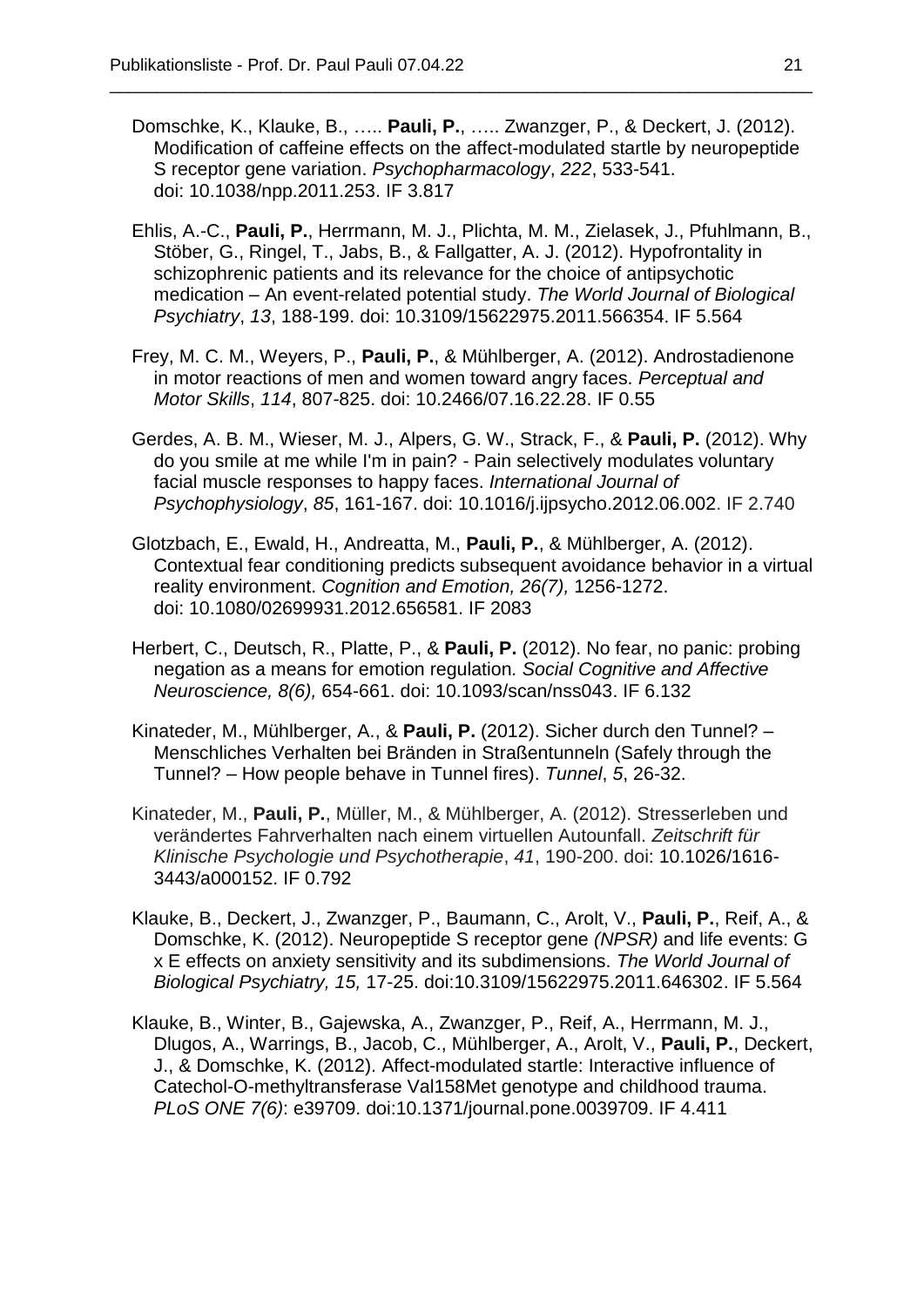Koehler, S., Egetemeir, J., Stenneken, P., Koch, S. P., **Pauli, P.**, Fallgatter, A. J., & Herrmann, M. J. (2012). The human execution/observation matching system investigated with a complex everyday task: A functional near-infrared spectroscopy (fNIRS) study. *Neuroscience Letters*, *508*, 73-77. doi: 10.1016/j.neulet.2011.12.021. IF 2.18

- Likowski, K. U., Mühlberger, A., Gerdes, A. B. M., Wieser, M. J., **Pauli, P.**, & Weyers, P. (2012). Facial mimicry and the mirror neuron system: simultaneous acquisition of facial electromyography and functional magnetic resonance imaging. *Frontiers in Human Neuroscience*, *6*, doi: 10.3389/fnhum.2012.00214. IF 2.339
- Önal-Hartmann, C., Fiorio, M., Gentner, R., Zeller, D., & **Pauli, P.** (2012). Aftertraining emotional interference may modulate sequence awareness in a serial reaction time task. *Experimental Brain Research*, *219*, 75-84. doi: 10.1007/s00221-012-3068-x. IF 2.296
- Önal-Hartmann, C., **Pauli, P.**, Ocklenburg, S., & Güntürkün, O. (2012). The motor side of emotions: investigating the relationship between hemispheres, motor reactions and emotional stimuli. *Psychological Research*, *76*, 311-316. doi: 10.1007/s00426-011-0337-4. IF 2.472
- Reicherts, P., Wieser, M. J., Gerdes, A. B. M., Likowski, K. U., Weyers, P., Mühlberger, A., & **Pauli, P.** (2012). Electro-cortical evidence for preferential processing of dynamic pain expressions compared to other emotional expressions. *Pain*, *153*, 1959-1964. doi: 10.1016/j.pain.2012.06.017 IF 5.777
- Reif, A., Weber, H., Domschke, K., Klauke, B., Baumann, C., Jacob, C. P., Ströhle, A., Gerlach, A. L., Alpers, G. W., **Pauli, P.**, Hamm, A., Kircher, T., Arolt, V., Wittchen, H.-U., Binder, E. B., Erhardt, A., & Deckert, J. (2012). Metaanalysis argues for a female-specific role of *MAOA*-uVNTR in panic disorder in four European populations. *American Journal of Medical Genetics Part B: Neuropsychiatric Genetics*, *159B*, 786–793. doi:10.1002/ajmg.b.32085. IF 3.705
- Stippekohl, B., Walter, B., Winkler, M. H**.**, Mucha, R. F., **Pauli, P.,** Vaitl, D., & Stark, R. (2012). An early attentional bias to BEGIN-stimuli of the smoking ritual is accompanied with mesocorticolimbic deactivations in smokers. *Psychopharmacology, 222(4),* 593-607. doi: 10.1007/s00213-012-2670-8
- Stippekohl, B., Winkler, M. H., Walter, B., Kagerer, S., Mucha, R. F., **Pauli, P.**, Vaitl, D., & Stark, R. (2012) Neural responses to smoking stimuli are influenced by smokers' attitudes towards their own smoking behaviour. *PLoS ONE*, *7.* doi: [10.1371/journal.pone.0046782.](http://dx.doi.org/10.1371%2Fjournal.pone.0046782) IF 4.092
- Tröger, C, Ewald, H., Glotzbach, E., **Pauli, P.**, & Mühlberger, A. (2012). Does preexposure inhibit fear context conditioning? A Virtual Reality Study. *Journal of Neural Transmission*, *119*, 709-719. doi: 10.1007/s00702-011-0757-8. IF 2.643
- Weber, H., Schulz, C.-J., ….. **Pauli, P.**, Deckert, J., & Reif, A. (2012). Gender differences in associations of *Glutamate decarboxylase 1 gene (GAD1)* variants with panic disorder. *PLoS ONE*, *7*, e37651. doi:10.1371/journal.pone.0037651. IF 4.411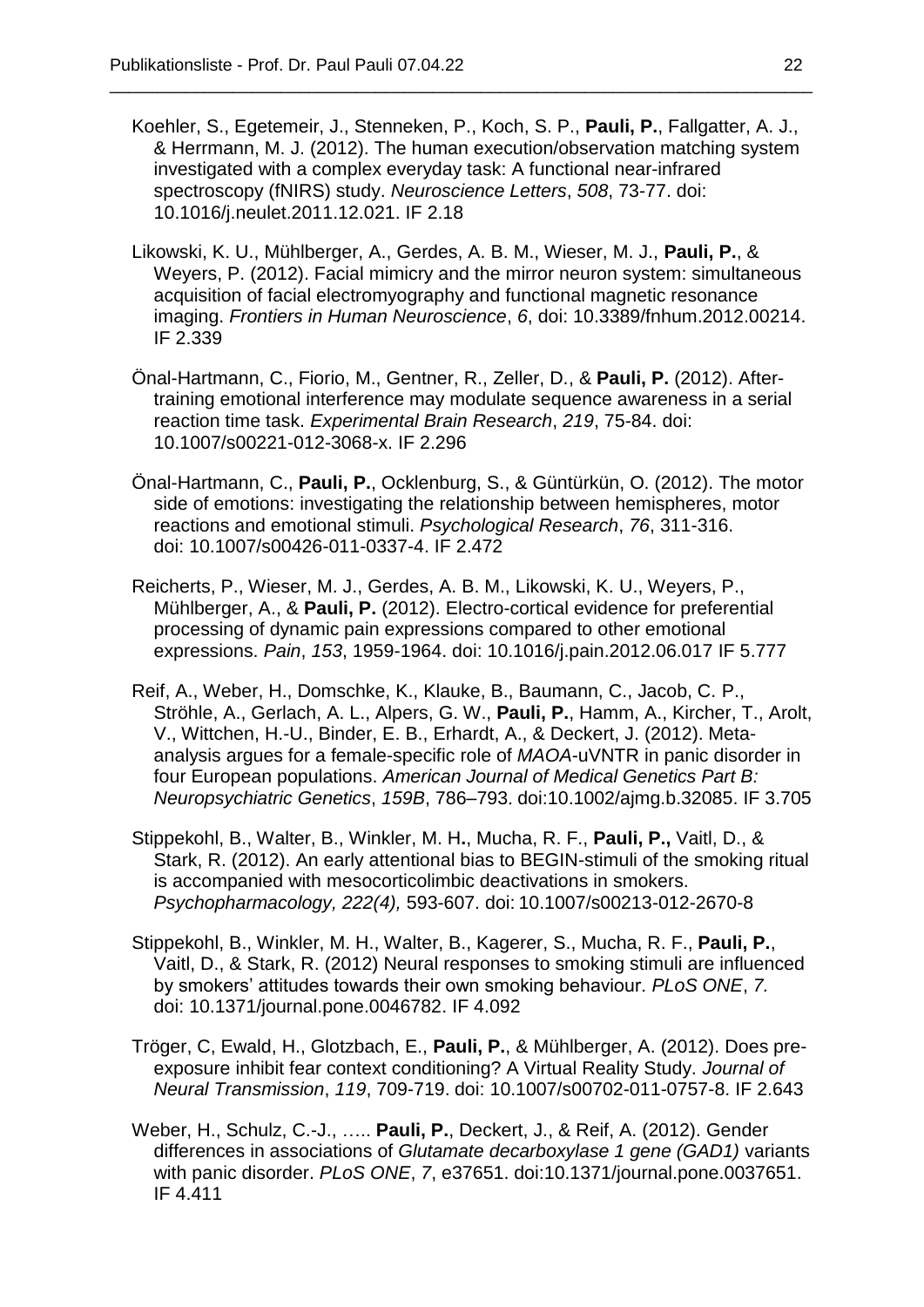Wieser, M. J., Gerdes, A. B. M., Greiner, R., Reicherts, P., & **Pauli, P.** (2012). Tonic pain grabs attention, but leaves the processing of facial expressions intact - Evidence from event-related brain potentials. *Biological Psychology*, *90*, 242- 248. IF 4.120

\_\_\_\_\_\_\_\_\_\_\_\_\_\_\_\_\_\_\_\_\_\_\_\_\_\_\_\_\_\_\_\_\_\_\_\_\_\_\_\_\_\_\_\_\_\_\_\_\_\_\_\_\_\_\_\_\_\_\_\_\_\_\_\_\_\_\_\_\_\_\_\_\_\_

- Wieser, M. J., Klupp, E., Weyers, P., **Pauli, P.**, Weise, D., Zeller, D., Classen, J., & Mühlberger, A. (2012). Reduced early visual emotion discrimination as an index of diminished emotion processing in Parkinson's disease? – Evidence from event-related brain potentials. *Cortex*, *48*, 1207-1217. doi: 10.1016/j.cortex.2011.06.006. IF 7.2
- Wu, L., Pu, J., Allen, J. J. B., & **Pauli, P.** (2012). Recognition of facial expressions in individuals with elevated levels of depressive symptoms: an eye-movement study. *Depression Research and Treatment*, *2012,* 1-7. doi: 10.1155/2012/249030.
- Wu, L., Winkler, M., Andreatta, M., Hajcak, G., & **Pauli, P.** (2012). Appraisal frames of pleasant and unpleasant pictures alter emotional responses as reflected in self-report and facial electromyographic activity. *International Journal of Psychophysiology*, *85*, 224-229. IF 2.036

--- 2011 ---

- Alpers, G. W., Adolph, D., & **Pauli, P.** (2011). Emotional scenes and facial expressions elicit different psychophysiological responses. *International Journal of Psychophysiology*, *80*, 173-181. IF 3.045
- Conzelmann, A., Woidich, E., Mucha, R. F., Weyers, P., Jacob, C. P. Lesch, K.-P., & **Pauli, P.** (2011). Methylphenidate normalizes emotional processing in adult patients with attention-deficit/hyperactivity disorder: Preliminary findings. *Brain Research*, *1381*, 159-166. doi:10.1016/j.brainres.2010.12.085. [IF 2.55](http://dx.doi.org/10.1016/j.brainres.2010.12.085.%20IF%202.55)
- Domschke, K., Reif, A., ….. **Pauli, P.**, Hamm, A. O., & Deckert, J. (2011). Neuropeptide S receptor gene - converging evidence for a role in panic disorder. *Molecular Psychiatry, 16(9),* 938-948. doi:10.1038/mp.2010.81
- Glotzbach, E., Mühlberger, A., Gschwendtner, K., Fallgatter, A. J., **Pauli, P.**, & Herrmann, M. J. (2011). Prefrontal brain activation during emotional processing: A functional near infrared spectroscopy study (fNIRS). *The Open Neuroimaging Journal*, *5*, 33-39. doi: 10.2174/1874440001105010033
- Herbert, C., Herbert B. M., Ethofer, T., & **Pauli, P.** (2011). His or mine? The time course of self-other discrimination in emotion processing. *Social Neuroscience*, *6*, 277-288. IF 3.172.
- Herbert, C., **Pauli, P.**, & Herbert, B. M. (2011). Self-reference modulates the processing of emotional stimuli in the absence of explicit self-referential appraisal instructions. *Social Cognitive and Affective Neuroscience*, *6*, 653-661. IF 6.132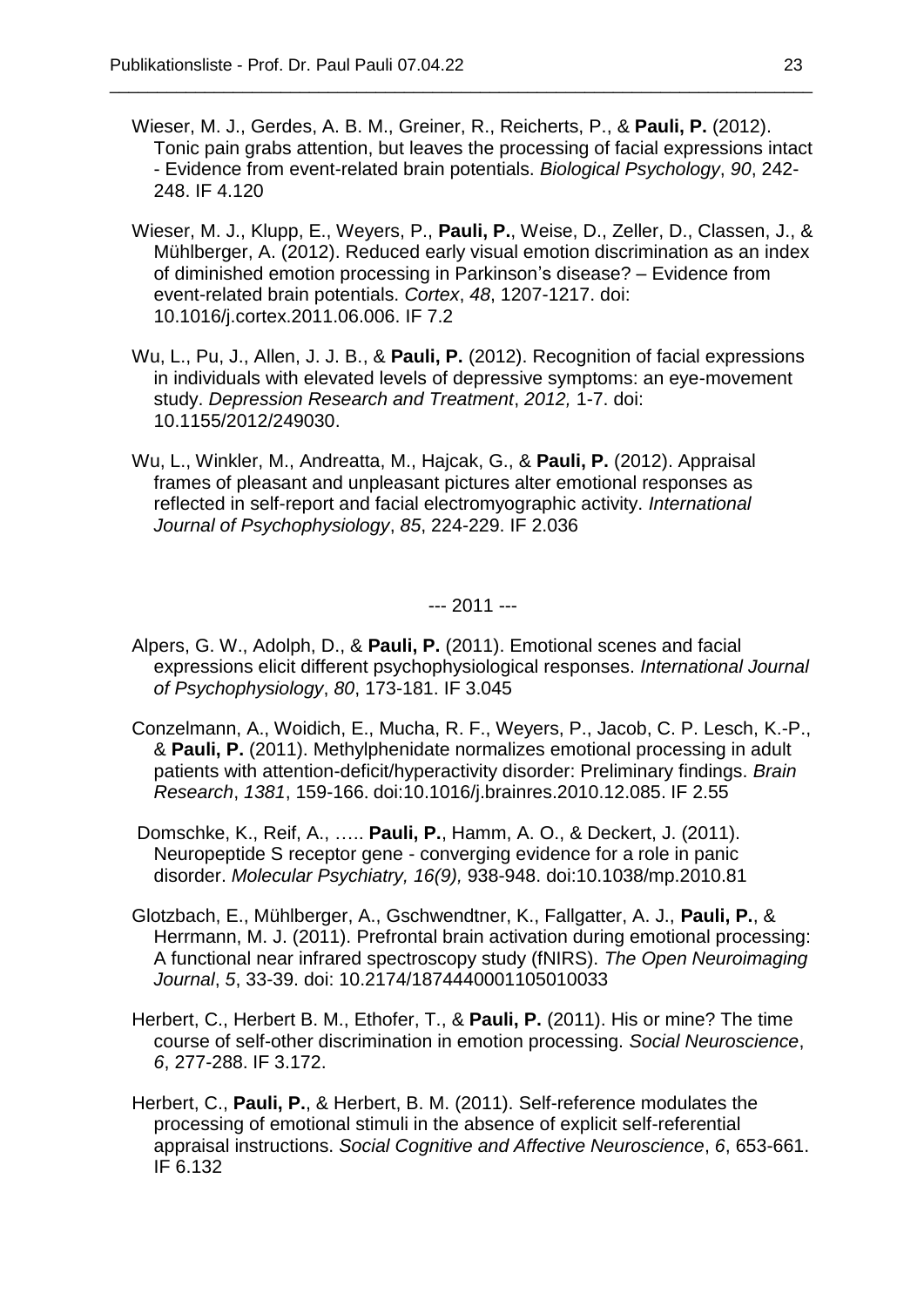Klauke, B., Deckert, J., Reif, A., **Pauli, P.**, Zwanzger, P., Baumann, C., Arolt, V., Glöckner-Rist, A., & Domschke, K. (2011). Serotonin transporter gene and childhood trauma - a GxE effect on anxiety sensitivity. *Depression and Anxiety*, *28,* 1048-1057. IF 3.065

\_\_\_\_\_\_\_\_\_\_\_\_\_\_\_\_\_\_\_\_\_\_\_\_\_\_\_\_\_\_\_\_\_\_\_\_\_\_\_\_\_\_\_\_\_\_\_\_\_\_\_\_\_\_\_\_\_\_\_\_\_\_\_\_\_\_\_\_\_\_\_\_\_\_

- Likowski, K. U., Mühlberger, A., Seibt, B., **Pauli, P.**, & Weyers, P. (2011). Processes underlying congruent and incongruent facial reactions to emotional facial expressions in a competitive vs. cooperative setting. *Emotion*, *11*, 457- 467. doi: 10.1037/a0023162. IF 3.1
- Likowski, K. U., Weyers, P., Seibt, B., Stöhr, C., **Pauli, P.**, & Mühlberger, A. (2011). Sad and lonely? Sad mood supresses facial mimicry. *Journal of Nonverbal Behavior*, *35*, 101-117. IF 1.43
- Mühlberger, A., & **Pauli, P.** (2011). Virtuelle Realität in der Psychotherapie. *PiD - Psychotherapie im Dialog*, *2*, 143-147.
- Mühlberger, A., Wieser, M. J., Gerdes, B. M., Frey, M. C. M., Weyers, P., & **Pauli, P.** (2011). Stop looking angry and smile, please: start and stop of the very same facial expression differentially activated threat- and reward-related brain networks. *Social Cognitive and Affective Neuroscience*, *6*, 321-329. doi: 10.1093/scan/nsq039. IF 4.2
- Post, A. M., Weyers, P., Holzer, P., Painsipp, E., **Pauli, P.**, Wultsch, T., Reif, A., & Lesch, K.-P. (2011). Gene-environment interactions influence anxiety-like behavior in ethologically based mouse models. *Behavioural Brain Research*, *218*, 99-105. IF 3.2
- Schulz, S. M., & **Pauli, P.** (2011). Internettherapie für ICD-Patienten. *Herzschrittmachertherapie + Elektrophysiologie*, *22*, 166-173.
- Weiland, R., Macht, M., Ellgring, H., Groß-Lesch, S., Lesch, K-P., & **Pauli P.** (2011). Olfactory and gustatory sensitivity in adults with Attention-Deficit/Hyperactivity Disorder. *ADHD Attention Deficit and Hyperactivity Disorders*, *3*, 53-60.
- Winkler, M., Weyers, P., Mucha, R., Stippekohl, B., Stark, R., & **Pauli, P.** (2011). Conditioned cues for smoking elicit preparatory responses in healthy smokers. *Psychopharmacology*, *4*, 781-789. IF 3.7

--- 2010 ---

Andreatta, A., Mühlberger, A., Yarali, A., Gerber, B., & **Pauli, P.** (2010). A rift between implicit and explicit conditioned valence in human pain relief learning. *Proceedings of the Royal Society B: Biological Sciences*, *277*, 2411-2416. IF 4.3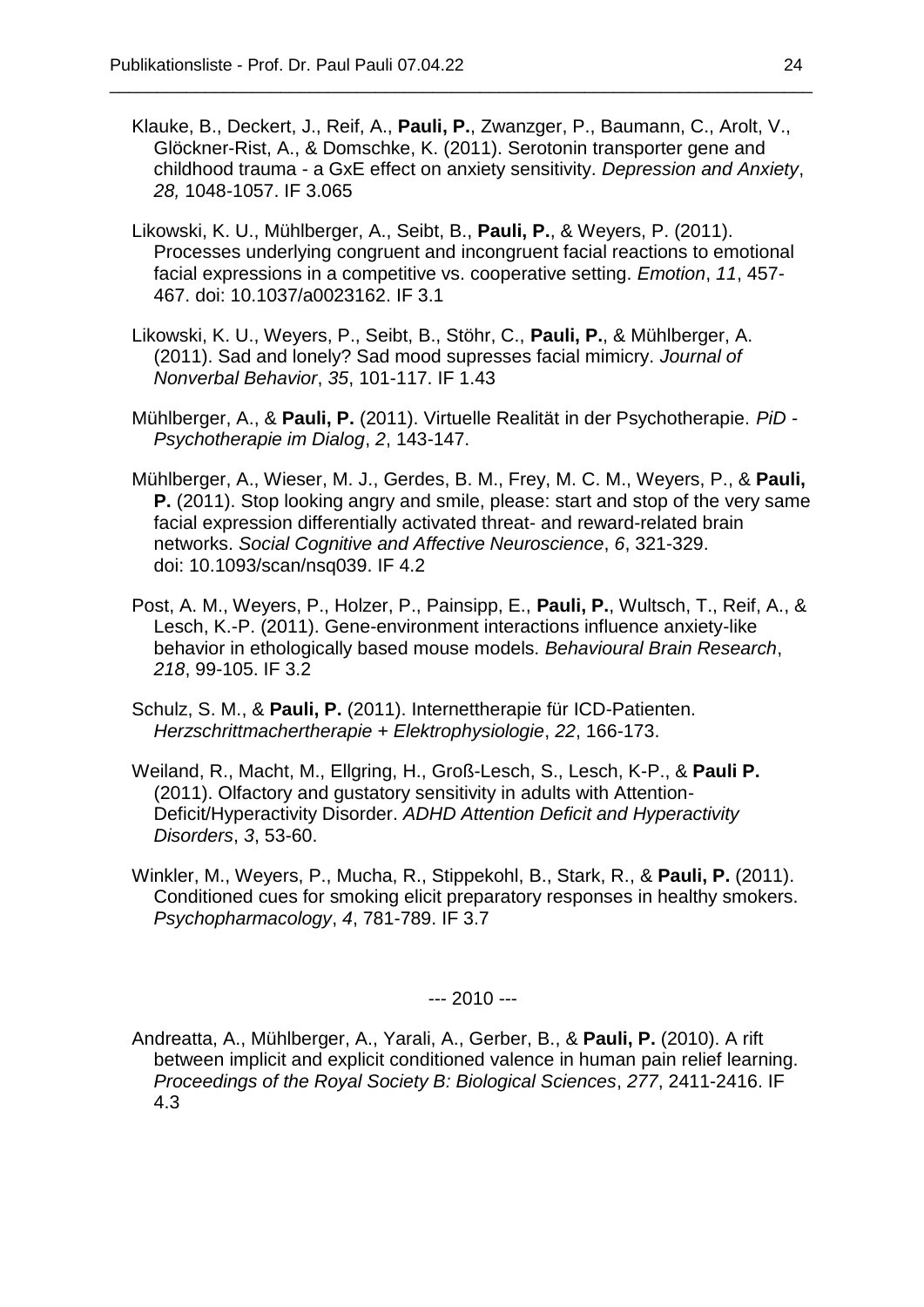Conzelmann, A., **Pauli, P.**, Mucha, R. F., Jacob, C. P., Gerdes, A. B. M., Romanos, J., Baehne, C. G., Heine, M., Boreatti-Hümmer, A., Alpers, G. W., Fallgatter, A. J., Warnke, A., Lesch, K.-P., & Weyers, P. (2010). Early attentional deficits in an Attention-to-Prepulse Paradigm in ADHD subtypes. *Journal of Abnormal Psychology*, *119*, 594-603. IF 4.44

- Crössmann, A., Schulz, S. M., Kühlkamp, V., Ritter, O., Neuser, H., Schumacher, B., Bauer, W., & **Pauli, P.** (2010). A randomized controlled trial on secondary prevention of anxiety and distress in a german sample of patients with an Implantable Cardioverter Defibrillator. *Psychosomatic Medicine*, *72*, 434-441. IF 4.23
- Gerdes, A. B. M., Wieser, M. J., Mühlberger, A., Weyers, P., Alpers, G. W., Plichta, M., Breuer, F., & **Pauli, P.** (2010). Brain activations to emotional pictures are differentially associated with valence and arousal ratings. *Frontiers in Human Neuroscience, 4*, 1-8. IF 1.55
- Herrmann, M., Mader, K., Schreppel, T., Jacob, C., Heine, M., Boreatti-Hümmer, A., Ehlis, A.-C., Scheuerpflug, P., **Pauli, P.**, & Fallgatter, A. (2010). Neural correlates of performance monitoring in adult patients with attention deficit hyperactivity disorder (ADHD). *World Journal of Biological Psychiatry*, *11*, 457- 464. IF 3.9
- Klauke, B., Deckert, J., Reif, A., **Pauli, P.**, & Domschke, K. (2010). Life events in panic disorder - An update on "Candidate Stressors". *Depression and Anxiety, 27*, 716-730. IF 3.06
- Mühlberger, A., & **Pauli, P.** (2010). Does Content Matter? *CyberTherapy*, Issue 1/2010, S. 29-30
- **Pauli, P.**, Conzelmann, A., Mucha, R. F., Weyers. P., Baehne, C. G., Fallgatter, A. J., Jacob, C., & Lesch, K. P. (2010). Affect-modulated startle reflex and dopamine D4 receptor gene variation. *Psychophysiology*, *47,* 25-33. IF 3.9
- Stippekohl, B., Winkler, M., Mucha, R., **Pauli, P.**, Walter, B., Vaitl, D., & Stark, R. (2010). Neural respones to BEGIN- and END-stimuli of the smoking-ritual in non-smokers, non-deprived smokers, and deprived smokers. *Neuropsychopharmacology, 35,* 1209-1225. IF 6.99
- Wieser, M. J., **Pauli, P.**, Grosseibl, M., Molzow, I., & Mühlberger, A. (2010). Virtual social interaction in social anxiety – The impact of sex, gaze and interpersonal distance. *CyberPsychology, Behavior, and Social Networking*, *13*, 547-554*.* IF 1.842
- Wieser, M. J. **Pauli, P.**, Reicherts, P. & Mühlberger, A. (2010). Don't look at me in anger! – Enhanced processing of angry faces in anticipation of public speaking. *Psychophysiology*, *47*, 271-280. IF 3.3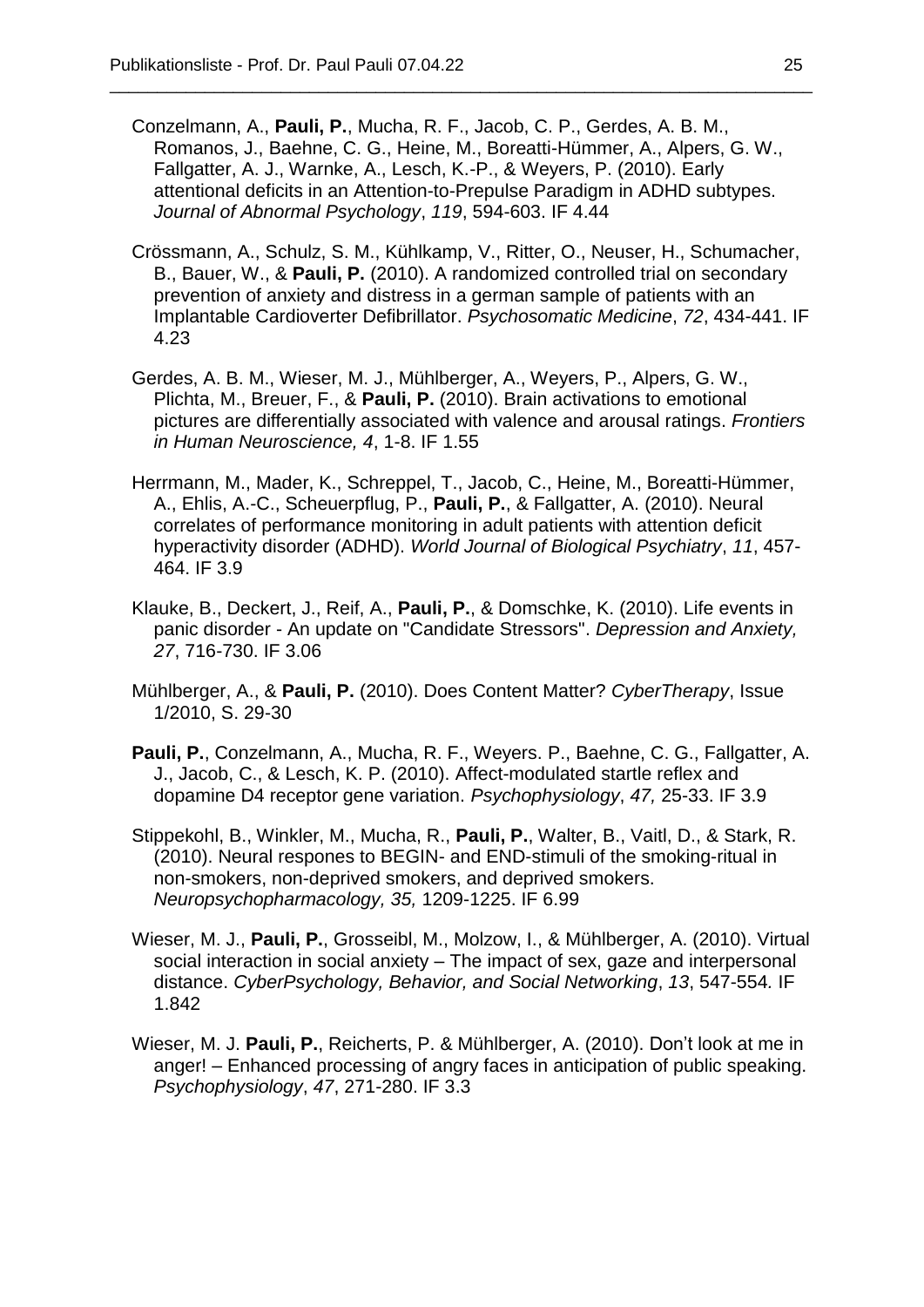--- 2009 ---

- Baehne, C. G., Ehlis, A.-C., Plichta, M. M., Conzelmann, A., **Pauli, P**., Jacob, C., Gutknecht, L., Lesch, K.-P., & Fallgatter, A. J. (2009). Tph2 gene variants modulate response control processes in adult ADHD patients and healthy individuals. *Molecular Psychiatry, 14,* 1032-1039. IF 15.05
- Bornas, X., Mühlberger, A., Llabres, J., Wiedemann, G., & **Pauli, P.** (2009). Looking for traces of phylogenetic fears: Differences in EEG slow oscillations and complexity between spider and flight phobic subjects. *International Journal of Clinical and Health Psychology*, *9*, 37-49. IF 1.6
- Conzelmann, A., Mucha, R. F., Jacob, C. P., Weyers, P., Romanos, J., Gerdes, A. B. M., Baehne, C. G., Boreatti-Hümmer, A., Heine, M., Alpers, G. W., Warnke, A., Fallgatter, A. J., Lesch, K.-P., & **Pauli, P**. (2009). Abnormal affective responsiveness in Attention-Deficit/Hyperactivity Disorder: Subtype Differences. *Biological Psychiatry*, *65*, 578-585. IF 8.9
- Faller, H. Koch, G. F., Reusch, A., **Pauli, P.**, & Allgayer, H. (2009). Effectiveness of education for gastric cancer patients. A controlled proscpective trial comparing interactive vs. Lecture-based programs. *Patient Education and Counseling*, *76*, 91-98. IF 2.2
- Fallgatter, A. J., Baehne, C. G., Ehlis, A.-C., M. M. Plichta, Richter, M. M., Herrmann, M., J. Conzelmann, A., **Pauli, P.**, Jacob, C., & Lesch, K.-P. (2009). Impact of COMT genotype on prefrontal brain functioning in adult ADHD. *Kognitive Neurophysiologie des Menschen*, *2*, 33-56.
- Gerdes, A. B. M., **Pauli, P.**, & Alpers, G. W. (2009). Toward and away from spiders: Eye-movements in spider fearful participants. *Journal of Neural Transmission, 116*, 725-733. IF 2.5
- Herrmann, M. J., Saathoff, C., Schreppel, T. J., Ehlis, A.-C., Scheuerpflug, P., **Pauli, P.**, & Fallgatter, A. J. (2009). The effect of ADHD symptoms on performance monitoring in a non-clinical population. *Psychiatry Research*, *169*, 144-148. IF 2.7
- Jans, T., Weyers, P., Schneider, M., Hohage, A., Werner, M., **Pauli, P.**, & Warnke, A. (2009). The Kiddie-SADS allows a dimensional assessment of externalizing symptoms in ADHD children and adolescents. *ADHD Attention Deficit and Hyperactivity Disorders*, *1*, 215-222.
- Mühlberger, A., & **Pauli, P.** (2009). Virtual Reality Expositionstherapie (VRET). *Psychologie in Österreich 5, 2009,* S. 396-404.
- Mühlberger, A., Wieser, M. J., Herrmann, M. J., Weyers, P., Tröger, C. & **Pauli, P.** (2009). Early cortical processing of natural and artificial emotional faces differs between lower and higher social anxious persons. *Journal of Neural Transmission, 116*, 735-746. IF 2.5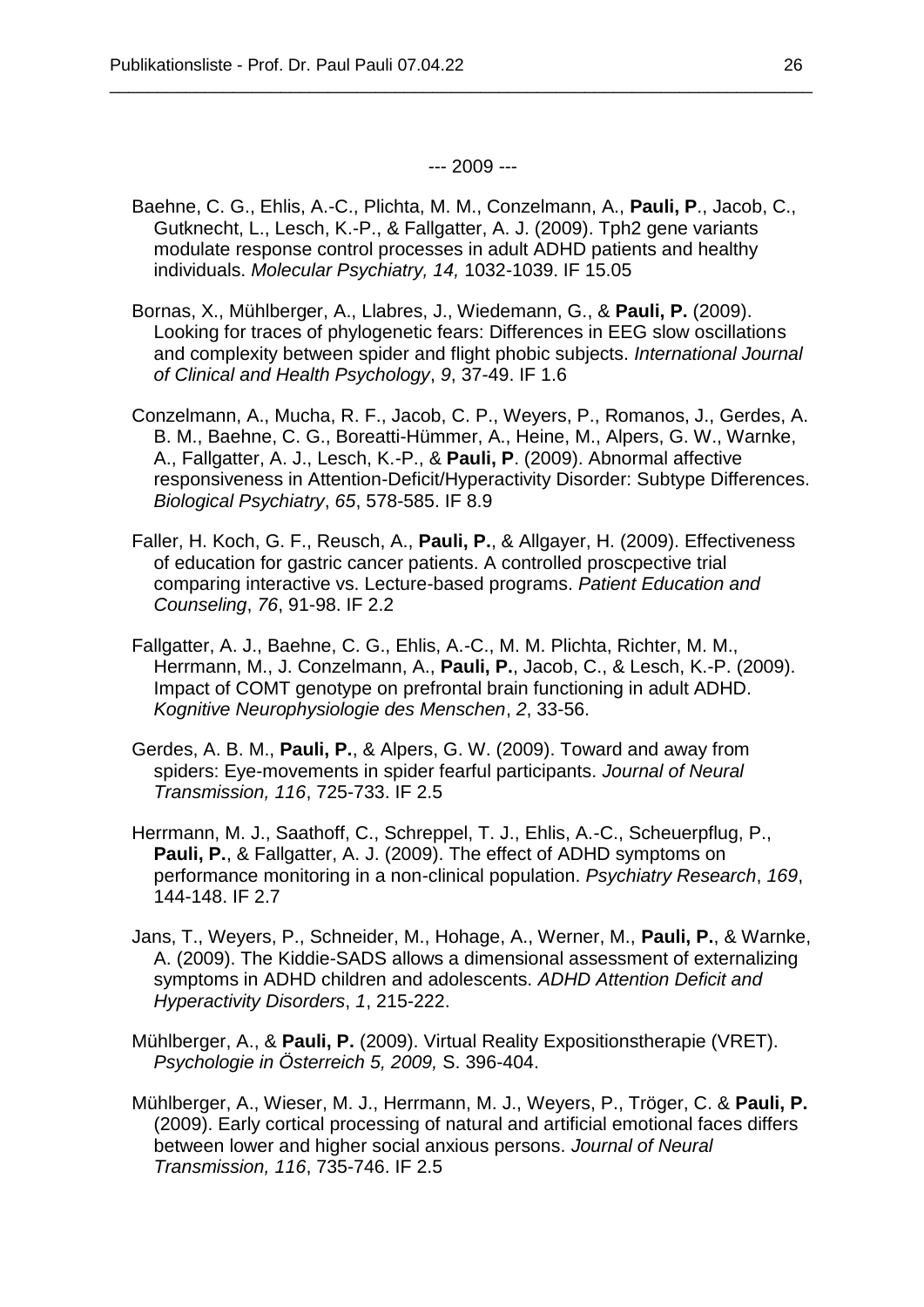Weyers, P., Mühlberger, A., Kund, A., Hess, U., & **Pauli, P.** (2009). Modulation of facial reactions to avatar emotional faces by nonconscious competition priming. *Psychophysiology*, *46*, 328-335. IF 3.3

\_\_\_\_\_\_\_\_\_\_\_\_\_\_\_\_\_\_\_\_\_\_\_\_\_\_\_\_\_\_\_\_\_\_\_\_\_\_\_\_\_\_\_\_\_\_\_\_\_\_\_\_\_\_\_\_\_\_\_\_\_\_\_\_\_\_\_\_\_\_\_\_\_\_

- Wieser, M. J., **Pauli, P.,** Alpers, G. W., & Mühlberger, A. (2009). Is eye to eye contact really threatening and avoided in social anxiety? - An eye-tracking and psychophysiology study. *Journal of Anxiety Disorders, 23*, 93-103. IF 2.8
- Wieser, M. J., **Pauli, P.**, & Mühlberger, A. (2009). Probing the attentional control theory in social anxiety: An emotional saccade task. *Cognitive, Affective, & Behavioral Neuroscience*, *9*, 314-322. IF 2.9
- Wieser, M. J., **Pauli, P.**, Weyers, P., Alpers, G. W., & Mühlberger, A. (2009). Fear of negative evaluation and the hypervigilance-avoidance hypothesis: An eyetracking study. *Journal of Neural Transmission*, *116*, 717-723. IF 2.5

--- 2008 ---

- Arnold, B., Alpers, G. W., Süß, H., Friedel, E., Kosmützky, G., Geier, A., & **Pauli, P.** (2008). Affective pain modulation in fibromyalgia, somatoform pain disorder, back pain, and healthy controls. *European Journal of Pain*, *12*, 329-338. IF 3.2
- Eisenbarth, H., Alpers, G. W., Conzelmann, A., Jacob, C. P., Weyers, P., & **Pauli, P.** (2008). Psychopathic traits in adult ADHD patients. *Personality and Individual Differences, 45*, 468-472. IF 1.6
- Gerdes, A. B. M., Alpers, G. W., & **Pauli, P.** (2008). When spiders appear suddenly: Spider-phobic patients are distracted by task-irrelevant spiders. *Behaviour Research and Therapy*, *46*, 174-187. IF 2.9
- Herrmann, M. J., Woidich, E., Schreppel, T., **Pauli, P.**, & Fallgatter, A. J. (2008). Brain activation for altertness measured with functional near infrared spectroscopy (fNIRS). *Psychophysiology*, *45*, 480-486. IF 3.3
- Höfle, M., Kenntner-Mabiala, R., **Pauli, P.**, & Alpers, G. W. (2008) You can see pain in the eye: Pupillometry as an index of pain intensity under different luminance conditions. *International Journal of Psychophysiology*, *70*, 171-175. IF 2.3
- Kenntner-Mabiala, R., Andreatta, M., Wieser, M. J., Mühlberger, A., & **Pauli, P.** (2008). Distinct effects of attention and affect on pain perception and somatosensory evoked potentials. *Biological Psychology*, *78*, 114-122. IF 3.7
- Likowski, K. U., Mühlberger, A., Seibt, B., **Pauli, P.**, & Weyers, P. (2008). Modulation of facial mimicry by attitudes. *Journal of Experimental Social Psychology*, *44*, 1065-1072. IF 2.5
- Mucha, R. F., **Pauli, P.**, Weber, M., & Winkler, M. (2008). Smoking stimuli from the terminal phase of cigarette consumption may not be cues for smoking in healthy smokers. *Psychopharmacology*, *201*, 81-95. IF 3.7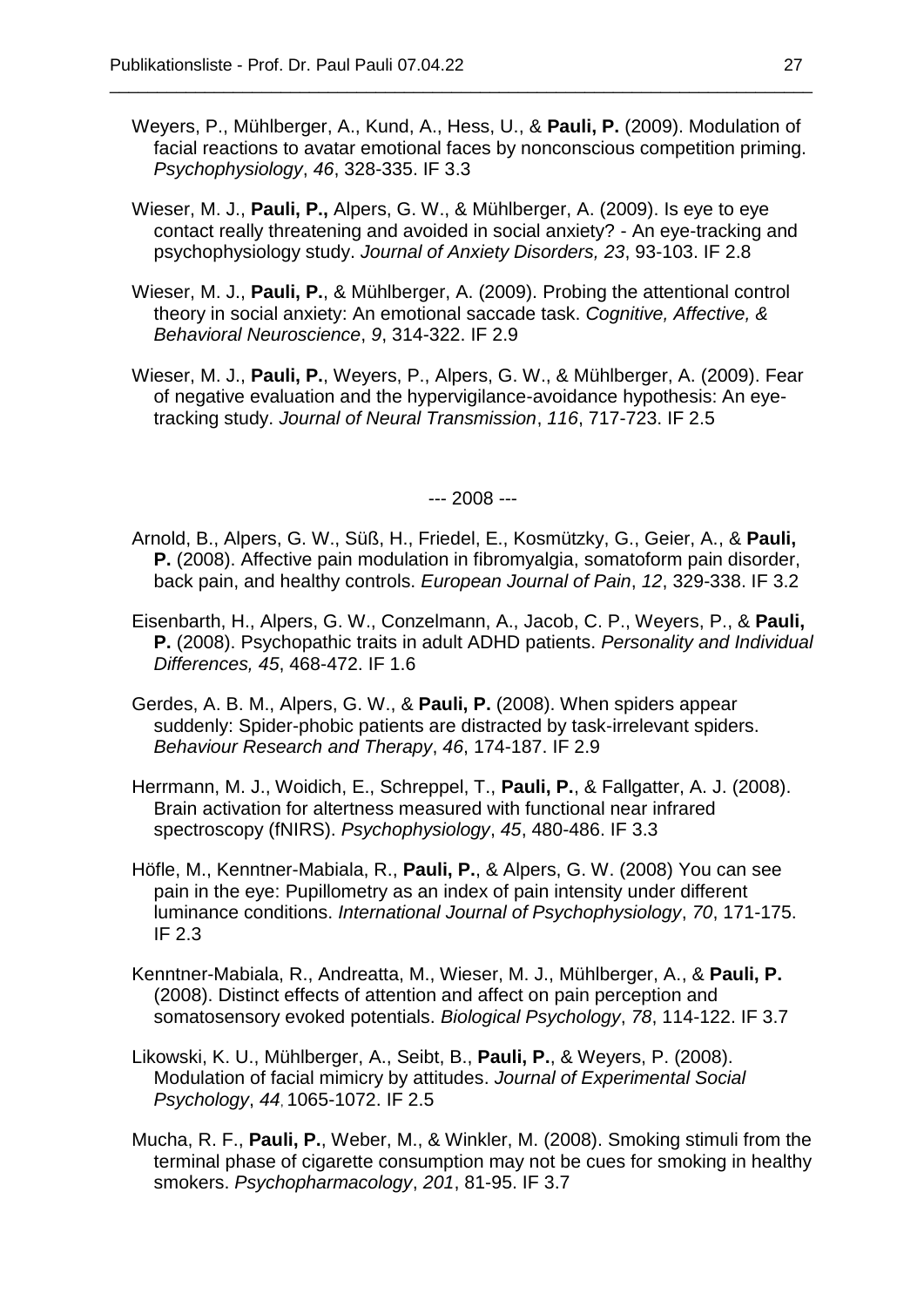Mühlberger, A., Neumann, R., Wieser, M. J., & **Pauli, P.** (2008). The impact of changes in spatial distance on emotional responses. *Emotion*, *8*, 192-198. IF 3.1

\_\_\_\_\_\_\_\_\_\_\_\_\_\_\_\_\_\_\_\_\_\_\_\_\_\_\_\_\_\_\_\_\_\_\_\_\_\_\_\_\_\_\_\_\_\_\_\_\_\_\_\_\_\_\_\_\_\_\_\_\_\_\_\_\_\_\_\_\_\_\_\_\_\_

- Mühlberger, A., Sperber, M., Wieser, M. J., & **Pauli, P.** (2008). A virtual reality behaviour avoidance test (VR-BAT) for the assessment of spider phobia. *Journal of CyberTherapy & Rehabilitation*, *1*, 147-158.
- Mühlberger, A., Wieser, M. J., & **Pauli, P**. (2008). The darkness-enhanced startle responses in ecological valid environments: A virtual tunnel driving experiment. *Biological Psychology*, *77*, 47-52. IF 3.7
- Mühlberger, A., Wieser, M. J., & **Pauli, P.** (2008). Visual attention during virtual social situations depends on social anxiety. *CyberPsychology & Behavior*, *11*, 425-430. IF 1.842
- Romanos, M., Renner, T. J., Schecklmann, M., Hummel, B., Roos, M., Mering, C. v., **Pauli, P.**, Reichmann, H., Warnke, A., & Gerlach, M. (2008). Improved odor sensitivity in attention-deficit/hyperactivity disorder. *Biological Psychiatry*, *64*, 938-940. IF 8.7
- Schreppel, T., Egetemeier, J., Schecklmann, M., Plichta, M. M., **Pauli, P.**, Ellgring, H., Fallgatter, A. J., & Herrmann, M. J. (2008). Activation of the prefrontal cortex in working memory and interference resolution processes assessed with nearinfrared spectroscopy. *Neuropsychobiology*, *57*, 188-193. IF 1.8
- Schreppel, T. J., **Pauli, P.**, Ellgring, H., Fallgatter, A. J., & Herrmann, M. J. (2008). The impact of prefrontal cortex for selective attention in a visual working memory task. *International Journal of Neuroscience*, *118*, 1673-1688. IF 0.9

--- 2007 ---

- Crössmann, A., **Pauli, P.**, Dengler, W., Kühlkamp, V., & Wiedemann, G. (2007). Stability and cause of anxiety in patients with an implantable cardioverterdefibrillator: A longitudinal two-year follow-up. *Heart & Lung*, *36*, 87-95. IF 1.1
- Crössmann, A., Voelker, W., **Pauli, P.**, Bär, S., Borst, R., & Spindler, M. (2007). Angstreduktion durch audio-visuelle Information vor der Koronarangiographie. *Verhaltenstherapie*, *17*, 46-51.
- Ehlis, A.-C., Herrmann, M., **Pauli, P.**, Stöber, G., Pfuhlmann, B., & Fallgatter, A., (2007). Improvement of prefrontal brain function in endogenous psychoses under atypical antipsychotic treatment. *Neuropsychopharmacology*, *32*, 1669- 1677. IF 6.8
- Herrmann, M. J., Huter, T., Müller, F., Mühlberger, A., **Pauli, P.**, Reif, A., Renner, T., Canli, T., Fallgatter, A., & Lesch, K.-P. (2007). Additive effects of serotonin transporter and tryptophan hydroxylase-2 gene variation on emotional processing. *Cerebral Cortex, 17*, 1160-1163. IF 5.9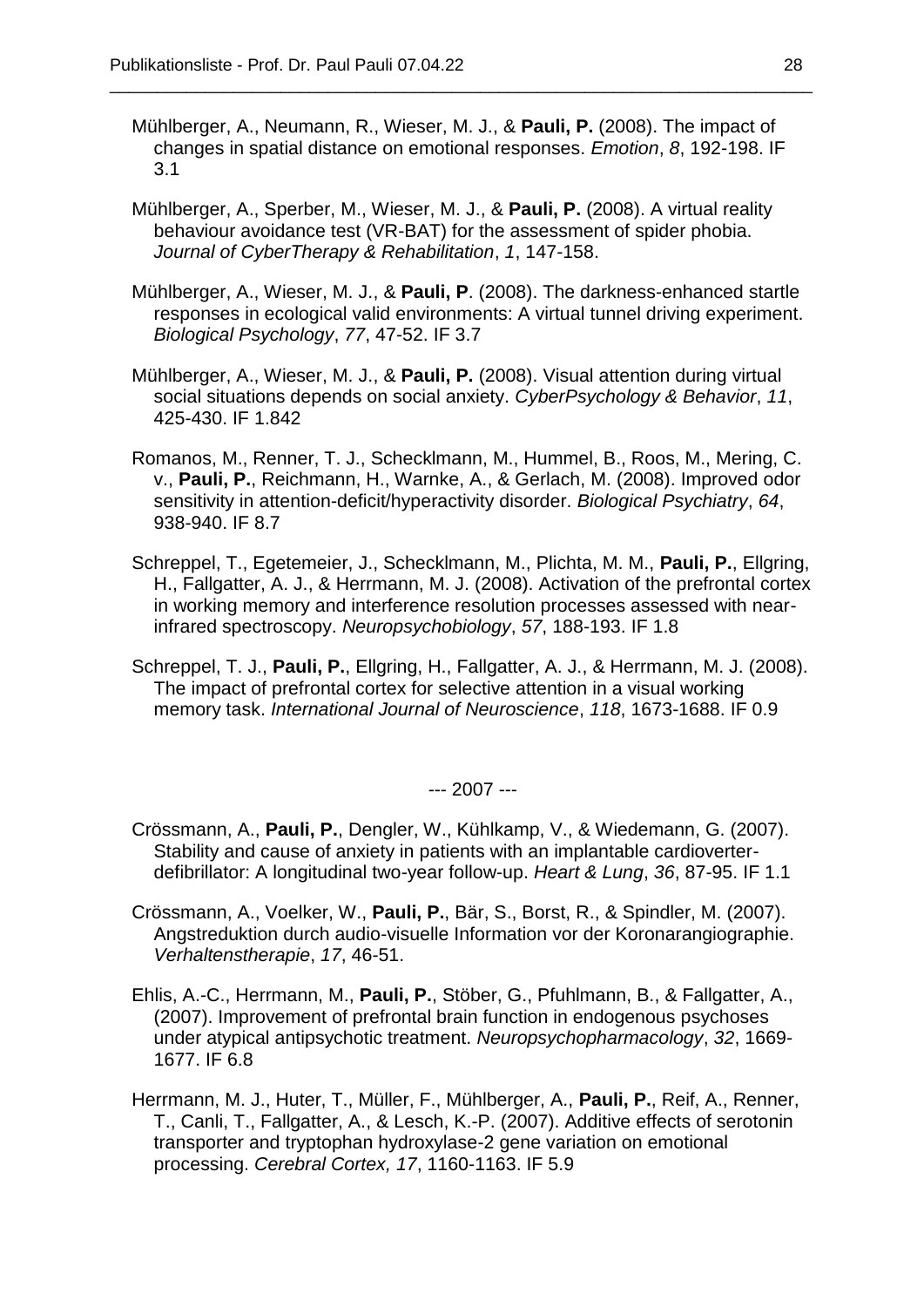Herrmann, M. J., Walter, A., Schreppel, T., Ehlis, A. C., **Pauli, P.**, Lesch, K. P., & Fallgatter, A. J. (2007). D4 receptor gene variation modulates activation of prefrontal cortex during working memory. *European Journal of Neuroscience*, *26*, 2713-2718. IF 3.658

\_\_\_\_\_\_\_\_\_\_\_\_\_\_\_\_\_\_\_\_\_\_\_\_\_\_\_\_\_\_\_\_\_\_\_\_\_\_\_\_\_\_\_\_\_\_\_\_\_\_\_\_\_\_\_\_\_\_\_\_\_\_\_\_\_\_\_\_\_\_\_\_\_\_

- Hermanns, N., Scheff, C., Kulzer, B., Weyers, P., **Pauli, P.**, Kubiak, T., & Haak, T. (2007). Association of glucose levels and glucose variability with mood in type 1 diabetic patients. *Diabetologia*, *50*, 930-933. IF 6.4
- Kenntner-Mabiala, R., Gorges, S., Alpers, G. W., Lehmann, A. C., & **Pauli, P.** (2007). Musically induced arousal affects pain perception in females but not in males: a psychophysiological examination. *Biological Psychology*, *75*, 19-23. IF 3.7
- Kenntner-Mabiala, R., Weyers, P., & **Pauli, P.** (2007). Independent effects of emotion and attention on sensory and affective pain perception. *Cognition and Emotion*, *21*, 1615-1629. IF 3.1
- Mühlberger, A., Bülthoff, H. H., Wiedemann, G., & **Pauli, P.** (2007). Virtual reality for the psychophysiological assessment of phobic fear: responses during virtual tunnel drives. *Psychological Assessment*, *19*, 340-346. IF 2.8
- Mühlberger, A., Wieser, M. J., Kenntner-Mabiala, R., **Pauli, P.**, & Wiederhold, B. K. (2007). Pain modulation during drives through cold and hot virtual environments. *CyberPsychology & Behavior*, *10*, 516-522. IF 1.842
- Plichta, M. M., Heinzel, S., Ehlis, A.-C., **Pauli, P.**, & Fallgatter, A. J. (2007). Modelbased analysis of rapid event-related functional near infrared spectroscopy (NIRS) data: a parametric validation study. *NeuroImage*, *35*, 625-634. IF 5.7
- Plichta, M. M., Herrmann, M. J., Baehne, C. G., Ehlis, A.-C., Richter, M. M., **Pauli, P.**, & Fallgatter, A. J. (2007). Event-related functional near-infrared spectroscopy (fNIRS) based on craniocerebral correlations: Reproducibility of activation? *Human Brain Mapping*, *28*, 733-741. IF 5.4

--- 2006 ---

- Alpers, G. W., & **Pauli, P.** (2006). Emotional pictures predominate in binocular rivalry. *Cognition and Emotion*, *20*, 596-607. IF 3.1
- Crössmann, A., & **Pauli, P.** (2006). The factor structure and reliability of the Illness Attitude Scales in a student and a patient sample. *BioMed Central Psychiatry (Online)*, *6*:46. IF 2.89
- Mühlberger, A., Weik, A., **Pauli, P.**, & Wiedemann, G. (2006). One-session virtual reality exposure treatment for fear of flying: 1-year follow-up and graduation flight accompaniment effects. *Psychotherapy Research, 16*, 26-40. IF 1.6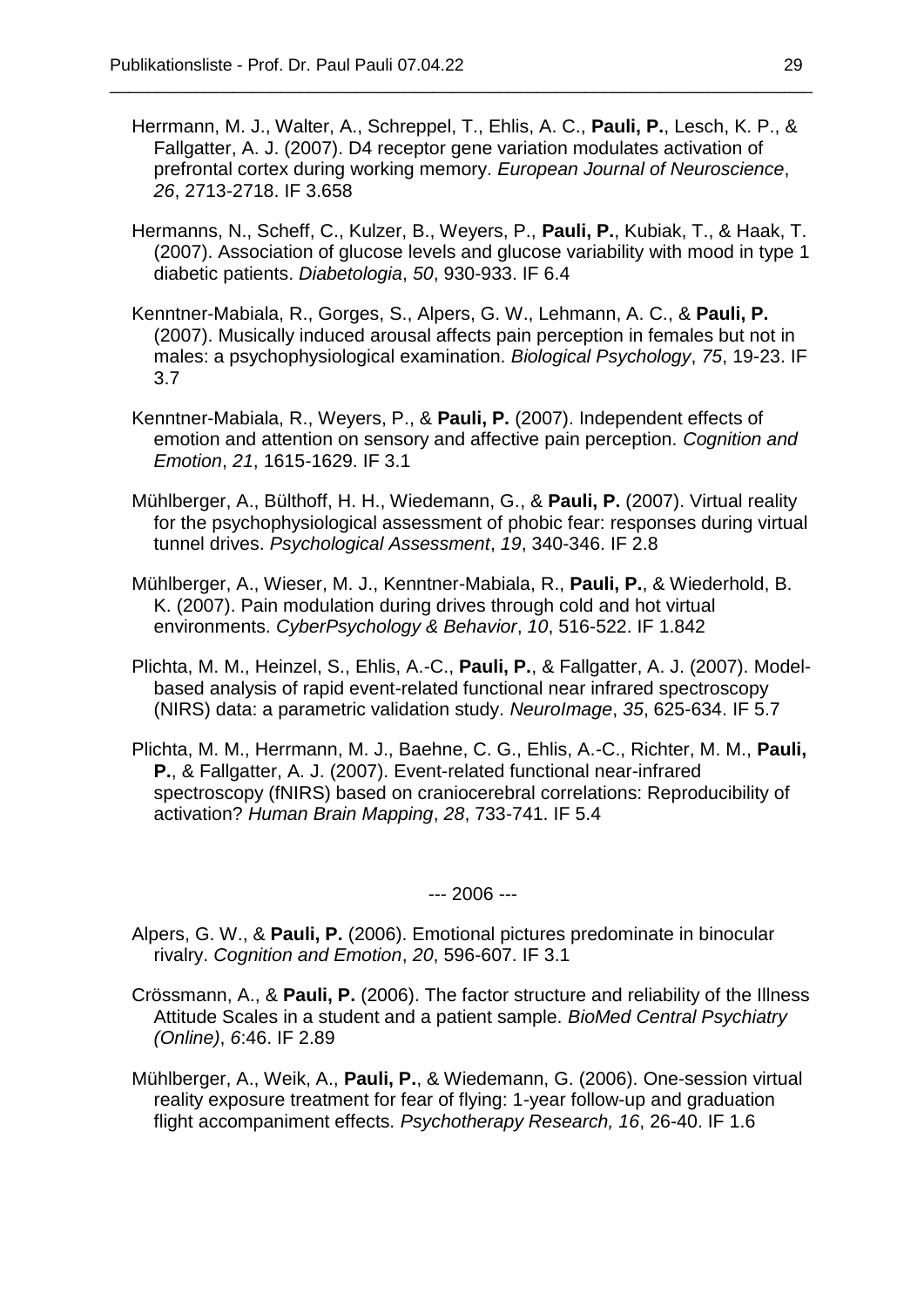Mühlberger, A., Wiedemann, G., Herrmann, M. J., & **Pauli, P.** (2006). Phylo- and ontogenetic fears and the expectation of danger: differences between spiderand flight-phobic subjects in cognitive and physiological responses to disorderspecific stimuli. *Journal of Abnormal Psychology*, *115*, 580-589. IF 4.44

\_\_\_\_\_\_\_\_\_\_\_\_\_\_\_\_\_\_\_\_\_\_\_\_\_\_\_\_\_\_\_\_\_\_\_\_\_\_\_\_\_\_\_\_\_\_\_\_\_\_\_\_\_\_\_\_\_\_\_\_\_\_\_\_\_\_\_\_\_\_\_\_\_\_

- Plichta, M. M., Herrmann, M. J., Baehne. C. G., Ehlis, A.-C., Richter, M. M., **Pauli, P.**, & Fallgatter, A. J. (2006). Event-related functional near-infrared spectroscopy (fNIRS): Are the measurements reliable? *NeuroImage*, *31*, 116- 124. IF 5.7
- Weyers, P., Milnik, A., Müller, C., & **Pauli, P.** (2006). How to choose a seat in theatres: always sit on the right side? *Laterality*, *11*, 181-193. IF 0.8
- Weyers, P., Mühlberger, A., Hefele, C., & **Pauli, P.** (2006). Electromyografic responses to static and dynamic avatar emotional facial expressions. *Psychophysiology*, *43*, 450-453. IF 3.3
- Wieser, M. J., Mühlberger, A., Alpers, G. W., Macht, M., Ellgring, H., & **Pauli, P.** (2006). Emotion processing in Parkinson's disease: dissociation between early neuronal processing and explicit ratings. *Clinical Neurophysiology*, *117*, 94-102. IF 3.0
- Wieser, M. J., Mühlberger, A., Kenntner-Mabiala, R., & **Pauli, P.** (2006). Is emotion processing affected by advancing age? An event-related brain potential study. *Brain Research*, *1096*, 138-147. IF 2.5

--- 2005 ---

- Alpers, G. W., Ruhleder, M., Walz, N., Mühlberger, A., & **Pauli, P.** (2005). Binocular rivalry between emotional and neutral stimuli: a validation using fear conditioning and EEG. *International Journal of Psychophysiology, 57*, 25-32. IF 2.3
- Amrhein, C., **Pauli, P.**, Dengler, W., & Wiedemann, G. (2005). Covariation bias and its physiological correlates in panic disorder patients. *Journal of Anxiety Disorders, 19*, 177-191. IF 2.8
- Batty, M. J., Cave, K. R., & **Pauli, P.** (2005). Stimuli associated with threat through conditioning cannot be detected preattentively. *Emotion*, *5*, 418-430. IF 3.1
- Bourne, L. E. J., Healy, A. F., **Pauli, P.**, Parker, J. T., & Birbaumer, N. (2005). The influence of stimulus array on training of a speeded response. *American Journal of Psychology, 118*, 385-411. IF 1.0
- Kenntner-Mabiala, R., & **Pauli, P.** (2005). Affective modulation of brain-potentials to painful and non-painful stimuli. *Psychophysiology, 42,* 559-567. IF 3.3
- Montoya, P., **Pauli, P.,** Batra, A., & Wiedemann, G. (2005). Altered processing of pain-related information in patients with fibromyalgia. *European Journal of Pain*, *9*, 293-303. IF 3.2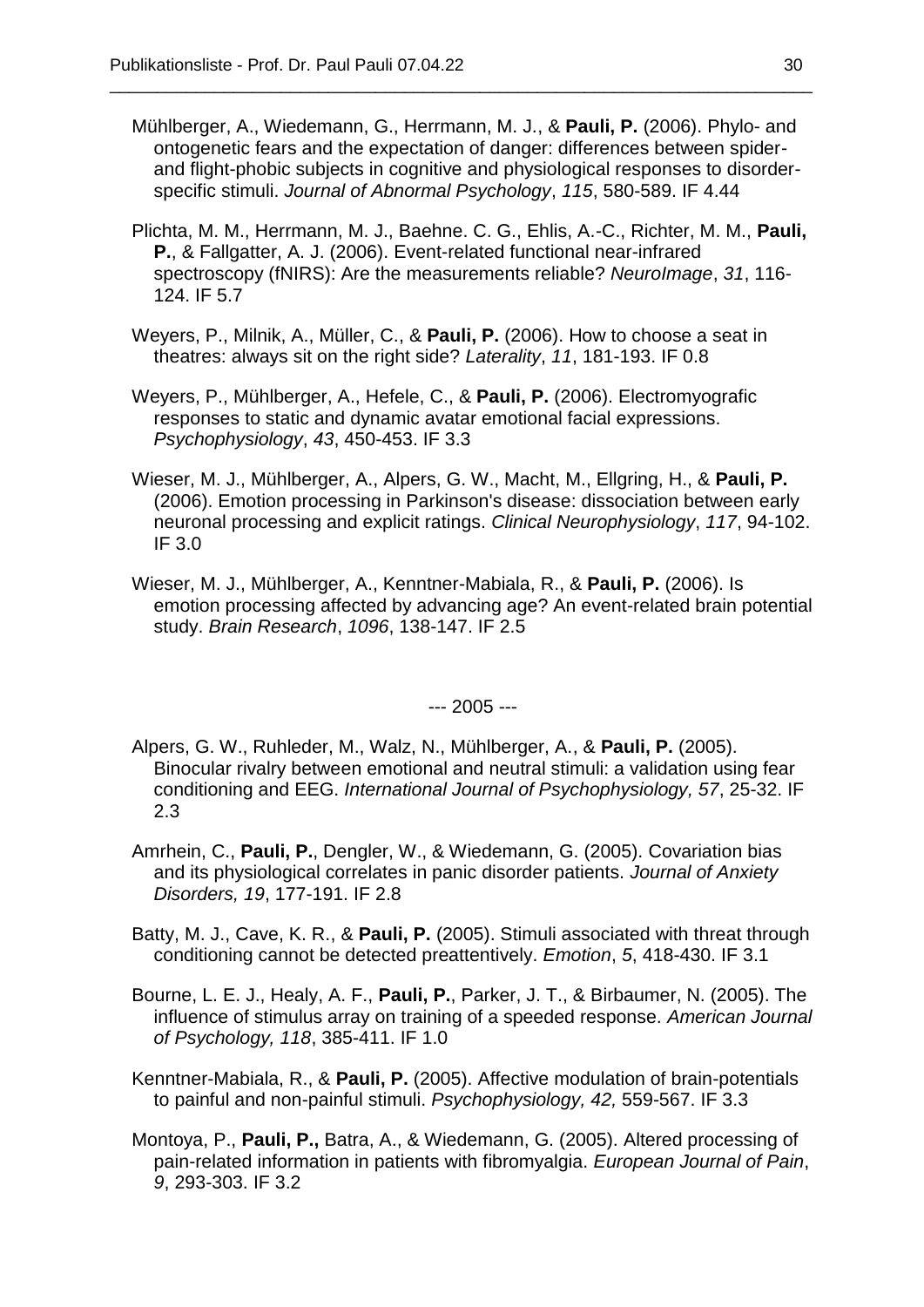Mühlberger, A., Alpers, G. W., & **Pauli, P.** (2005). Fear of flying in the wake of September 11: No evidence for an increase in a German sample. *Anxiety, Stress, and Coping*, *18*, 343-349. IF 1.1

\_\_\_\_\_\_\_\_\_\_\_\_\_\_\_\_\_\_\_\_\_\_\_\_\_\_\_\_\_\_\_\_\_\_\_\_\_\_\_\_\_\_\_\_\_\_\_\_\_\_\_\_\_\_\_\_\_\_\_\_\_\_\_\_\_\_\_\_\_\_\_\_\_\_

- Mühlberger, A., Petrusek, S., Herrmann, M. J., & **Pauli, P.** (2005). Biocyberpsychologie: Subjektive und physiologische Reaktionen von Flugphobikern und Gesunden bei Exposition mit virtuellen Flügen. *Zeitschrift für Klinische Psychologie und Psychotherapie*, *34*, 133-143. IF 0.7
- Mühlberger, A., Wiedemann, G., & **Pauli, P.** (2005). Subjective and physiologic reactions of flight phobics during VR exposure and treatment outcome: What adds motion simulation? *Annual Review of CyberTherapy and Telemedicine: A decade of VR*, *3*, 185-192.
- Nikendei, C., Dengler, W., Wiedemann, G., & **Pauli, P.** (2005). Selective processing of pain-related word stimuli in subclinical depression as indicated by event-related brain potentials. *Biological Psychology*, *70*, 52-60. IF 3.7
- **Pauli, P.**, Amrhein, C., Mühlberger, A., Dengler, W., & Wiedemann, G. (2005). Electrocortical evidence for an early abnormal processing of panic-related words in panic disorder patients. *International Journal of Psychophysiology, 57*, 33-41. IF 2.3
- **Pauli, P.**, Braun, C., Wiech, K., Birbaumer, N., & Bourne, L. E. Jr. (2005). Brain processes associated with target finding. *Cognitive Brain Research, 25*, 926- 935. IF 2.5
- **Pauli, P.**, Dengler, W., & Wiedemann, G. (2005). Implicit and explicit memory processes in panic patients as reflected in behavioral and electrophysiological measures. *Journal of Behavior Therapy and Experimental Psychiatry, 36*, 111- 127. IF 2.0

--- 2004 ---

- Amrhein, C., **Pauli, P.**, Mühlberger, A., & Wiedemann, G. (2004). Modulation of event-related brain potentials during affective picture processing: a complement to startle reflex and skin conductance response? *International Journal of Psychophysiology, 54*, 2331-240. IF 2.3
- Klank-Riessen, I., Riessen, R., Hautzinger, M., & **Pauli, P.** (2004). Effekte von hypochondrischen Einstellungen auf Krankheitsverhalten und selektive Gedächtnisprozesse am Beispiel von Patienten mit funktionellen Herzbeschwerden. *Zeitschrift für Klinische Psychologie und Psychotherapie, 33*, 139-143. IF 0.7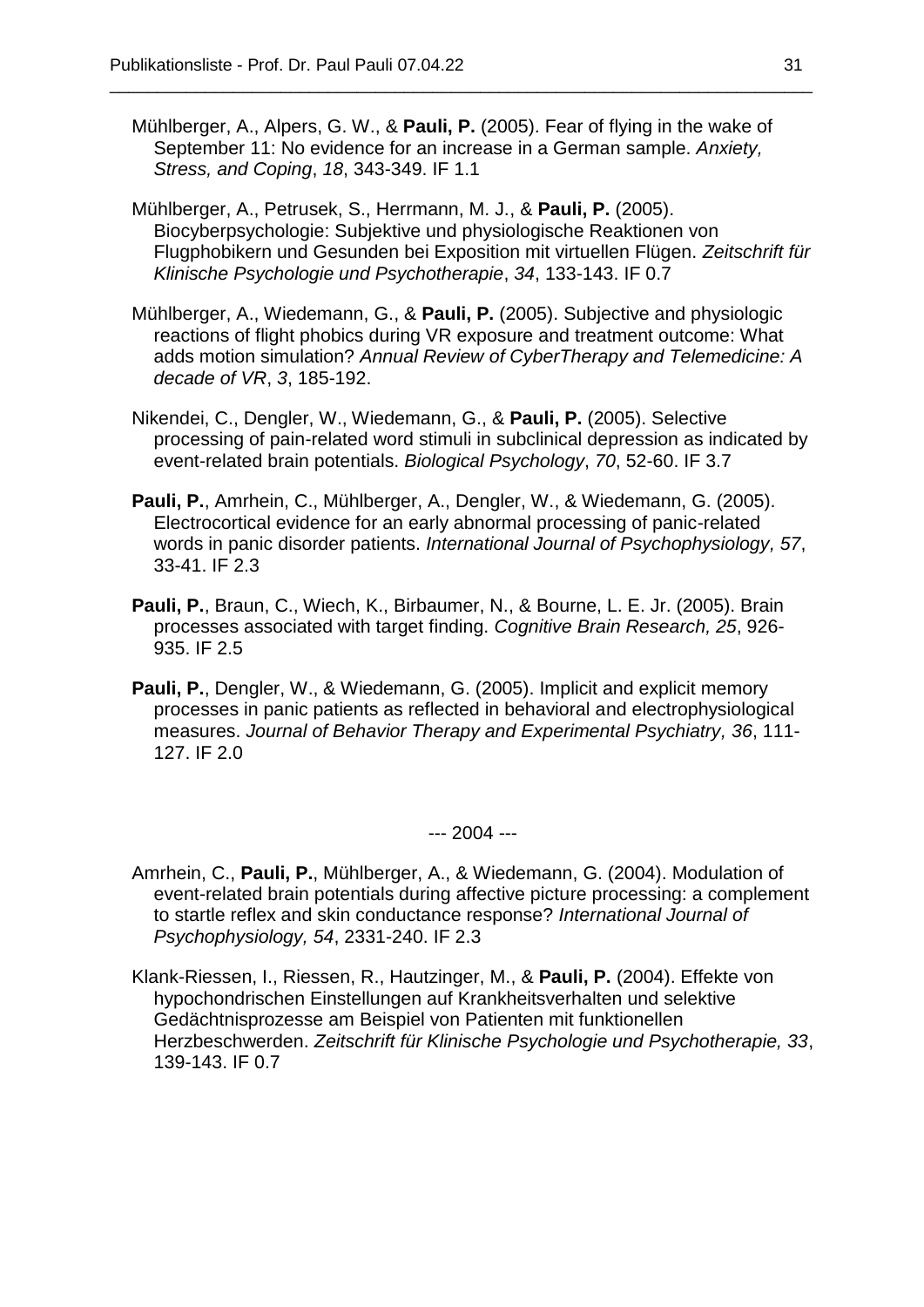### --- 2003 ---

\_\_\_\_\_\_\_\_\_\_\_\_\_\_\_\_\_\_\_\_\_\_\_\_\_\_\_\_\_\_\_\_\_\_\_\_\_\_\_\_\_\_\_\_\_\_\_\_\_\_\_\_\_\_\_\_\_\_\_\_\_\_\_\_\_\_\_\_\_\_\_\_\_\_

- Mühlberger, A., Wiedemann, G., & **Pauli, P.** (2003). Efficacy of a one-session virtual reality exposure treatment for fear of flying. *Psychotherapy Research, 13*, 323-336. IF 1.6
- Müller, V., Mucha, R. F., & **Pauli, P.** (2003). Electromyographic activity of the lip muscle as a measure of puffing on a cigarette. *Physiology & Behavior, 78*, 741- 749. IF 0.8

--- 2002 ---

- Bornas, X., Tortella-Feliu, M., Llabrés, J., Mühlberger, A., **Pauli, P.**, & Barceló, F. (2002). Clinical usefulness of a simulated exposure treatment for fear of flying. *International Journal of Clinical and Health Psychology, 2*, 247-262. IF 1.6
- **Pauli, P.**, & Alpers, G. W. (2002). Memory bias in patients with hypochondriasis and somatoform pain disorder. *Journal of Psychosomatic Research, 52*, 45-53. IF 2.5
- **Pauli, P.**, Diedrich, O., & Müller, A. (2002). Covariation bias in the affectmodulated startle paradigm. *Journal of Behavior Therapy and Experimental Psychiatry, 33*, 191-202. IF 2.0

--- 2001 ---

- Bourne, L. E., **Pauli, P.**, Fendrich, D. W., Rickard, T. C., & Healy, A. F. (2001). Deliberate and automatic processes in mental arithmetic. *Cognitive Processing, 4*, 487-522.
- Mühlberger, A., Herrmann, M., Wiedemann, G., Ellgring, H., & **Pauli, P.** (2001). Repeated exposure of flight phobics to flights in virtual reality: Fear reports, physiological fear reactions, and effects on fear of flying. *Behaviour Research and Therapy, 39*, 1033-1050. IF 2.9
- Müller, V., Mucha, R. F., Ackermann, K., & **Pauli, P.** (2001). Die Erfassung des Cravings bei Rauchern mit einer deutschen Version des "Questionnaire in Smoking Urges" (QSU-G). *Zeitschrift für Klinische Psychologie und Psychotherapie, 30*, 164-171. IF 0.7
- **Pauli, P.**, Montoya, P., & Martz, G.-E. (2001). On-line and a posteriori covariation estimates in panic-prone individuals: Effects of a high contingency of shocks following fear-irrelevant stimuli. *Cognitive Therapy and Research, 25*, 103-116. IF 1.1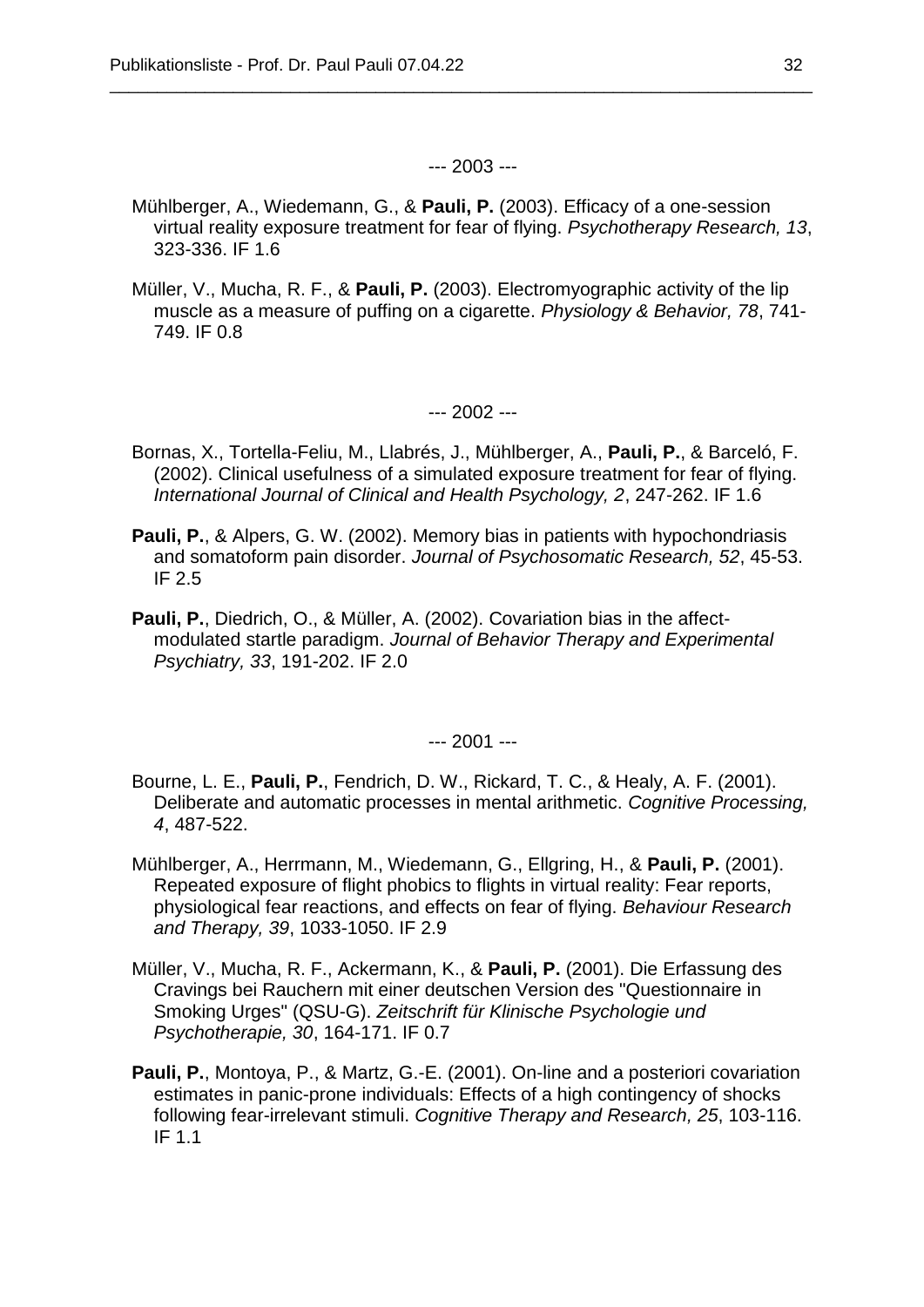**Pauli, P.**, Wiedemann, G., Dengler, W., & Kühlkamp, V. (2001). A priori expectancy bias and its relation to shock experience and anxiety: a naturalistic study in patients with an automatic implantable cardioverter defibrillator. *Journal of Behavior Therapy and Experimental Psychiatry, 32*, 159-171. IF 2.0

\_\_\_\_\_\_\_\_\_\_\_\_\_\_\_\_\_\_\_\_\_\_\_\_\_\_\_\_\_\_\_\_\_\_\_\_\_\_\_\_\_\_\_\_\_\_\_\_\_\_\_\_\_\_\_\_\_\_\_\_\_\_\_\_\_\_\_\_\_\_\_\_\_\_

Wiedemann, G., **Pauli, P.**, & Dengler, W. (2001). A priori expectancy bias in patients with panic disorder. *Journal of Anxiety Disorders, 15*, 401-412. IF 2.8

--- 2000 ---

Geier, A., Mucha, R. F., & **Pauli, P.** (2000). Appetitive nature of drug cues confirmed with physiological measures in a model using pictures of smoking. *Psychopharmacology, 150*, 283-291. IF 3.7

--- 1999 ---

- Dengler, W., Wiedemann, G., & **Pauli, P.** (1999). Associations between cortical slow potentials and clinical rating scales in panic disorder: a 1.5-year follow-up study. *European Psychiatry, 14*, 399-404. IF 2.4
- Mucha, R. F., Geier, A., & **Pauli, P.** (1999). Modulation of craving by cues having differential overlap with pharmacological effect: evidence for cue approach in smokers and social drinkers. *Psychopharmacology, 147*, 306-313. IF 3.7
- **Pauli, P.**, Bourne, L. Jr., Diekmann, H., & Birbaumer, N. (1999). Cross modality priming between odors and odor-congruent words. *American Journal of Psychology, 112*, 175-186. IF 1.0
- **Pauli, P.**, Wiedemann, G., Dengler, W., Blaumann-Benninghoff, G., & Kühlkamp, V. (1999). Anxiety in patients with an automatic implantable cardioverter defibrillator: what differentiates them from panic patients? *Psychosomatic Medicine, 61*, 69-76. IF 3.5
- **Pauli, P.**, Wiedemann, G., & Nickola, M. (1999). Pain sensitivity, cerebral laterality, and negative affect. *Pain, 80*, 359-364. IF 6.0
- **Pauli, P.**, Wiedemann, G., & Nickola, M. (1999). Pressure pain thresholds asymmetry in left- and right-handers: associations with behavioral measures of cerebral laterality. *European Journal of Pain, 3*, 151-156. IF 3.2
- Schupp, P., Mucha, R. F., & **Pauli, P.** (1999). Topography of sham and real puffing examined using a paced smoking regimen. *Addictive Behaviors, 24*, 695-699. IF 1.8
- Wiedemann, G., **Pauli, P.**, Dengler, W., Lutzenberger, W., Birbaumer, N., & Buchkremer, G. (1999). Frontal brain asymmetry as a biological substrate of emotions in panic patients. *Archives of General Psychiatry, 56*, 78-84. IF 14.3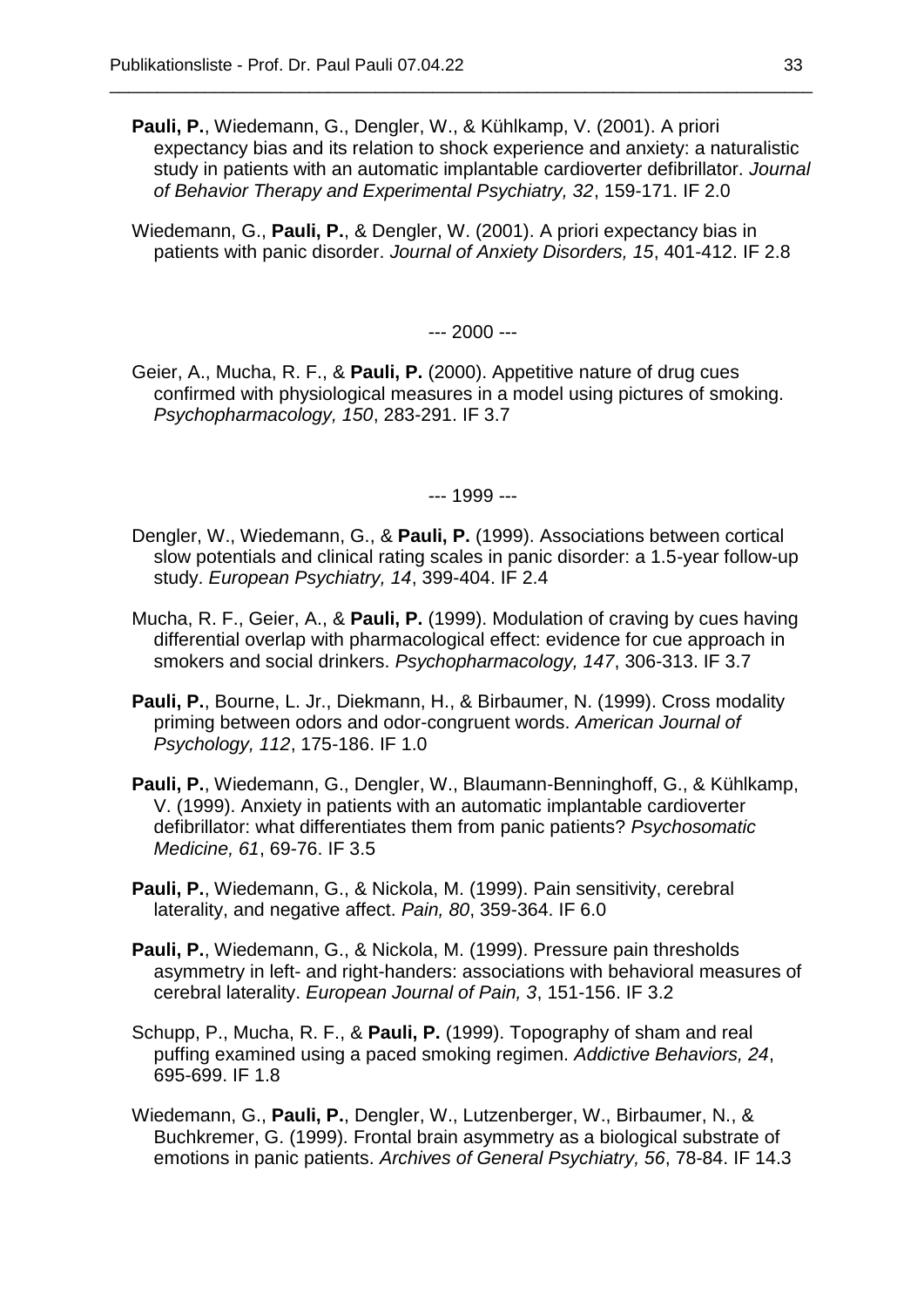--- 1998 ---

\_\_\_\_\_\_\_\_\_\_\_\_\_\_\_\_\_\_\_\_\_\_\_\_\_\_\_\_\_\_\_\_\_\_\_\_\_\_\_\_\_\_\_\_\_\_\_\_\_\_\_\_\_\_\_\_\_\_\_\_\_\_\_\_\_\_\_\_\_\_\_\_\_\_

- Lautenbacher, S., **Pauli, P.**, Zaudig, M., & Birbaumer, N. (1998). Attentional control of pain perception: the role of hypochondriasis. *Journal of Psychosomatic Research, 44*, 251-259. IF 2.5
- Mucha, R. F., **Pauli, P.**, & Angrilli, A. (1998). Conditioned responses elicited by experimentally-produced cues for smoking. *Canadian Journal of Physiology and Pharmacology, 76*, 259-268. IF 1.8
- Müller, V., Mucha, R. F., & **Pauli, P.** (1998). Dependence on smoking and the acoustic startle response in healthy smokers. *Pharmacology Biochemistry and Behavior, 59*, 1031-1038. IF 2.8
- **Pauli, P.**, Bourne, L. E., & Birbaumer, N. (1998). Extensive practice in mental arithmetic and practice transfer over a ten-month retention interval. *Mathematical Cognition, 4*, 21-46.
- **Pauli, P.**, Dengler, W., Wiedemann, G., Montoya, P., Flor, H., Birbaumer, N., & Buchkremer, G. (1997). Behavioral and neurophysiological evidence for altered processing of anxiety-related words in panic disorder. *Journal of Abnormal Psychology, 106*, 213-220. IF 4.44
- **Pauli, P.**, Schleichert, H., Bourne, L. E., & Birbaumer, N. (1998). Effects of cortical polarization on mental arithmetic. *Cognitive Brain Research, 7,* 49-56. IF 2.5
- **Pauli, P.**, Wiedemann, G., & Montoya, P. (1998). Covariation bias in flight phobics. *Journal of Anxiety Disorders, 12*, 555-565. IF 2.8
- Wiedemann, G., Stevens, A., **Pauli, P.**, & Dengler, W. (1998). Decreased duration and altered topography of EEG microstates in panic patients. *Psychiatry Research, 84*, 37-48. IF 2.7

--- 1997 and older ---

- Schupp, P. E., Mucha, R. F., & **Pauli, P.** (1997). Akute situationsspezifische Raucheffekte des Rauchens bei leichten und starken Rauchern: Eine kontrollierte Feld- und Laboruntersuchung. *Sucht*, *43*, 11-17.
- Mucha, R. F., Mutz, G., Stephan, E., & **Pauli, P.** (1996). Smoking produces a smaller increase in heart rate in the natural environment than in the laboratory. *Drugs and Alcohol Dependence*, *42*, 209-215. IF 3.3
- **Pauli, P.**, Lutzenberger, W., Birbaumer, N., Rickard, T. C., & Bourne, L. E. (1996). Neurophysiological correlates of mental arithmetic. *Psychophysiology*, *33*, 522- 529. IF 3.3
- **Pauli, P.**, Montoya, P., & Martz, G.-E. (1996). Covariation bias in panic-prone subjects. *Journal of Abnormal Psychology, 105*, 658-662. IF 4.44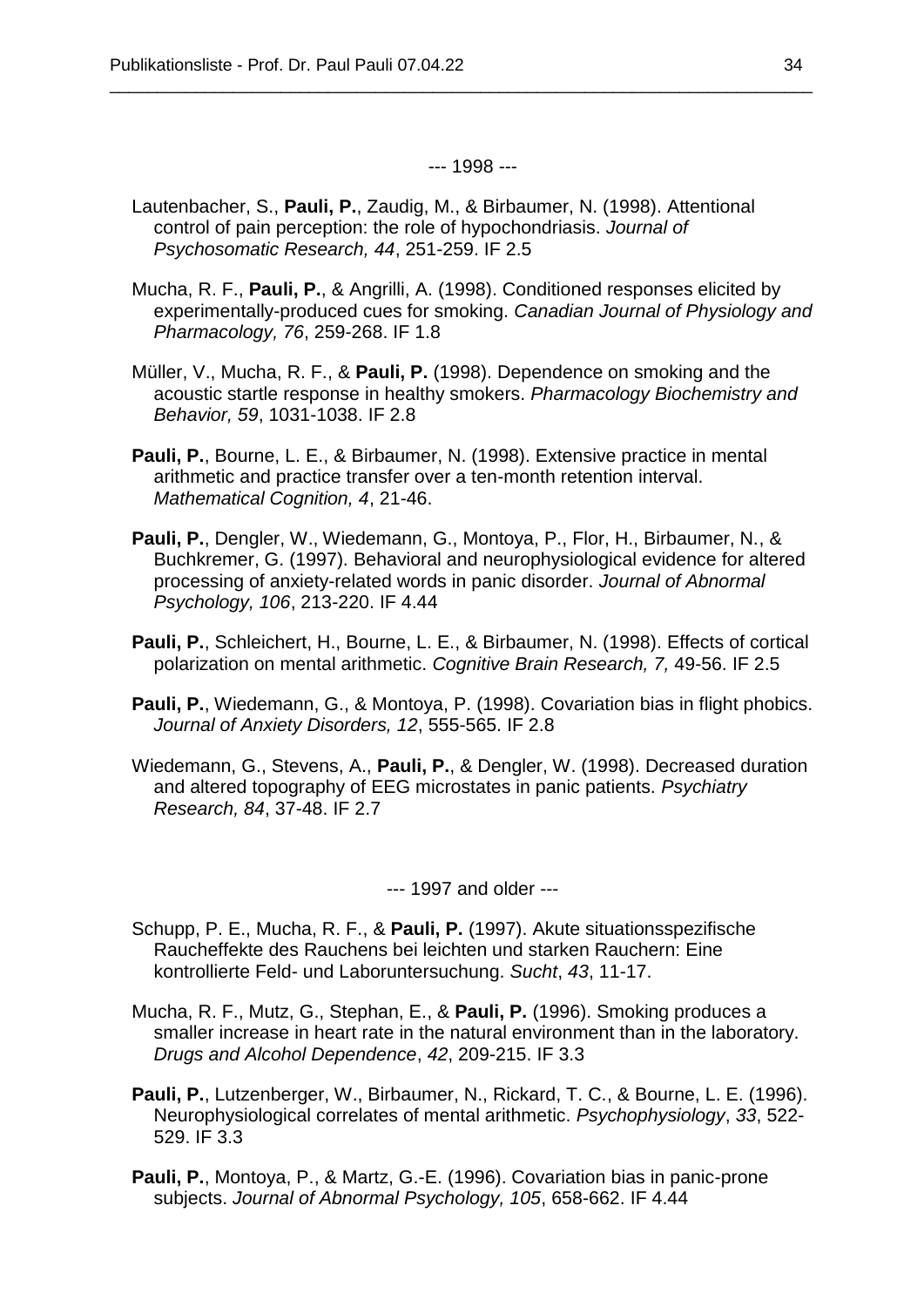Schupp, P. E., Mucha, R. F., & **Pauli, P.** (1996). Paced smoking in the laboratory and in the natural smoking setting: differential situation-specific effects in light and heavy smokers. *Psychopharmacology*, *127*, 283-288. IF 3.7

- Dworkin, B. R., Elbert, T., Rau, H., Birbaumer, N., **Pauli, P.**, Droste, C., & Brunia, C. H. M. (1994). Central effects of baroreceptor activation in humans: attenuation of skeletal reflexes and pain perception. *Proceedings of the National Academy of Science, 91*, 6329-6333. IF 9.4
- Elbert, T., Dworkin, B. R., Rau, H., **Pauli, P.**, Birbaumer, N., Droste, C., & Brunia, C. H. (1994). Sensory effects of baroreceptor activation and perceived stress together predict long-term blood pressure elevations. *International Journal of Behavioral Medicine, 1*, 215-228. IF 1.4
- **Pauli, P.**, Lutzenberger, W., Rau, H., Birbaumer, N., Rickard, T. C., Yaroush, R. A., & Bourne, L. E. J. (1994). Brain potentials during mental arithmetic: effects of extensive practice and problem difficulty. *Cognitive Brain Research, 2*, 21-29. IF 2.5
- Rau, H., Brody, S., Larbig, W., **Pauli, P.**, Vöhringer, M., Harsch, B., Kröling, P., & Birbaumer, N. (1994). Effects of PRES baroreceptor stimulation on thermal and mechanical pain threshold in borderline hypertensives and normotensives. *Psychophysiology, 31*, 480-485. IF 3.3
- **Pauli, P.**, Hermsdörfer, J., Marquardt, C., Birbaumer, N., & Rau, H. (1993). Effects of baroreceptor stimulation on sensorimotor control of the hand. *Somatosensory and Motor Research, 10*, 41-50. IF 0.8
- **Pauli, P.**, Rau, H., Zhuang, P., Brody, S., & Birbaumer, N. (1993). Effects of smoking on thermal pain threshold in deprived and minimally-deprived habitual smokers. *Psychopharmacology, 111*, 472-476. IF 3.7
- **Pauli, P.**, Schwenzer, M., Brody, S., Rau, H., & Birbaumer, N. (1993). Hypochondriacal attitudes, pain sensitivity, and attentional bias. *Journal of Psychosomatic Research, 37*, 745-752. IF 2.5
- Rau, H., Elbert, T., **Pauli, P.**, & Birbaumer, N. (1993). Bluthochdruck eine gelernte Reaktion? Implikationen eines systemtheoretischen Modells. *Verhaltensmodifikation und Verhaltensmedizin, 14*, 96-120.
- Rau, H., **Pauli, P.**, Brody, S., Elbert, T., & Birbaumer, N. (1993). Baroreceptor stimulation alters cortical activity. *Psychophysiology, 30*, 322-325. IF 3.3
- Rau, H., Schweizer, R., Zuang, P., **Pauli, P.**, Brody, S., Larbig, W., Heinle, H., Müller, M., Elbert, T., Dworkin, B. & Birbaumer, N. (1993). Cigarette smoking, blood lipids, and baroreceptor-modulated nociception. *Psychopharmacology, 110*, 337-341. IF 3.7
- Weitkunat, R., Brody, S., Knost, B., Schneider, D., Fleisch, J., **Pauli, P.**, Bührer, M., Birbaumer, N., & Rau, H. (1993). Voluntary blood pressure control: operant conditioning by a continuous blood pressure feedback technique. *Scandinavian Journal of Behaviour Therapy, 22*, 179-191.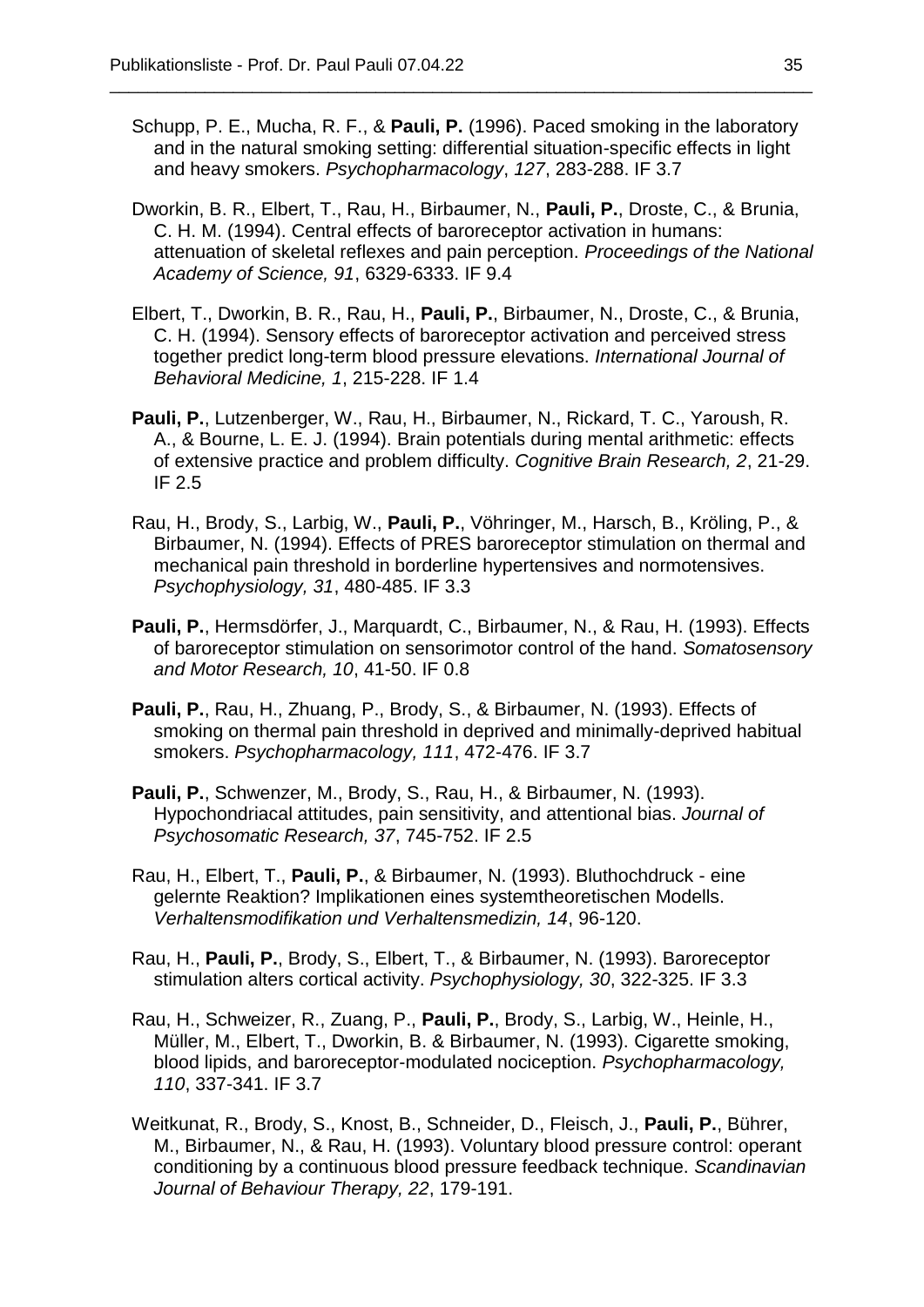**Pauli, P.**, Herschbach, P., Weiner, H., & von Rad, M. (1992). Psychologische Faktoren der Non-Ulcer Dyspepsia (NUD). *Psychotherapie, Psychosomatik, Medizinische Psychologie, 42*, 295-301. IF 1.2

\_\_\_\_\_\_\_\_\_\_\_\_\_\_\_\_\_\_\_\_\_\_\_\_\_\_\_\_\_\_\_\_\_\_\_\_\_\_\_\_\_\_\_\_\_\_\_\_\_\_\_\_\_\_\_\_\_\_\_\_\_\_\_\_\_\_\_\_\_\_\_\_\_\_

- **Pauli, P.**, Marquardt, C., Hartl, L., Nutzinger, D. O., & Strian, F. (1992). Cardiovascular aspects of cardiac phobia: a field approach. *The German Journal of Psychology, 16*, 337-338.
- **Pauli, P.**, Hartl, L., Marquardt, C., Stalmann, H., & Strian, F. (1991). Heartbeat and arrhythmia perception in diabetic autonomic neuropathy. *Psychological Medicine, 21*, 413-421. IF 4.7
- **Pauli, P.**, Marquardt, C., Hartl, L., Nutzinger, D. O., Hölzl, R., & Strian, F. (1991). Anxiety induced by cardiac perceptions in patients with panic attacks: a field study. *Behaviour Research and Therapy, 29*, 137-145. IF 2.9
- **Pauli, P.**, Marquardt, C., Hartl, L., Nutzinger, D. O., & Strian, F. (1991). Kardiovaskuläre Faktoren der Herzphobie - Eine Felduntersuchung. *Psychotherapie, Psychosomatik, Medizinische Psychologie, 41*, 429-436. IF 1.2
- **Pauli, P.**, Strian, F., Lautenbacher, S., Karlbauer, G., & Hölzl, R. (1989). Emotionale Auswirkungen der autonomen Deafferentierung bei Diabetes-Neuropathie. *Zeitschrift für Klinische Psychologie, 18*, 268-277. IF 0.7
- Schindler, L., Hohenberger-Sieber, E., & **Pauli, P.** (1988). Korrelate des gestörten Schlafes: Eine Replikationsstudie. *Zeitschrift für Klinische Psychologie, Psychopathologie und Psychotherapie, 36*, 118-129.

## **Buchveröffentlichungen / Books**

- Pauli, P., Gamer, M. (2021) Biopsychological Determinants of Human Emotions. *Culture e Fede, Vol. XXIX, N. 3 (Supplement)*
- Hartwigsen, G., Röder, B., Lischke, A., Kübler, A., & **Pauli, P.** (2019). Neurobiologische Grundlagen von Entwicklung und Lernen über die Lebensspanne. Themenheft *Psychologische Rundschau*, Heft 1.
- **Pauli, P.**, Rau, H. & Birbaumer, N. (2018). Biologische Grundlagen. In: Jürgen Margraf und Silvia Schneider (Hrsg.), *Lehrbuch der Verhaltenstherapie* (pp. 113-126). Berlin: Springer. doi: 10.1007/978-3-662-54911-7\_7
- Pinel, J. P. J., Barnes, S. J., & **Pauli, P.** (2018). Biopsychologie 10. Auflage. *Pearson Studium.* ISBN: 978-3-8632-6834-3
- Mayer, G., **Pauli, P.** & Mühlberger, A. (2017). Modelling Human Behavior in Escape and Evacuation Simulation, *Conference: Research and Advanced Technology in Fire Safety* (pp. 69-83). Santander, Spanien.
- Pinel, J. P. J., & **Pauli, P.** (2017). Biopsychologie 8. Auflage. *Pearson Studium.* ISBN: 978-3-8632-6805-3
- Strack, F., **Pauli, P.** & Weyers, P. (2016). Emotion and Behavior. *Front. Psychol., 7:313*. doi: 10.3389/fpsyg.2016.00313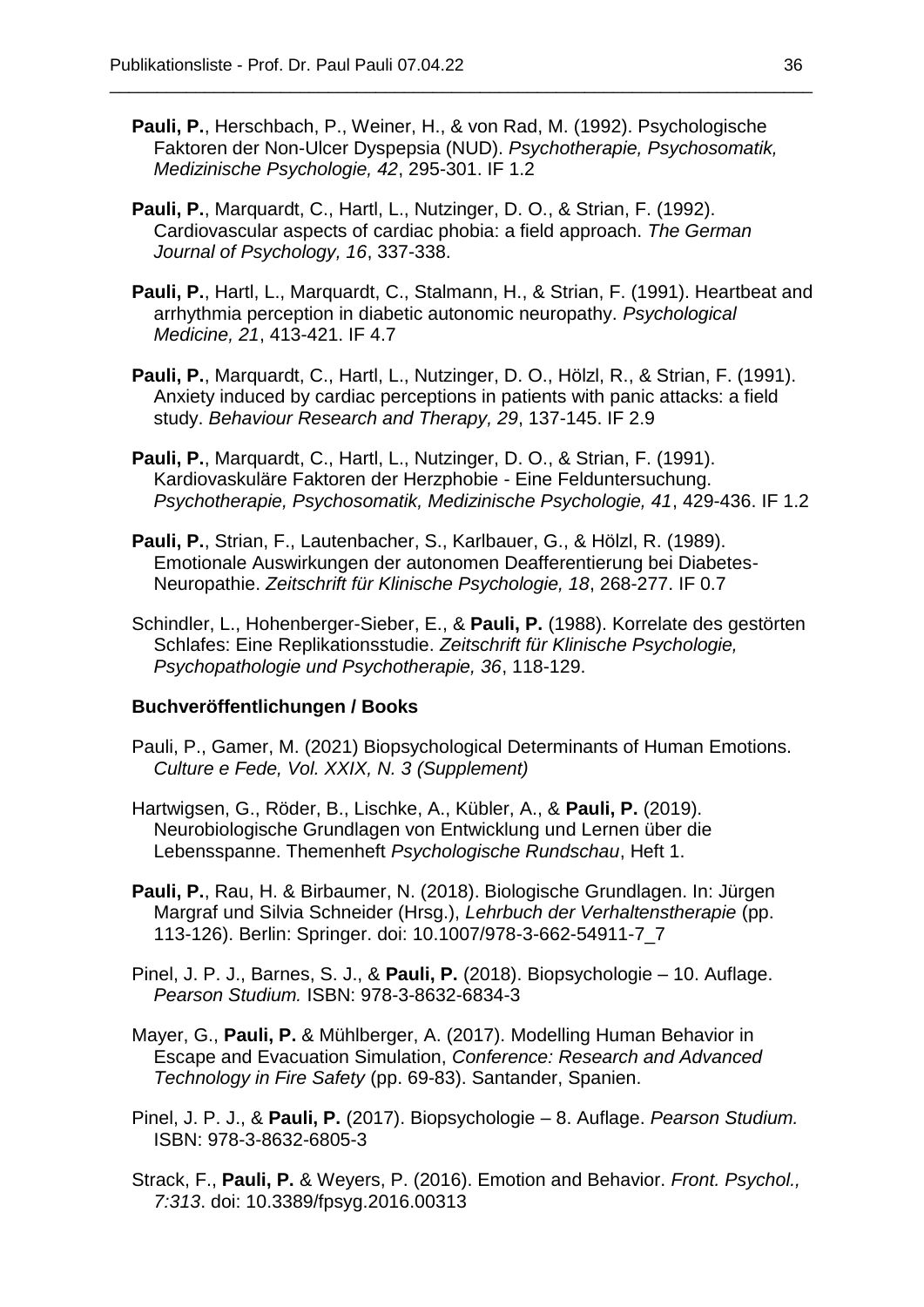Wieser, M. J. & **Pauli, P.** (2016). Neuroscience of Pain and Emotion. In M. al' Absi, M., A., Flaten (Eds.), *The Neuroscience of Pain, Stress and Emotion* (pp. 3-27). Oxford: Elsevier. doi:10.1016/B978-0-12-800538-5.00001-7

- Diemer, J., **Pauli, P**. & Mühlberger, A. (2015). Virtual Reality in Psychotherapy. In: James D. Wright (editor-in-chief), International Encyclopedia of the Social & Behavioral Sciences, 2nd edition, Vol 25. Oxford: Elsevier, 138–146., doi: 10.1016/B978-0-08-097086-8.21070-2
- Mayer, G., **Pauli, P**. & Mühlberger, A. (2014). Development of a microscopic pedestrian evacuation simulation taking into account behaviour and perception aspects. In K. Thoma, T. Leismann & I. Häring (Eds.), *Future Security 2014*. Berlin: Fraunhofer Verlag.
- Wu, L., Winkler, M. H., Andreatta, M. & **Pauli P.** (2013). Prospective emotion regulation in smokers as reflected in self-reports, facial electromyographic and electroencephalogram activity. *Conference: In Advances in Brain Inspired Cognitive Systems* (pp. 225-234). Berlin: Springer
- Alpers, G. W., Meyer, T. D., Mühlberger, A. & **Pauli, P.** (2009). Gestörte Emotionsprozesse: Psychopathologie. In G. Stemmler (Ed.), *Enzyklopädie der Psychologie, Band Psychologie der Emotion* (S. 623-666). Göttingen: Hogrefe.
- Alpers, G. W., Mühlberger, A. & **Pauli, P.** (2009). Psychophysiologie der Emotionen [psychophysiology of emotions]. In V. Brandstätter & J. H. Otto (Eds.), *Handbuch der Allgemeinen Psychologie: Motivation und Emotion* (S. 412-421). Göttingen: Hogrefe.
- Hautzinger, M. & **Pauli, P.** (Hrsg.) (2009). Psychotherapeutische Methoden. Enzyklopädie der Psychologie: Psychologische Interventionsmethoden - Band 2. Göttingen: Hogrefe
- Mühlberger, A., Alpers, G. W. & **Pauli, P.** (2009). Der Einsatz moderner Technologien in der Psychotherapie. In M. Hautzinger & P. Pauli (Eds.), *Psychotherapeutische Methoden. Enzyklopädie der Psychologie: Psychologische Interventionsmethoden* - Band 2. (S. 665-724). Göttingen: Hogrefe.
- **Pauli, P.,** Rau, H. & Birbaumer, N. (2009). Biologische Grundlagen der Verhaltenstherapie. In J. Margraf & S. Schneider (Ed.), *Lehrbuch der Verhaltenstherapie; Band 1: Grundlagen, Diagnostik, Verfahren, Rahmenbedingungen. 3., vollständig bearbeitete und erweiterte Auflage* (pp. 148-162). Heidelberg: Springer.
- Hofmann, S. G., Alpers, G. W. & **Pauli, P.** (2008). Phenomenology of Panic and Phobic Disorders. In M. M. Antony & M. B. Stein (Eds.). *Oxford Handbook of Anxiety and Related Disorders*. (pp. 34-46). New York: Oxford University Press.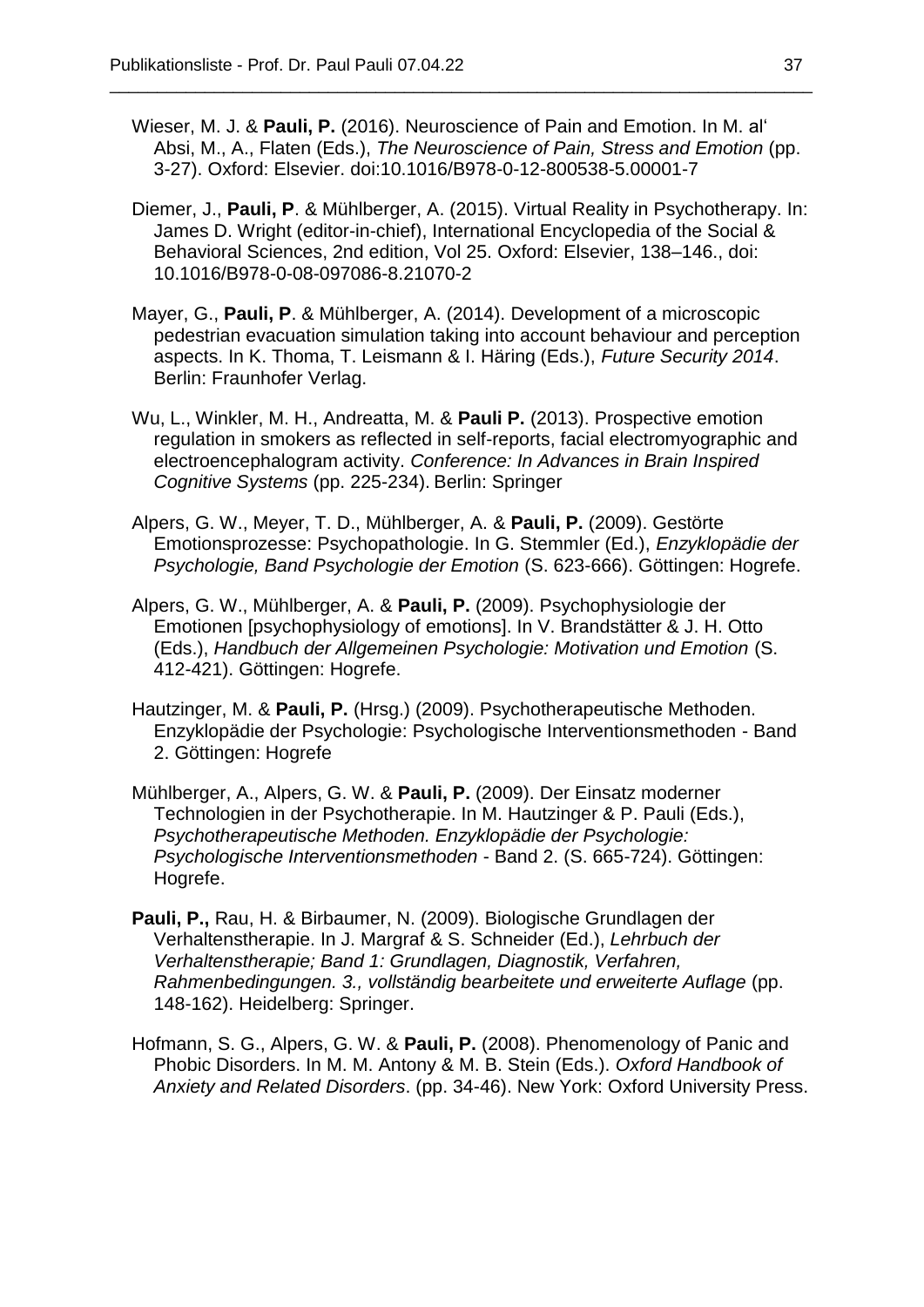Gorges, S., Alpers, G. W. & **Pauli, P.** (2008). Differences and common features of performance anxiety during a musical and a non-musical, social performance. In: Miyazuki, K., Adachi, M., Hiraga, Y., Nakajiama, Y., Tsukzaki, M. (Eds.): *Proceedings of the 10th International Conference of Music Perception and Cognition* (pp. 500-505). Sapporo, Japan.

- Mühlberger, A., Krebs, H. & **Pauli, P.** (2008). Expositionsbehandlung mit Hilfe virtueller Realität (Schwerpunkt Flugphobie). In S. Bauer & H. Kordy (Hrsg.), *E-Mental-Health* (pp. 164-173). Heidelberg: Springer.
- Gorges, S., Alpers, G. W. & **Pauli, P**. (2007). Musical performance anxiety as a form of social anxiety? In A. Williamon & D. Coimbra (Eds.), *Proceedings of the International Symposium on Performance Science* (pp. 67-72). Utrecht, NL: Association Europeenne des Conservatoires, Academies de Musique et Musikhochschulen (AEC).
- Mucha, R. F., Mühlberger, A., Weyers, P. & **Pauli, P.** (2007). Suchtgedächtnis, Lernen und Drogencues. In G. A. Wiesbeck (Ed.), *Alkoholismus-Forschung: Aktuelle Befunde, künftige Perspektiven* (pp. 111-139). Lengerich: Pabst Science Publishers.
- Mühlberger, A., Chatziastros, A. & **Pauli, P.** (2007). Virtuelle Welten als Therapiesystem gegen Ängste bei Flugreisen und Tunnelfahrten. In A. Günther, H. Hopfinger, J. Kagelmann & W. Kiefl (Hrsg.), *Tourismusforschung in Bayern*  (pp. 343-359). München: Profil Verlag.
- Mühlberger, A., Sperber, M., Wieser, M. J. & **Pauli, P.** (2007). Virtual behavior avoidance test for spider phobia. In S. Richir & E. Klinger (Eds.), *VRIC Laval Virtual Proceedings 2007* (pp. 97-102). Angers-Laval: ENSAM.
- **Pauli, P.** (2007). Herausgeber der deutschen Übersetzung von Pinel, J. P. J., *Biopsychologie* (6 ed.). München: Pearson Education.
- Alpers, G. W., Mühlberger, A. & **Pauli, P.** (2006). Angst Neuropsychologie. In H. Förstl, M. Hautzinger & G. Roth (Eds.), *Neurobiologie psychischer Störungen* (pp. 524-544). Heidelberg: Springer.
- Mucha, R. F., **Pauli, P.** & Weyers, P. (2006). Psychophysiology and implicit cognition in drug use: significance and measurement of motivation for drug use with emphasis on startle tests. In R. W. Wiers & A. W. Stacy (Eds.), *Handbook of Implicit Cognition and Addiction.* (pp. 201-214). Thousand Oaks, CA: SAGE.
- Mühlberger, A., Alpers, G. W. & **Pauli, P.** (2006). Psychophysiologische Methoden. In F. Petermann & M. Eid (Eds.), *Handbuch der Psychologie. Handbuch der Psychologischen Diagnostik* (Band 4, pp. 160-167). Heidelberg: Springer.
- **Pauli, P.** (Hrsg.) (2006). Biopsychologie der Angst und Angststörungen. Themenheft *Psychologische Rundschau*, *Heft 3*.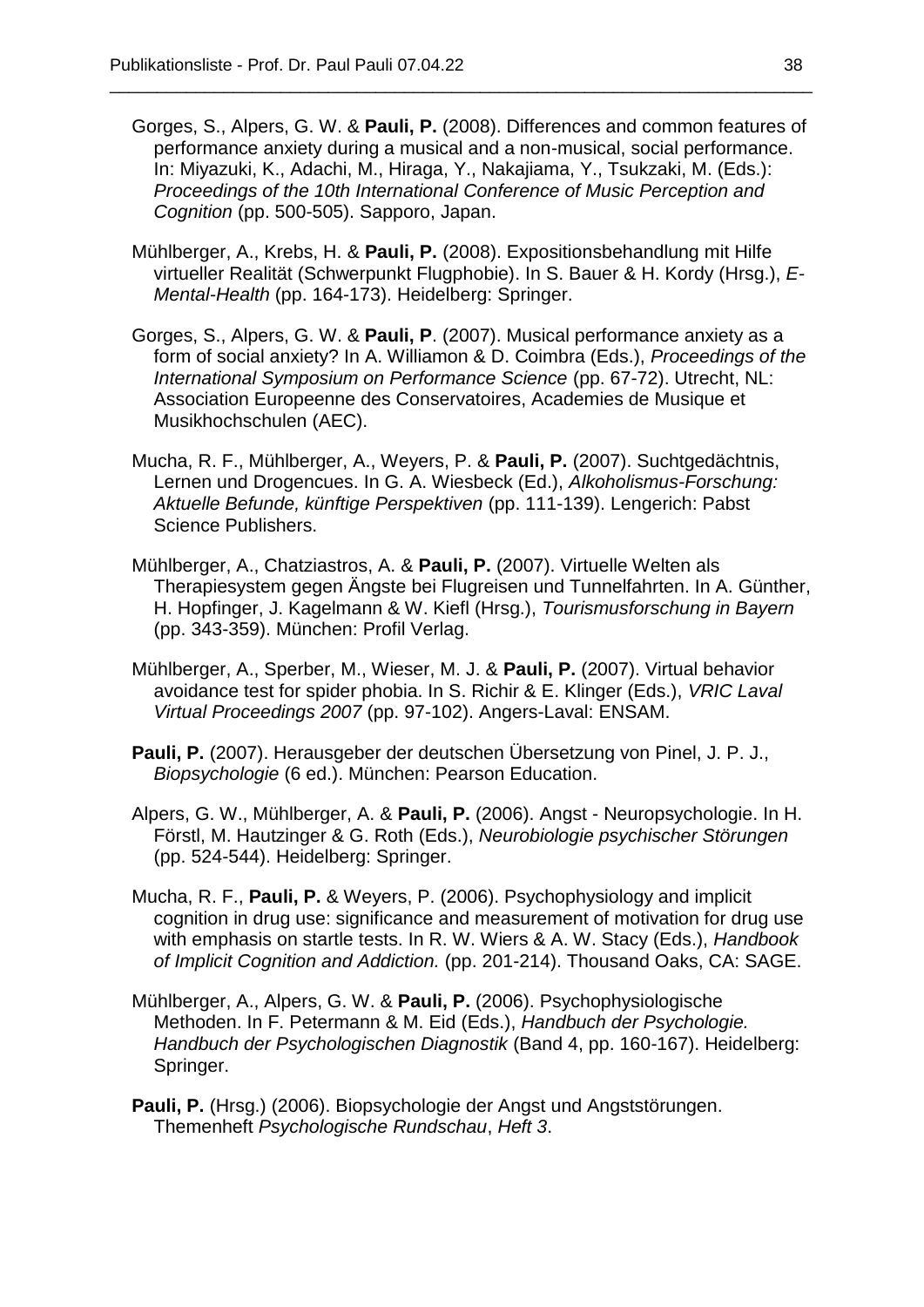Alpers, G. W., Mühlberger, A. & **Pauli, P.** (2005). Angst - Neuropsychologie [Anxiety - Neuropsychology]. In H. Förstl, M. Hautzinger & G. Roth (Eds.), *Neurobiologie psychischer Störungen [Neurobiology of mental disorders]* (pp. 523-544). Heidelberg: Springer.

- Mühlberger, A., Alpers, G. W. & **Pauli, P.** (2005). Spezifische Phobien. In F. Petermann & H. Reinecker (Eds.), *Handbuch der Psychologie. Klinischen Psychologie und Psychotherapie*. (pp. 472-481). Göttingen: Hogrefe.
- Platte, P. & **Pauli, P.** (2005). Evolutionäre und genetische Grundlagen psychischer Störungen. In H. Reinecker & F. Petermann (Eds.), *Handbuch der Psychologie. Klinische Psychologie und Psychotherapie* (pp. 25-34). Göttingen: Hogrefe.
- Rau, H. & **Pauli, P.** (2004). *Medizinische Psychologie/Medizinische Soziologie systematisch* (2. Auflage). Bremen: UNI-MED Verlag AG.
- Birbaumer, N. & **Pauli, P.** (2003). Allgemeine Psychologie in Klinik und Forschung*.* In R. F. Schmidt & K. Unsicker (Eds.), *Lehrbuch Vorklinik* (Vol. Teil D Medizinische Psychologie und Medizinische Soziologie, pp. 37-77). Köln: Deutscher Ärzte-Verlag GmbH.
- **Pauli, P.** & Birbaumer, N. (2003). Medizinisch-psychologische Interventionen und Anwendungsgebiete. In R. F. Schmidt & K. Unsicker (Eds.), *Lehrbuch Vorklinik* (Vol. Teil D Medizinische Psychologie und Medizinische Soziologie, pp. 127- 184). Köln: Deutscher Ärzte-Verlag GmbH.
- Siegrist, J., **Pauli, P.** & Birbaumer, N. (2003). Entstehung und Verlauf von Krankheiten. In R. F. Schmidt & K. Unsicker (Eds.), *Lehrbuch Vorklinik* (Vol. Teil D Medizinische Psychologie und Medizinische Soziologie, pp. 3-24). Köln: Deutscher Ärzte-Verlag GmbH.
- Healy, A. F., Buck-Gengler, J., Barshi, I., Parker, J. T., Schneider, V. I., Raymond, W. D., LaVoie, N. N., Bowler, A. R., **Pauli, P.,** Fisher, J. A. & Bourne, L. E. (2002). Optimizing the durability and generalizability of knowledge and skills. In S. P. Shohov (Ed.), *Trends in Cognitive Psychology* (pp. 123-192). New York: Nova Science Publishers, Inc.
- **Pauli, P.** & Birbaumer, N. (2001). Psychology in Germany. In W. E. Craighead & C. B. Nemeroff (Eds.), *The Corsini Encyclopedia of Psychology and Behavioral Science* (Vol. 2, pp. 633-634). New York, NY: Wiley.
- **Pauli, P.** & Kühlkamp, V. (2001). Angst infolge von Reanimation und Defibrillation mit einem automatischen implantierbaren Kardioversions Defibrillator (ICD). In A. Maerker & U. Ehlert (Eds.), *Psychotraumatologie* (pp. 89-105). Göttingen: Hogrefe-Verlag.
- **Pauli, P.** & Birbaumer, N. (2000). Emotionstheorien: Psychophysiologische Ansätze. In J. H. Otto & H. A. Euler & H. Mandl (Eds.), *Handbuch der Emotionspsychologie* (pp. 75-84). Weinheim: Beltz.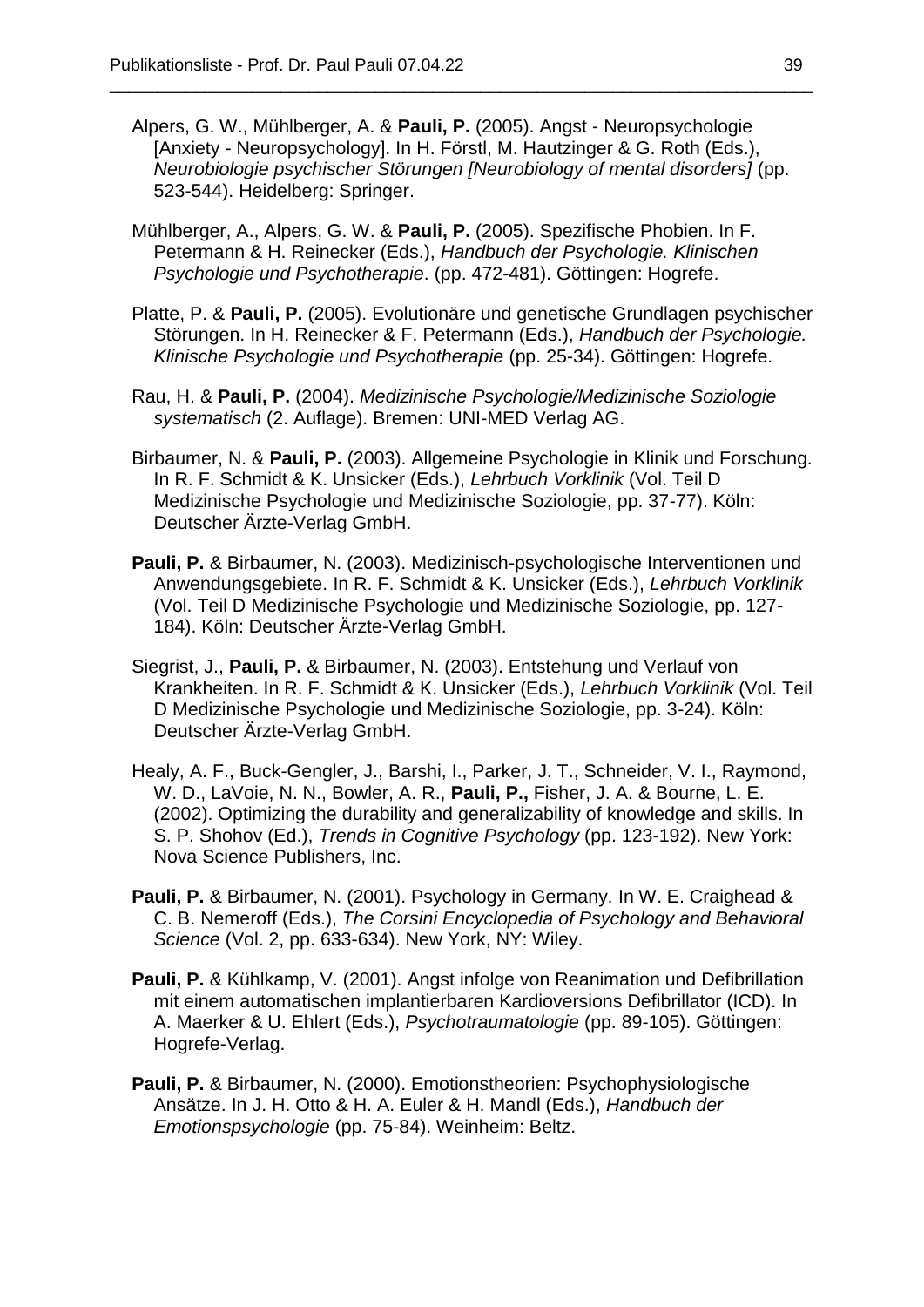**Pauli, P.**, Rau, H., & Birbaumer, N. (2000). Biologische Grundlagen der Verhaltenstherapie. In J. Margraf (Ed.), *Lehrbuch der Verhaltenstherapie; 2. vollständig überarbeitete und erweiterte Auflage* (pp. 89-106). Berlin: Springer.

- **Pauli, P.**, Rau, H., & Birbaumer, N. (1996). Biologische Grundlagen der Verhaltenstherapie. In J. Margraf (Hrsg.), *Lehrbuch der Verhaltenstherapie* (Band 1, pp. 67-81). Berlin: Springer.
- Rau, H., **Pauli, P.** & Birbaumer, N. (1996). Psychophysiologische Grundlagen der klinischen Psychologie. In A. Ehlers & K. Hahlweg (Eds.), *Psychologische und biologische Grundlagen der klinischen Psychologie. Enzyklopädie der Psychologie* (Themengebiet D, Serie II, Band 1) Göttingen: Hogrefe.
- Mucha, R., Perl, F., **Pauli, P.**, Fassos, F., Walker, M. J. K. & Birbaumer, N. (1995). Entzugsinduzierte motivationelle Eigenschaften korrelieren nicht mit körperlichen Symptomen in Tiermodellen der Opiat-, Amphetamin- und Nikotinabhängigkeit. In K. Mann & G. Buchkremer (Eds.), *Suchtforschung und Suchttherapie in Deutschland (Sonderband der Zeitschrift "Sucht")* (pp. 180- 182). Geesthacht: Neuland-Verlagsgesellschaft.
- **Pauli, P.**, Rau, H., Mucha, R. F. & Birbaumer, N. (1995). Der analgetische Effekt von Rauchen: Einflüsse von Deprivationsdauer und Barorezeptorenaktivierung. In K. Mann & G. Buchkremer (Eds.), *Suchtforschung und Suchttherapie in Deutschland (Sonderband der Zeitschrift "Sucht")* (pp. 109-111). Geesthacht: Neuland-Verlagsgesellschaft.
- Rau, H. & **Pauli, P.** (1995). *Medizinische Psychologie/Medizinische Soziologie systematisch*. Lorch: UNI-MED Verlag.
- Rau, H., Elbert, T., **Pauli, P.** & Birbaumer, N. (1993). Bluthochdruck eine gelernte Reaktion? Implikationen eines systemtheoretischen Modells. In G. Schiepek & H. Spörkel (Eds.), *Verhaltensmedizin als angewandte Systemwissenschaften* (pp. 96-120). Bergheim: Mackinger-Verlag.
- **Pauli, P.** (1990). *Ein psychophysiologisches Modell der Herzphobie*. Regensburg: Roderer Verlag.
- **Pauli, P.** & Brengelmann, J. C. (1989). Verhaltenseffektivität und physiologische Reaktionen. In J. C. Brengelmann (Eds.), *Unternehmerverhalten und Unternehmensqualität* (pp. 213-234). Zürich: Varia Press.
- Stalmann, H., Hartl, L. & **Pauli, P.** (1988). Verhaltensmedizinische Aspekte der kardialen Neuropathie bei Diabetes mellitus. In F. Strian, R. Hölzl, & M. Haslbeck (Eds.), *Verhaltensmedizin und Diabetes mellitus* (pp. 145-155). Berlin: Springer.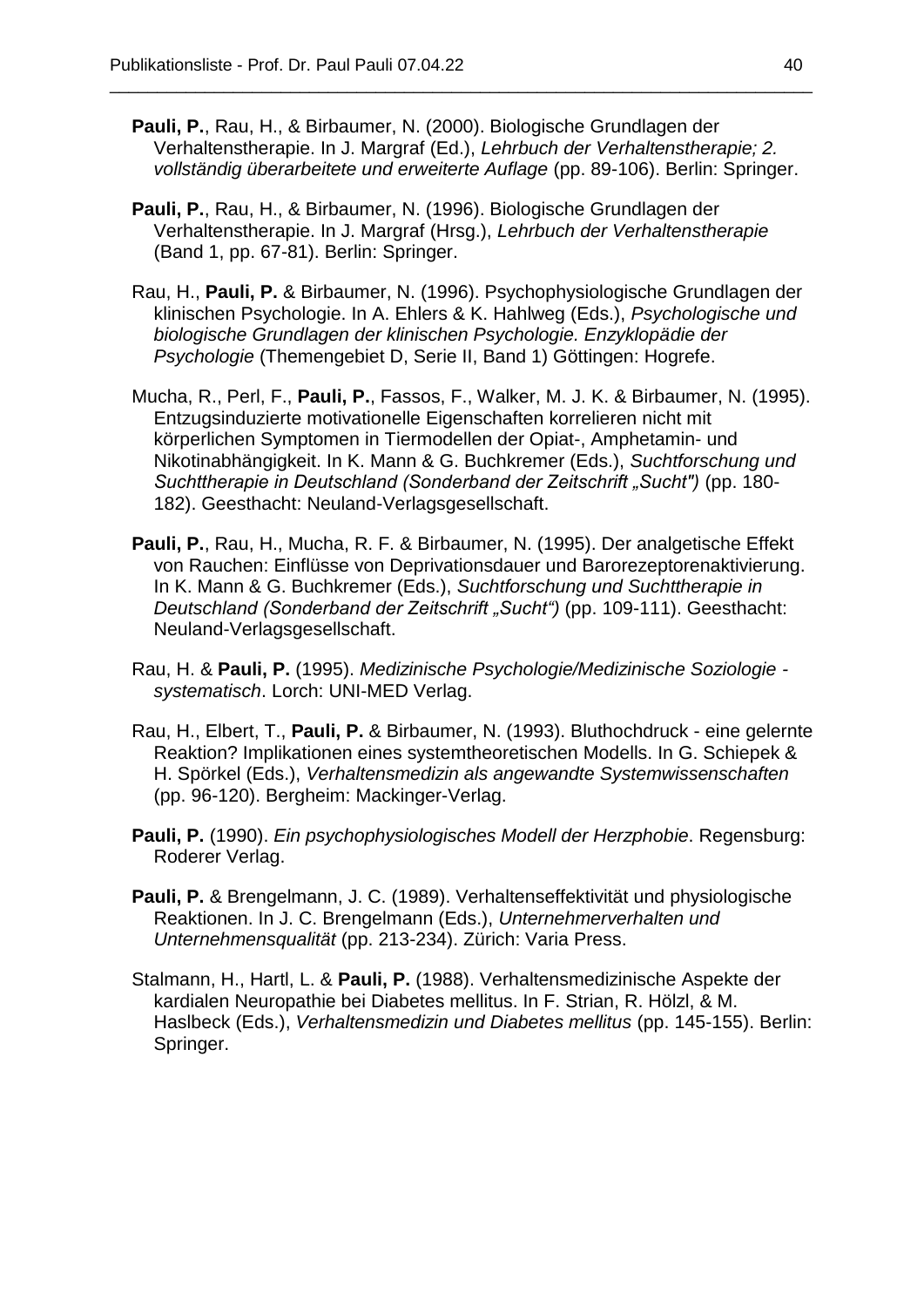### **Sonstige Publikationen**

Kaußner, Y., Hoffmann, S., Schoch, S., Markel, P., Baur, R. & **Pauli, P.** (2017). Entwicklung und Evaluation einer Expositionstherapie in der Fahrsimulation zur Behandlung von Fahrangst nach Verkehrsunfällen – Eine Pilotstudie gefördert von der DGUV. *Zeitschrift für Verkehrssicherheit, 2.2017*, 100-101.

- Mayer, G., **Pauli, P.**, Mühlberger A. & Bergerhausen, U. (2015). Abbildung von menschlichem Verhalten in Gefahrensituationen mittels mikroskopischer Fluchtund Evakuierungssimulation zur Anwendung für Sicherheitskonzepte in Tunneln. *STUVA, Forschung und Praxis, Tunnel*. Bauverlag BV, Ernst & Sohn.
- Mayer, G., **Pauli, P.** & Mühlberger, A. (2015). Modelling Human Behaviour in Escape and Evacuation Simulation. *STUVA, Forschung und Praxis, Tunnel*. Bauverlag BV, Ernst & Sohn, ISBN 978-3-433-03144-5
- Mühlberger, A. & **Pauli, P.** (2010). Does content matter? *CyberTherapy*. *1*, 29-30.
- Mühlberger, A. & **Pauli, P.** (2009). Virtual Reality Expositionstherapie (VRET). Vorteile und Effektivität einer neuen Methode zur verhaltenstherapeutischen Behandlung von Angststörungen. *Psychologie in Österreich*, *5*, 396-404.
- Alpers, G. W. & **Pauli, P.** (2007). Biopsychologie der Panik, Teil 1. *Deutsche Angst-Zeitschrift, 38*, 21-23.
- Alpers, G. W. & **Pauli, P.** (2007). Biopsychologie der Panik, Teil 2. *Deutsche Angst-Zeitschrift, 39*, 15-17.
- **Pauli, P.** (2006). Editorial. *Psychologische Rundschau*, *3*, 137-138.
- Mühlberger, A., Wiedemann, G. & **Pauli, P.** (2005). Subjective and physiologic reactions of flight phobics during VR exposure and treatment outcome: what adds motion simulation? *Annual Review of CyberTherapy and Telemedicine: a decade of VR*, *3*, 185-192.
- Crössmann, A., **Pauli, P.**, Voelker, W. & Spindler, M. (2004). Patientenzufriedenheit bei der Herzkatheteruntersuchung. *Kardiologie Assistenz, 1*, 23-25.
- **Pauli, P.** & Mucha, R. F. (2002). Das Verlangen zu rauchen psychometrische und psychophysiologische Erfassung. *Psychomed, 14*, 98-102.**Pauli, P.** (2001). Elektrokortikale Befunde zu Angst und Panik. *Zeitschrift für Medizinische Psychologie, 10*, 137-143.